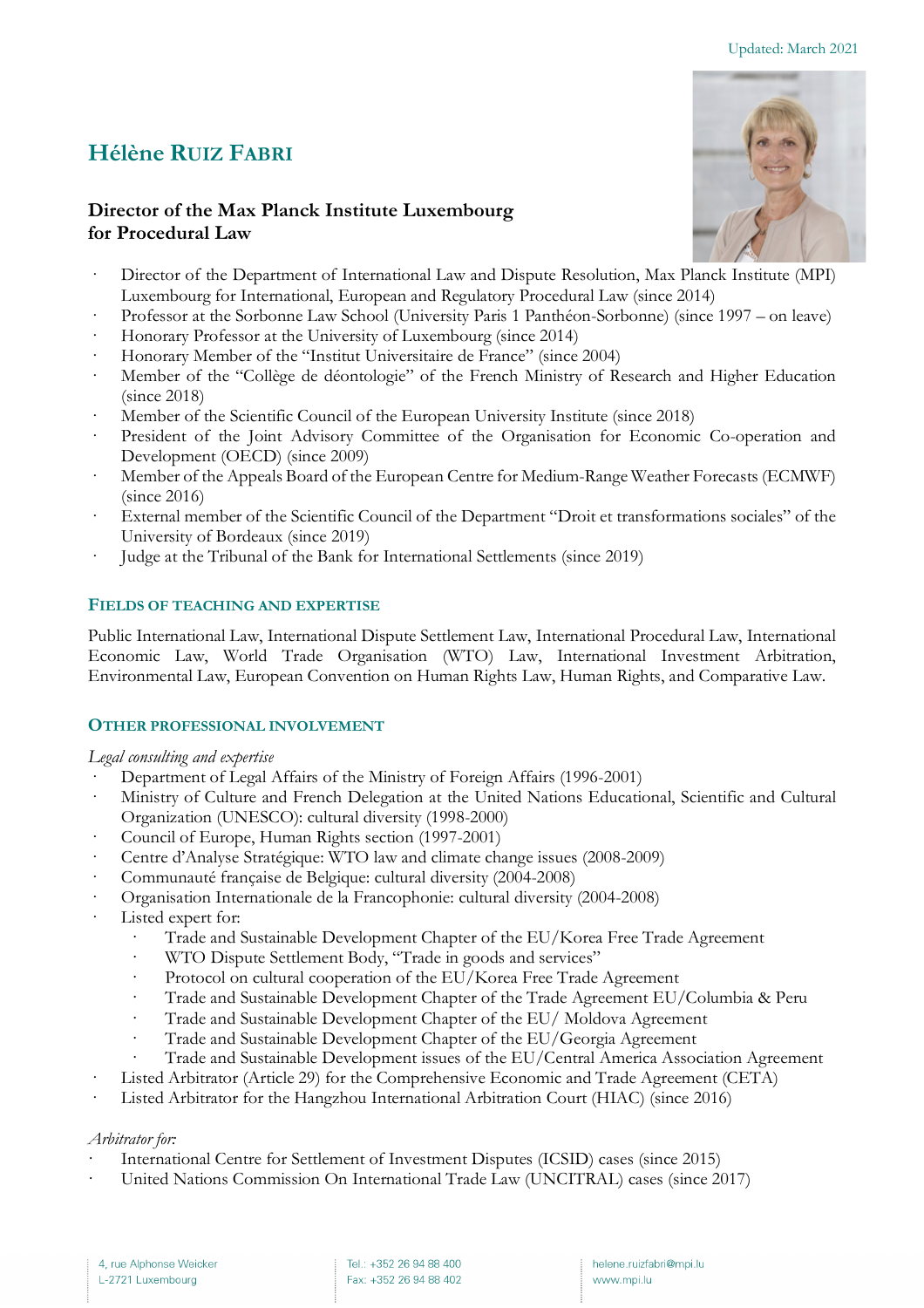# *Evaluation Expert*

- · Swiss National Fund for Research (SNRF): "NCCR Trade Regulation" Programme (2004-2012)
- · Nederlands-Vlaamse Accreditatieorganisatie (NVAO) Antwerp programme M.A. Globalisation, Corporate Responsibility and Law (2011)
- · European Research Council (ERC) Evaluation Panel "Social Sciences and Humanities Institutions, Values, Beliefs and Behaviour" (SH2) (2014, 2016)
- · Academy of Finland: "Centre of Excellence" Programme in 2018-2025 (2016)
- · Danish National Research Foundation: iCourts Midterm Evaluation (2016)
- Max Planck Society: Jury for Research Groups Leaders (2019)
- Institut Universitaire de France: Jury for Senior members (2019)

## *Society fellowship*

- · European Society of International Law/Société européenne de droit international (ESIL/SEDI) Former President
- · French Society for International Law (SFDI)
- · American Society of International Law (ASIL) Former Executive Council member
- · International Society of Public Law (ICON-S) Former *pro-tem* Executive Council member
- International Law Association/Association de droit international (French Branch/Branche française)
- · Society of International Economic Law (SIEL)
- · International Council for Commercial Arbitration (ICCA)
- · Société de Législation Comparée (SLC) Former Executive Council member

# *Editorial responsibilities and membership*

- · *Journal of World Investment and Trade (Brill)*: Co-Editor-in-chief (since 2018)
- · *Revue Belge de Droit International*: Scientific Advisory Board (since 2006)
- · *Journal européen des droits de l'homme/European Journal of Human Rights*: Scientific Committee (since 2013)
- · *Korean Journal of International and Comparative Law*: Foreign Editorial Member (since 2014)
- · *European Yearbook of International Economic Law*: Advisory Board (since 2017)
- · *Max Planck Encyclopedia of Public International Law*: Advisory Board (since 2018)

## *Former membership*

ILA Committee on International Trade Law; Executive Council of the SIEL; Board of the Société Française pour le Droit International (SFDI); Scientific Committee of the International and European Law & Policy on Investment and Environment (IELPIE) Summer School; Sponsoring Committee of "Barreau de Paris Solidarité"; Scientific Council of the *Spanish Yearbook of International Law*; Scientific Council Fondation pour les sciences sociales; Editorial Board (2010-2020) of the *European Journal of International Law*; Co-chair of the International Law Association (ILA) Committee on the Procedure of International Courts and Tribunals (2016-2020).

# **EDUCATION**

Agrégée des Facultés de droit in Public Law (1990) Accreditation to supervise research/Habilitation à diriger des recherches (1989) Doctorate in Public Law (University of Bordeaux 1, 1989) D.E.A. (Master 2) in Political Science (University of Bordeaux 1, 1985) D.E.A. (Master 2) in Public Law (University of Bordeaux 1, 1984) Degree (Institut d'Etudes Politiques de Bordeaux – Sciences Po, 1983) Master in Public Law (University of Bordeaux 1, 1982)

# **HONOURS**

Chevalier des Arts et des Lettres (2005) Chevalier de l'ordre national du Mérite (2012) Médaille d'argent (Silver Medal), Centre National de la Recherche (CNRS) (2015) Chevalier de la Légion d'Honneur (2015)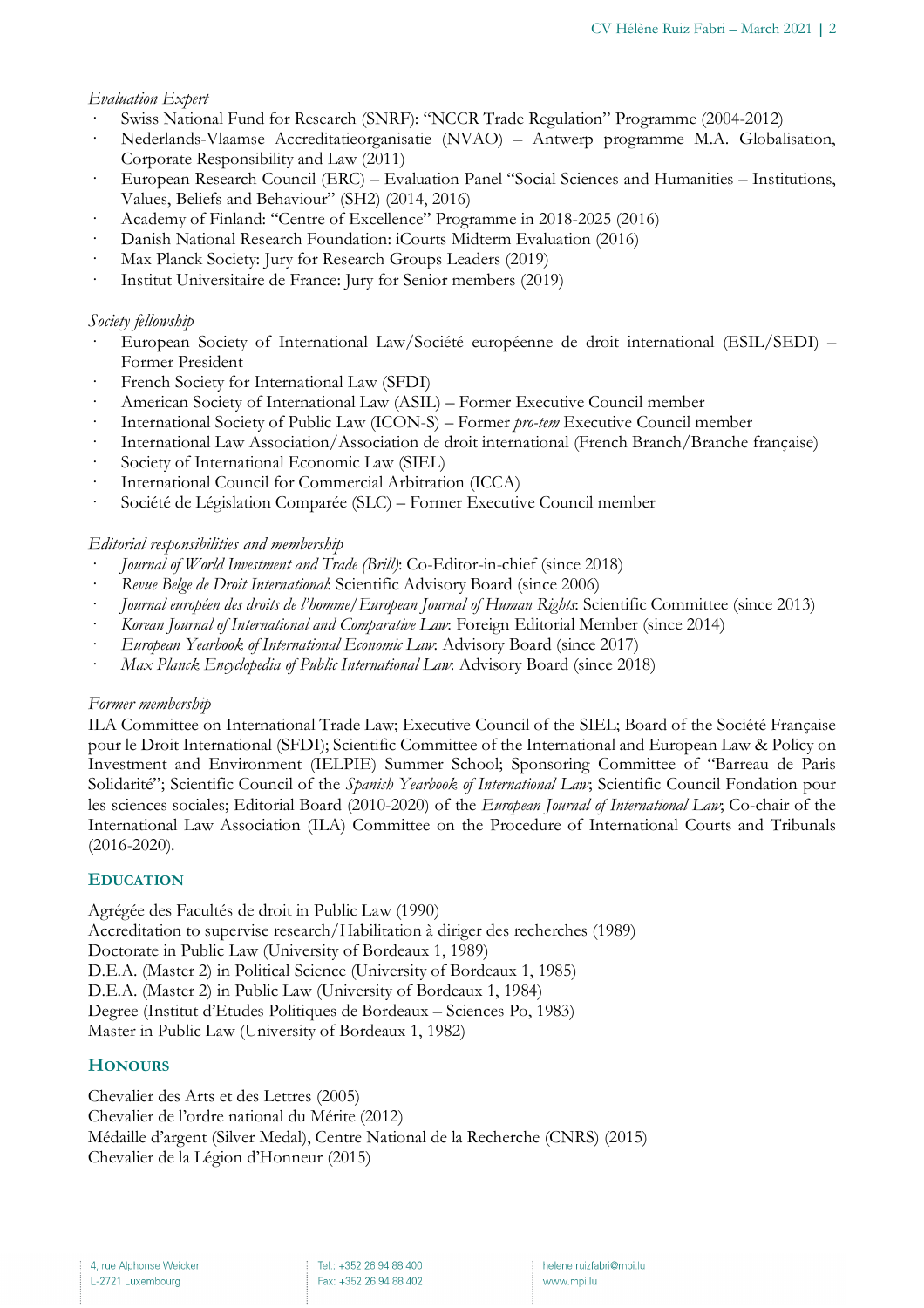## **PAST PROFESSIONAL EXPERIENCE**

- · President of the Scientific Council of the Ecole Normale Supérieure (Cachan) (2010-2018)
- · Director of the Joint Research Unit for Comparative Law (UMR 8103 Centre National de la Recherche (CNRS)/University Paris 1) (2003-2014); Deputy Director (1997-2003)
- · Director of the Research Master 2 in International Economic Law (University Paris 1) (2007-2014) and of the Research Master 2 in International Economic Governance (Joint Global Business Law Programme Paris 1-Sciences Po-Columbia) (2008-2014)
- · Member of the National Jury for awarding "Agrégation" in Public Law (2013-2014)
- · Dean of the Sorbonne Law School (University Paris 1) (2010-2013)
- · President of the Public Law Section of the Sorbonne Law School (University Paris 1) (2009-2013)
- · Member of the Commission de rénovation et de déontologie de la vie publique ("Commission Jospin") (2012)
- · Member of the Conseil pour le développement des Humanités et des Sciences sociales (2010-2011)
- · Member of the Steering Committee (1999-2004), Vice-President (2004-2006), President of the European Society of International Law (ESIL) (2006-2010)
- · Member of the Scientific Advisory Board of the City of Paris (2004-2008)
- · Member of the Comité National d'Evaluation des Etablissements Publics à Caractère Scientifique, Culturel et Professionnel (2001-2006)
- Junior Member of the Institut Universitaire de France (1999-2004)
- · Director of the Joint Master in French and Spanish Law (Paris 1-Complutense) (1998-2002)
- · Director of the Doctoral School of Comparative Law of Paris 1 (2000-2002)
- · Director of the Doctoral School "Droit-Normandie" (1992-1993)
- · Member of the Jury of the Ecole Nationale d'Administration (ENA) (1996, 1997 and 2003)
- · Professor at the Universities of Caen (1990-1993), Cergy-Pontoise (1993-1994), and Paris 13-Villetaneuse (1994-1997)

## **RESEARCH PROGRAMMES AND SCIENTIFIC EVENTS**

## **Direction of research programmes (including scientific events)**

- *Variations autour d'un droit commun* (1998-2001)*.* Research Seminar of the UMR for Comparative Law (University Paris 1): bimonthly seminars, international conference (Paris, 2001), 2 books published in the UMR book series.
- *Procès équitable et enchevêtrement des espaces normatifs* (2000-2002). Working group of doctoral and postdoctoral researchers of the UMR for Comparative Law (University Paris 1): book published in the UMR book series.
- *L'OMC et les services publics* (2003). Joint research programme with the "Institut du développement durable et des relations internationales" : report published.
- *L'actualité de l'Accord de Florence au regard du droit de l'OMC et des accords d'intégration régionale* (2003-2004). Research programme for the United Nations Educational, Scientific and Cultural Organization (UNESCO).
- *Amnistie, prescription et grâce en Europe* (2003-2005). Research programme for the "Mission de recherche Justice et Droit" (Ministry of Justice), Network of European Researchers: 2 workshops (Paris, January and April 2005), book published in the UMR book series.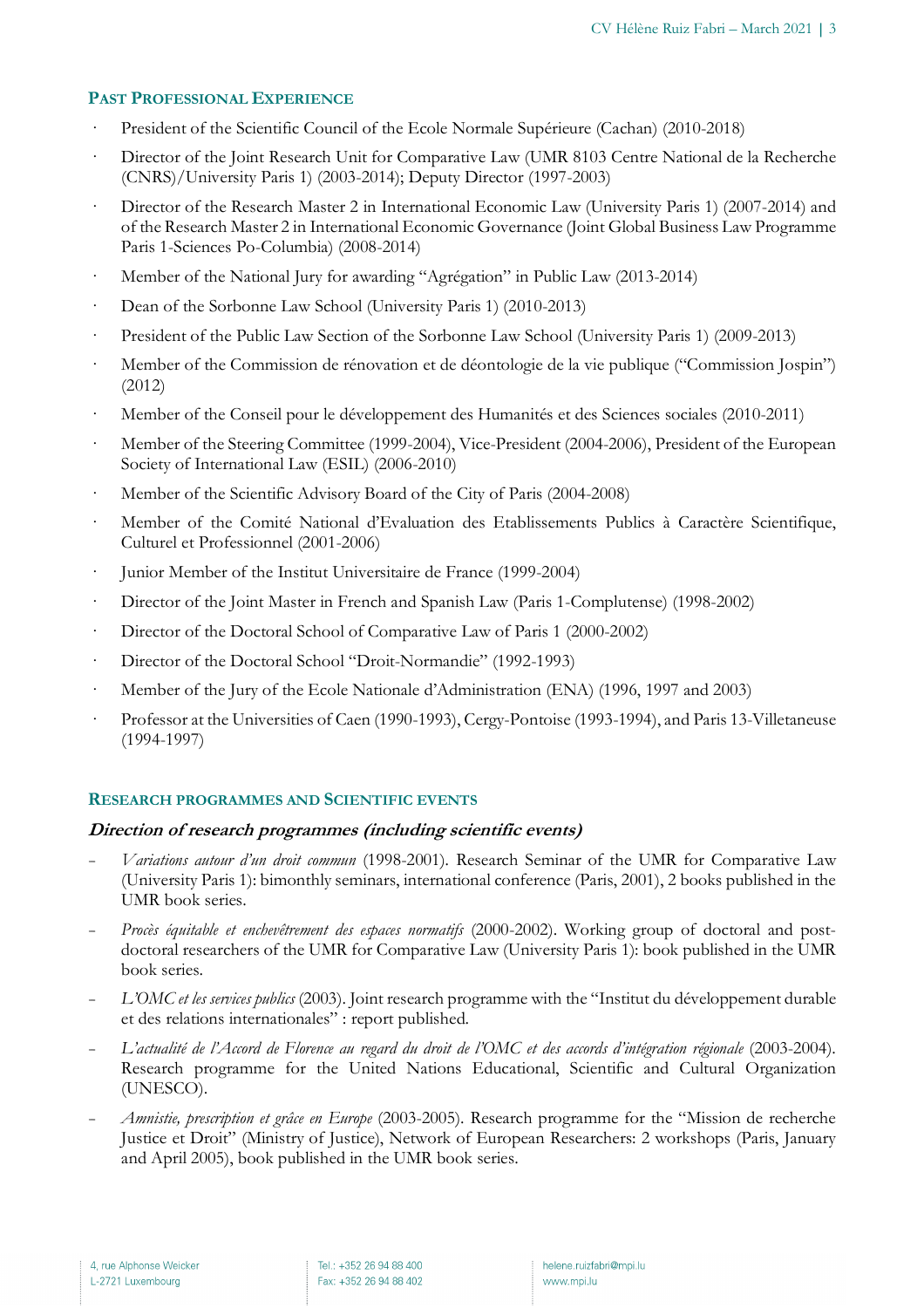- *La circulation des concepts en droit de l'environnement* (2006-2008). Research programme for the "Mission de recherche Justice et Droit" (Ministry of Justice), Network of European Researchers: workshop (Paris, April 2008), book published in the UMR book series.
- *Rethinking Constitutionalism in an Era of Globalization and Privatization* (2007-2008)*.* Joint research programme with the Cardozo Law School: monthly seminars in New York (2007) and in Paris (2008), joint conferences in Paris and New York (2007), international working groups on thematic issues such as "Constitutionalism and secularism in an age of religious revival", publication in *ICon*, *Cardozo Law Review* and the UMR book series.
- *La jurisprudence de l'OMC/The WTO Case-Law: collected commentaries* (1996-2001). Network of scholars, cosupervised with Brigitte Stern, 5 volumes published by Brill (Martinus Nijhoff).
- *NORMA – Law, Globalization and Society.* Programme of multidisciplinary cooperation financed by PRES heSam and coordinated by the University Paris 1 Panthéon-Sorbonne.

#### **At the Max Planck Institute Luxembourg for Procedural Law:**

- *Max Planck Encyclopedia of International Procedural Law.* Pluriannual project, publication by Oxford University Press, available at  $\langle www.mpeipro.com \rangle$  (about 350 entries published end of March 2021).
- *The Making of International Judicial and Arbitral Decisions.* Pluriannual project:

*. Understandings of the Authority of International Courts*. Two workshops: *In Whose Name? A Public Law Theory of International Adjudication*, Workshops organised in collaboration with the MPI for Comparative Public Law and International Law and the University of Amsterdam (Luxembourg, April 2015; Amsterdam, October 2015), Book published in the MPI Luxembourg Book Series (Nomos, Open Access).

*. The morphology of Judicial Decisions*. International conference organised under the patronage of His Excellency the Ambassador of France to Luxembourg, Mr Guy Yelda (Luxembourg, May 2015).

*. The Making of Decisions of the European Court of Human Rights*. Workshop (Luxembourg, December 2015).

*. The Making of Judicial Decisions and the Role of Law Clerks, Registries and Secretariats*. Workshop (Luxembourg, May 2016).

*. The Making of Decisions of the United Nations Human Rights Treaty Bodies* (Luxembourg, 30-31 March 2017)

*. The Expert in the International Adjudicative Process.* Symposium co-organised with the University of Geneva (Luxembourg, 27-28 April 2017), Proceedings published in the *Journal of International Dispute Settlement*.

*. A Bridge Over Troubled Waters: Dispute Resolution in the Law of International Watercourses and the Law of the Sea*. Conference (Luxembourg, 25-26 September 2017), Proceedings published in a book (Brill).

*. Sociological Perspectives on International Tribunals: Formal and Informal Rules, Functions and Symbols in the Practice of International Tribunals*. Workshop (Luxembourg, 8-9 November 2018), Article published in the Temple International and Comparative Law Journal.

*. International Investment Law: An Analysis of the Major Decisions*. Workshop of authors (Luxembourg, 6-7 June 2019), Book forthcoming at Hart.

*. Blockchain and Procedural Law: Law and Justice in the Age of Disintermediation.* Three worshops: *Blockchain, Cryptocurrencies and the Law* (Luxembourg, 15 November 2019); *Automating Legal Instruments* (Luxembourg, 6 December 2019); *Blockchain Technologies at the Domestic and the International Levels* (Luxembourg, 17 January 2020). Proceedings published in the *Stanford Journal of Blockchain Law & Policy*.

*. The Dynamics of Disputes over Illegal, Unreported, and Unregulated Fishing: Regime Convergence and Lex Ferenda*. Conference (Luxembourg, 28-29 November 2019), Proceedings published as a special issue in the *International Community Law Review*.

*. Draft Code of Conduct for Adjudicators in Investor-State Dispute Settelement: Low-Hanging Fruit or Unreachable Goal?* Webinar co-organised with the University of Richmond (Online, 2 July 2020).

Tel.: +352 26 94 88 400 Fax: +352 26 94 88 402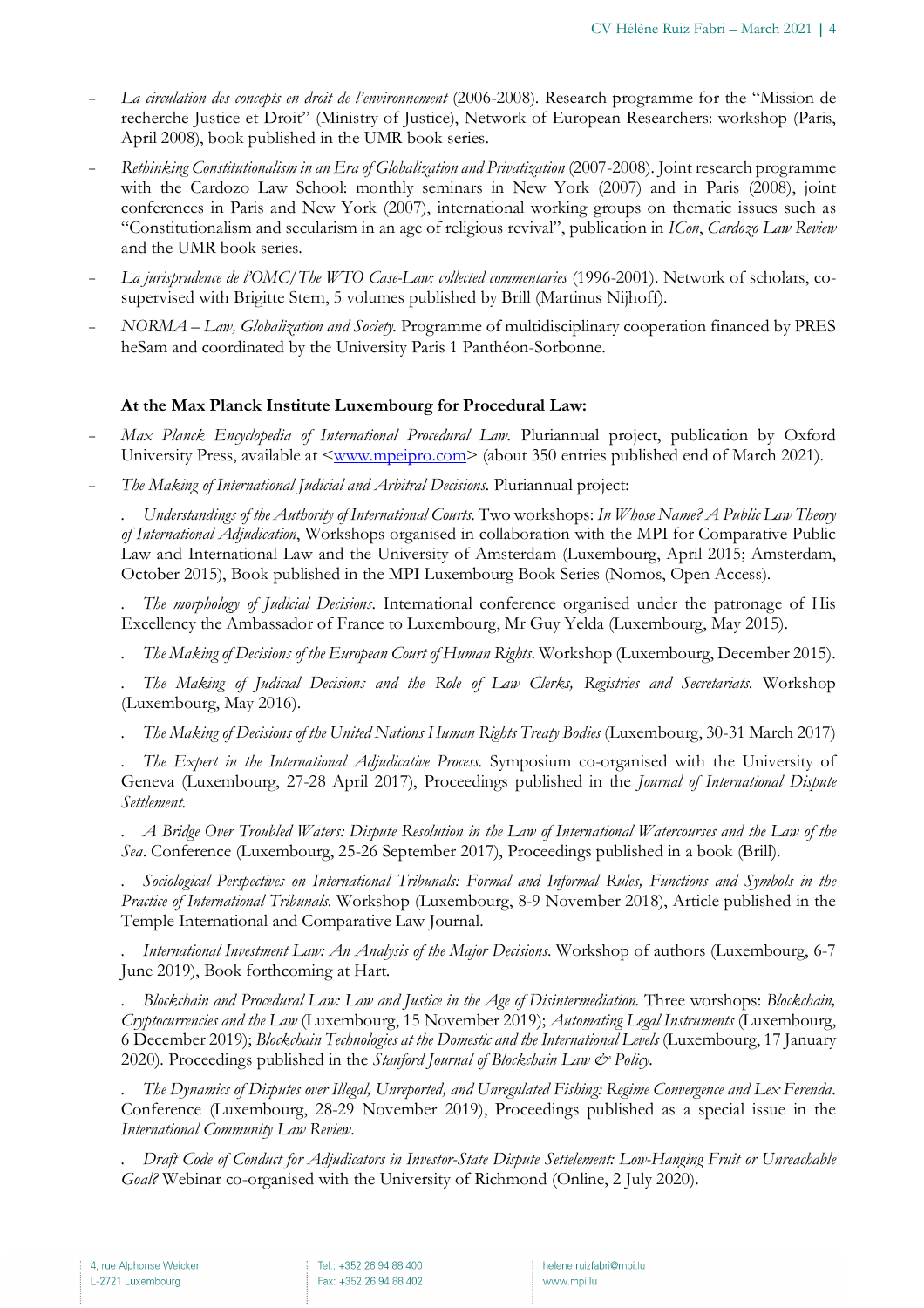. *International Claims Commission*. Webinar of authors (Online, 11-12 March 2021), Research Handbook forthcoming at Edward Elgar.

- *Represententing the Absent*. Pluriannual project.

. *Represententing the Absent: A comparative analysis of procedures established to represent past and future generations*. Webinar of authors (Online, 2 December 2020).

#### **Organisation of other scientific events**

- International Conference: *L'effectivité des organisations internationales – Mécanismes de suivi et de contrôle* (Athens, 1999). Proceedings published (Pedone/Sakkoulas).
- Annual workshops on International Courts and Tribunals, published yearly in the book series "Contentieux international" (Pedone):
	- · *Les procédures d'urgence des juridictions internationales : regards croisés* (Paris, 2002).
	- · *Le principe du contradictoire dans les juridictions internationales : regards croisés* (Paris, 2003).
	- · *Le tiers à l'instance devant les juridictions internationales : regards croisés* (Paris, 2004).
	- · *La saisine des juridictions internationales : regards croisés* (Paris, 2005).
	- · *La preuve devant les juridictions internationales : regards croisés* (Paris, 2006).
	- · *La motivation des décisions des juridictions internationales* (Paris, 2007).
	- · *Indépendance et impartialité des juridictions internationales* (Paris, 2008).
- Workshop: *Impérialisme et droit international en Europe et en Amérique* (Paris, 2005). Proceedings published in the UMR book series.
- *International Law: Do we need it ?.* ESIL Biennial Conference (Paris, 2006). Proceedings published by Hart.
- *Séminaire de réflexion comparative sur l'approche des relations droit international – droits internes*. Joint meeting ESIL and ASIL (Washington, 2008).
- The right to food and the WTO. Meeting of experts co-organised with the United Nationas High Commissioner for Human Rights and the Special Rapporteur on the right to food (Paris, 2008).
- *La Convention de l'UNESCO sur la diversité culturelle : premier bilan et défis juridiques pour réaliser les objectifs dans les pays économiquement démunis.* International conference (Paris, 2008). Proceedings published in the UMR book series.
- International conference: *Tiers Monde : Bilan et perspectives* (Paris, 2010). Proceedings published in the UMR book series.
- International workshop: *Conference on Gender, Sexuality and Democratic Citizenship* (New York, 2010). Proceedings published in *Cardozo Law Review*.
- Colloquium of the SFDI : *Femmes et droit international* (Paris, 2011).
- International colloquium: *Revisiting Van Gend en Loos* (Paris, 2013). Proceedings published in the *International Journal of Constitutional Law (I•CON)*, the *European Journal of International Law* and the UMR book series.
- International conference: *International Law and Litigation. Launch conference of the Department of International Law and Dispute Resolution of the Max Planck Institute Luxembourg* (Luxembourg, 16 October 2015).
- International conference: *TTIP – Framing the Adequate System for Investor-State Dispute Settlement* (Luxembourg, 3-4 December 2015).
- Round table: *L'état d'urgence, rempart ou menace pour l'Etat de droit ?* (Luxembourg, May 2016).
- International Conference: *DEBACLES – Illusions and Failures in the History of International Adjudication* (Luxembourg, 24-25 November 2016).
- Book Launch: *International Law Theories - An Inquiry into Different Ways of Thinking* by A. Bianchi (Discussant: S. Ranganathan) (Luxembourg, 8 February 2017).

Tel.: +352 26 94 88 400 Fax: +352 26 94 88 402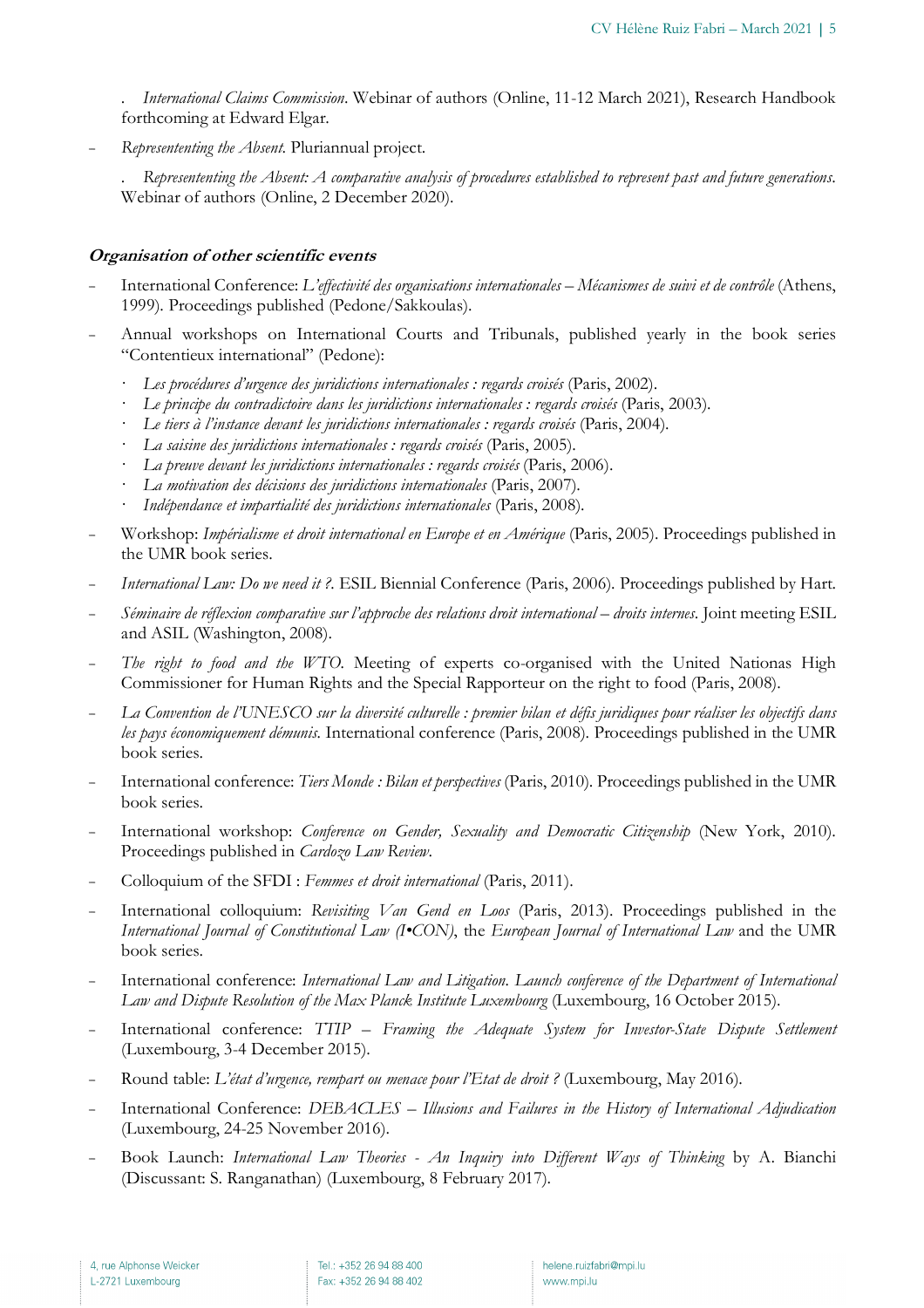- Seminar: *The Future of EU Trade Policy: The Implications of Opinion 2/15 (EU-Singapore Free Trade Agreement*) (Luxembourg, 19 June 2017, in collaboration with the University of Luxembourg).
- Book Launch: *United Nations Convention on the Law of the Sea: A Commentary* by A. Proelss (Discussant: A. Miron) (Luxembourg, 12 September 2017).
- Book Launch: *To Reform the World: International Organizations and the Making of Modern States* by G. Sinclair (Discussants: Dr Megan Donaldson, Prof. Ingo Venzke, Mr André Nunes Chaib, Dr Edouard Fromageau, Prof. Devika Hovell) (Luxembourg, 6 October 2017). Publication on *EJIL Talk!*
- Book Launch: *Retour à Lemberg* by Prof. Philippe Sands (Luxembourg, 11 October 2017).
- International Conference: Peace Through Law: The Versailles Peace Treaty  $\mathcal{Q}$  dispute settlement after WWI (Luxembourg, 6-8 December 2017).
- Roundtable: *EU law and international arbitration: a dialogue between legal orders* (Kavala, 26-30 April 2018, in collaboration with the International Arbitration Institute).
- International Workshop: *Reconciliation as a Peace-building Process Cases of failure* (Louvain-la-Neuve, 9-10 July 2018, in collaboration with the Catholic Univesrity of Leuven, UCL).
- International Conference: *IOSCO and the new international financial architecture: What role for IOSCO in the development and implementation of cross-border regulation and equivalence?* (Luxembourg, 5 October 2018, in collaboration with the University of Luxembourg)
- International Conference: *Forum on Procedural Law of the Court of Justice of the EU*. (Luxembourg, 25 February 2019, in collaboration with Prof. Hess and Prof. Daniel Sarmiento, Complutense University of Madrid).
- Conference: *La protection des citoyens européens dans un monde ultra-connecté* (Luxembourg, 3 April 2019, in collaboration with the Fondation Robert Schuman)
- Round Table*Opinion 1/17 of the Court of Justice of the European Union* (Luxembourg, 21 June 2019, in collaboration with the University of Luxembourg)
- International Conference: *Forum on Procedural Law of the Court of Justice of the EU* 2nd edition. (Luxembourg, 3 February 2020, in collaboration with Prof. Hess and Prof. Daniel Sarmiento, Complutense University of Madrid).
- Max Planck Lecture Series (Luxembourg):
	- · *The EU Commission's approach to investment protection and ISDS as part of the common commercial policy – recent developments* by Prof. André Van Walter (18 March 2015).
	- · *Building new identities: a different view on frontier research in law* by Prof. Armin Von Bogdandy (29 April 2015).
	- · *New Procedural Challenges in WTO Disputes: Preliminary Rulings, the Use of Experts and the Independence of Adjudicators* by Prof. Gabrielle Marceau (20 May 2015).
	- · *The ICJ as a Court of Cassation: Recent Developments* by Prof. Pascale De Sena (18 November 2015).
	- · *International Judicial Dissent: Causes and Consequences* by Prof. Mark A. Pollack and Prof. Jeffrey Dunoff (16 December 2015).
	- Pleading before the ICJ by Prof. Alain Pellet (3 February 2016).
	- · *Individual Communications Procedures before the UN Human Rights Treaty Bodies* by Prof. Yuji Ywasawa (20 April 2016).
	- · *"Position papers" by non-participating parties in arbitral proceedings* by Prof. Erik Franckx (28 June 2016).
	- · *International Environmental Law and Community Interests: The Role of Procedure* by Prof. Jutta Brunée (14 September 2016).
	- · *The Use and Misuse of European Human Rights Law in Investor-State Arbitration* by Prof. José E. Alvarez (3 May 2017).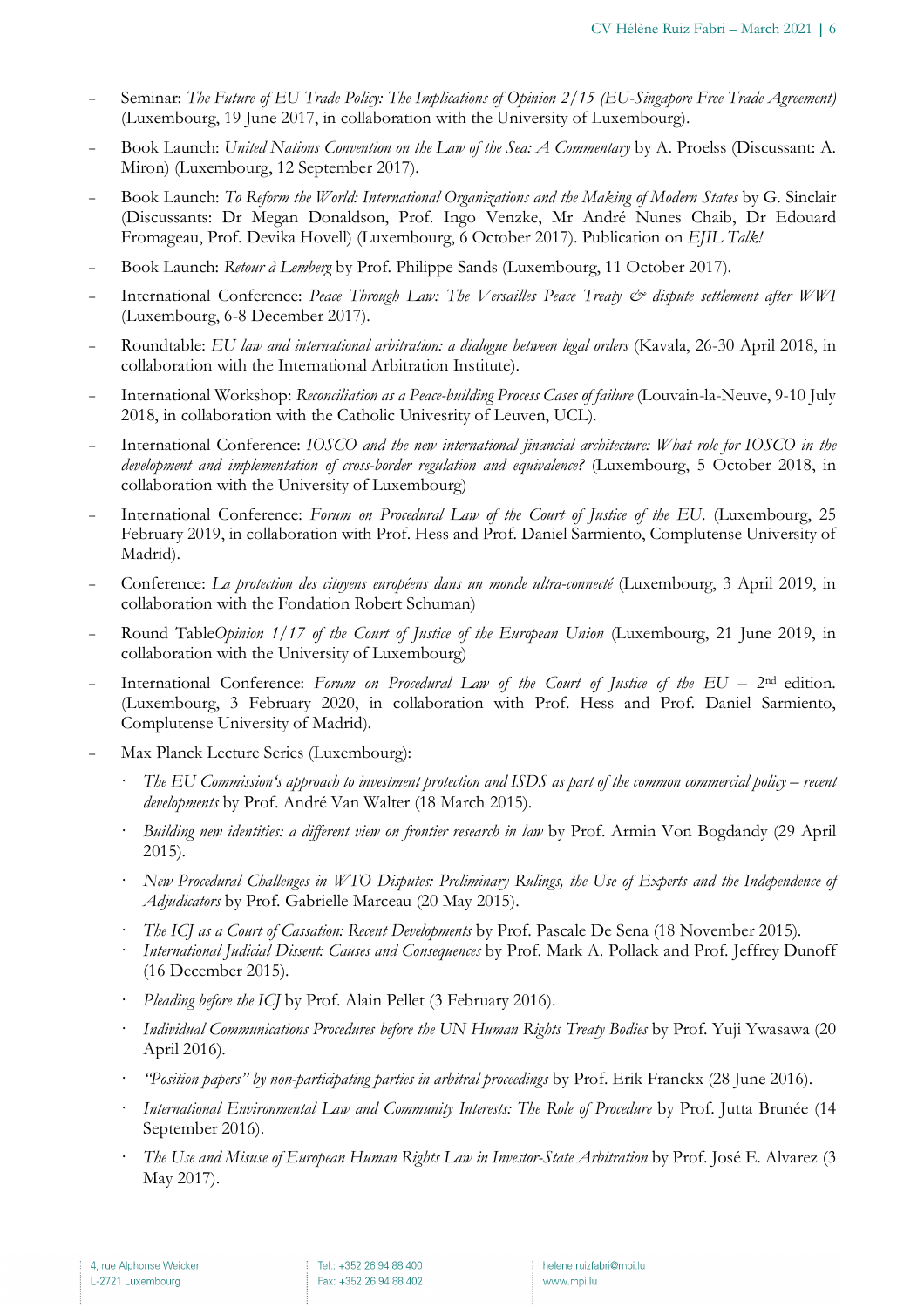- Les revirements de jurisprudence de la Cour de justice de l'Union européenne by Prof. Fabrice Picod (14 June 2017).
- · *Women at Nuremberg* by Prof. Diane Marie Amann (7 March 2018).
- · *20 Years of the Rome Statute* by Judge Silvia Fernández de Gurmendi (6 June 2018).
- · *"Necessary Evil": How to fix Finance by saving Human Rights* by Prof. David Kinley (14 November 2018).
- · *The Clash between International Investement Law and the Autonomy of the EU Legal Order* by Prof. Nicolas de Sadeleer (20 June 2019).
- · *Future Generations: How Much Margin for Institutional Design?* by Prof. Axel Gosseries (12 February 2020).
- Max Planck Lecture Series on Sovereign Debt (Luxembourg, September-December 2016):
	- · *The Law and Economics of Sovereign Debt and Default* by Prof. Ugo Panizza;
	- · *Sovereign Debt Restructuring and International Law* by Prof. Robert Howse;
	- · *Implications of Recent Sovereign Debt Litigation: Lessons from Argentina and Greece* by Prof. Mathias Audit;
	- · *Investment Arbitration as a Means of Resolving Sovereign Debt Dispute* by Dr. Michael Waibel;
	- · *Proposals for Reform of Sovereign Debt Restructuring: The Contractual Approach* by Mr Philip R. Wood CBE;
	- · *Proposals for Reform of Sovereign Debt Restructuring: The Statutory Approach* by Mr Lee C. Buchheit.

**Participation in the "Internationalization of Law" Network** (Réseau 'Internationalisation du Droit' (ID) bringing together constitutional and international lawyers and constitutional judges for annual meetings on breaking issues) – cooperation between the UMR of Comparative Law of Paris 1 and the "Chaire d'études juridiques comparatives et internationalisation du droit" of the "Collège de France" held by Prof. Mireille Delmas-Marty.

"ID" Network France-US (4 meetings): (1) Collège de France, Paris, April 2006; (2) Benjamin N. Cardozo School of Law, New York, May 2007; (3) Collège de France, Paris, July 2008; and (4) Benjamin N. Cardozo School of Law, New York, November 2009.

"ID" Network France-Brazil (4 meetings): (1) Sao Paulo, October 2007; (2) Paris, November 2008; (3) Sao Paulo, September 2009; and (4) Paris, June-July 2011.

Inter-networks meeting (France-US, France-Brazil, France-China): Paris, April 2012.

#### **International activities and invitations**

- Hague Academy of International Law:
	- · 23rd session of the External Programme: Course and seminars on WTO Dispute settlement (Abidjan, November 1996).
	- · Director of Studies, Public International Law Session (The Hague, 1998).
	- Summer course "The World Trade Organisation's contribution to international law" (The Hague, 2006).
- University of Helsinki: Lectures on external relations of the European Union (Helsinki, 1997).
- International Development Law Organisation (IDLO): Course "WTO Law" for lawyers from developing countries (Roma, February 1998).
- Academy of European Law, Human Rights Session: Course "The relationship between human rights and State sovereignty" (Florence, 1999).
- MGIMO: Lectures on international courts and tribunals (Moscow, 1999).
- Facultés universitaires Saint-Louis (FUSL/UCL), D.E.S. en Droits de l'homme: Lectures on "the collective dimensions of Human Rights" (Brussels, from 1999 to 2002).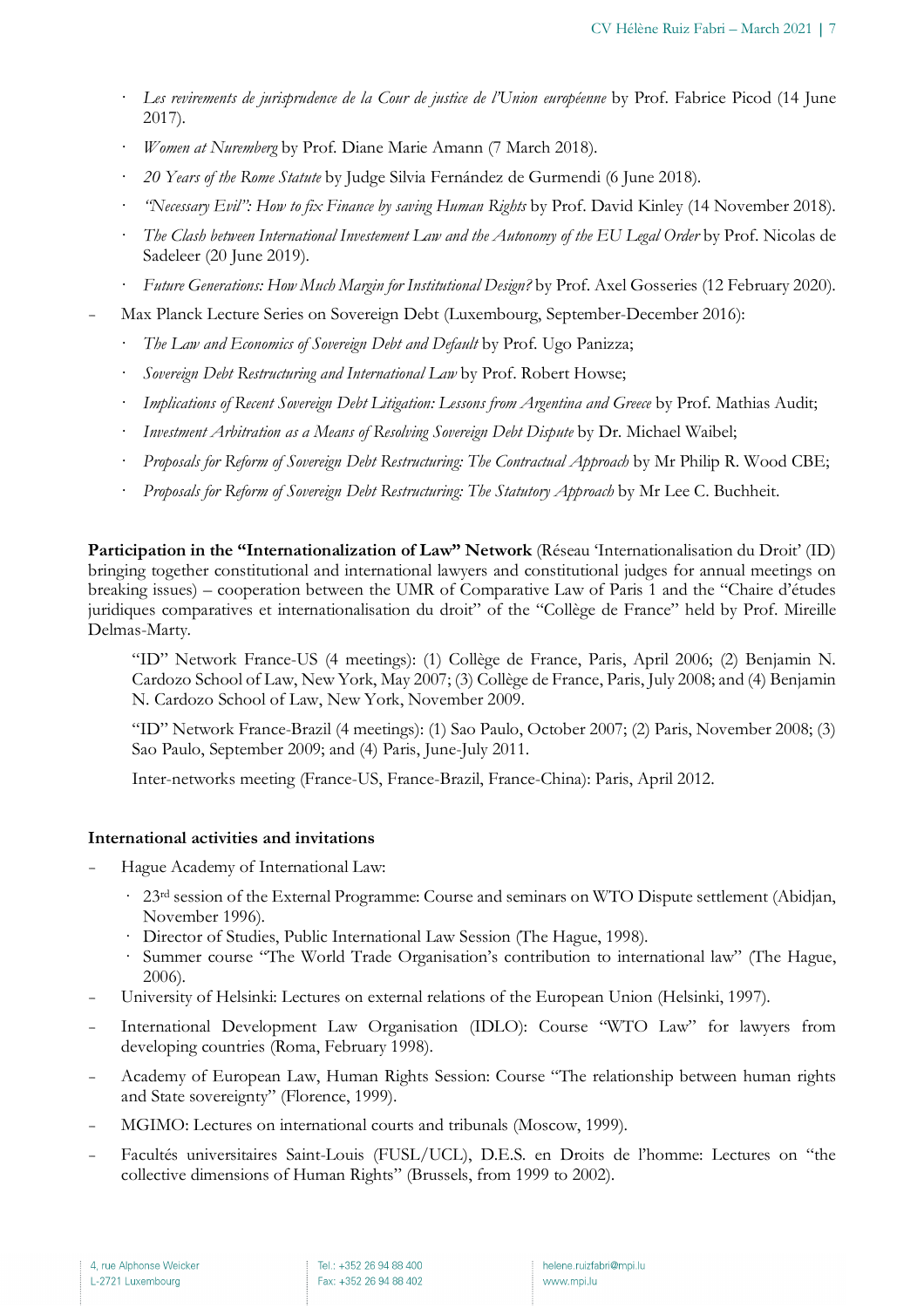- Hitotsubashi University: Lectures on the European Union and human rights (Tokyo, 2001).
- European Programme for the Parliament of Madagascar, 9<sup>th</sup> FED: Course on the UN system and on the International Economic Organisations for Senators (Madagascar, July 2005).
- University of Helsinki: Course "Balance between judicialisation and political governance in the WTO" Summer course on WTO Governance (Helsinki, August 2006).
- University of Brasilia (UNICEUB): Course on WTO Law, lectures on the Constitutionalisation of International Law (Brasilia, February 2008).
- Visiting faculty, University of Barcelona Master of Law programme on International Economic Law and Policy: Courses on "Trade and… (Environment, Labor, Culture,…)" (Barcelona, January 2009).
- United Nations Programme of Assistance in the teaching, study, dissemination and wider appreciation of international law: Course "International Trade Law" (The Hague, August 2010).
- Summer School "International and European Law and Policy on Investment and Environment" (IELPIE): Course "Trade, Environment and Energy" (Venice, September 2010.
- Visiting Researcher, Cardozo School of Law (New York, March-April 2011).
- United Nations Programme of Assistance in the teaching, study, dissemination and wider appreciation of international law: Courses "International organizations" and "International trade law" (Addis Abeba, February 2012).
- Visiting Lecturer, Cardozo School of Law: Course "International Business Transactions" (New York, March-April 2012).
- Visiting Lecturer, Cardozo School of Law: Course "International Trade Law" (New York, March-April 2013).
- Organization of American States, XL Course on International Law: Course "Trade and environment" (Rio de Janeiro, August 2013).
- International Law Center (CEDIN-Brazil): Course "Dispute Settlement in the WTO: Study in Comparative Perspective" (Belo Horizonte, July 2014).
- Sorbonne Law School, University Paris 1 Panthéon-Sorbonne, Master Global Business Law and Governance: "WTO Case Law and Litigation" (Paris, January-March 2015).
- Sorbonne Law School, University Paris 1 Panthéon-Sorbonne, Master Global Business Law and Governance: "WTO Case Law and Litigation" (Paris, January-March 2016).
- Sapienza University of Rome: Gaetano Morelli Lectures "International Procedural Law: Common Principles or General Principles?" (Rome, May 2016).
- World Trade Institute, Master in International Law and Economics (MILE): Course "Treaty Making and Interpretation" (Berne, October 2016)
- Sorbonne Law School, University Paris 1 Panthéon-Sorbonne, Master Global Business Law and Governance: "WTO Case Law and Litigation" (Paris, January-March 2017).
- Temple University, Beasley School of Law: Course "The Making of Judicial Decisions" (Philadelphia, April 2017).
- ACIL-Asser Summer School on The Law & Practice of International Dispute Settlement: Course: "The Making of Judicial Decisions" (The Hague, 11 July 2017).
- International Tribunal for the Law of the Sea- Nippon Capacity-building and Training Programme 2017- 2018. Talk: "Procedural Aspects of International Dispute Settlement" (Hamburg, 19 September 2017).
- Sorbonne Law School, University Paris 1 Panthéon-Sorbonne, Master Global Business Law and Governance: "WTO Case Law and Litigation" (Paris, January-March 2018).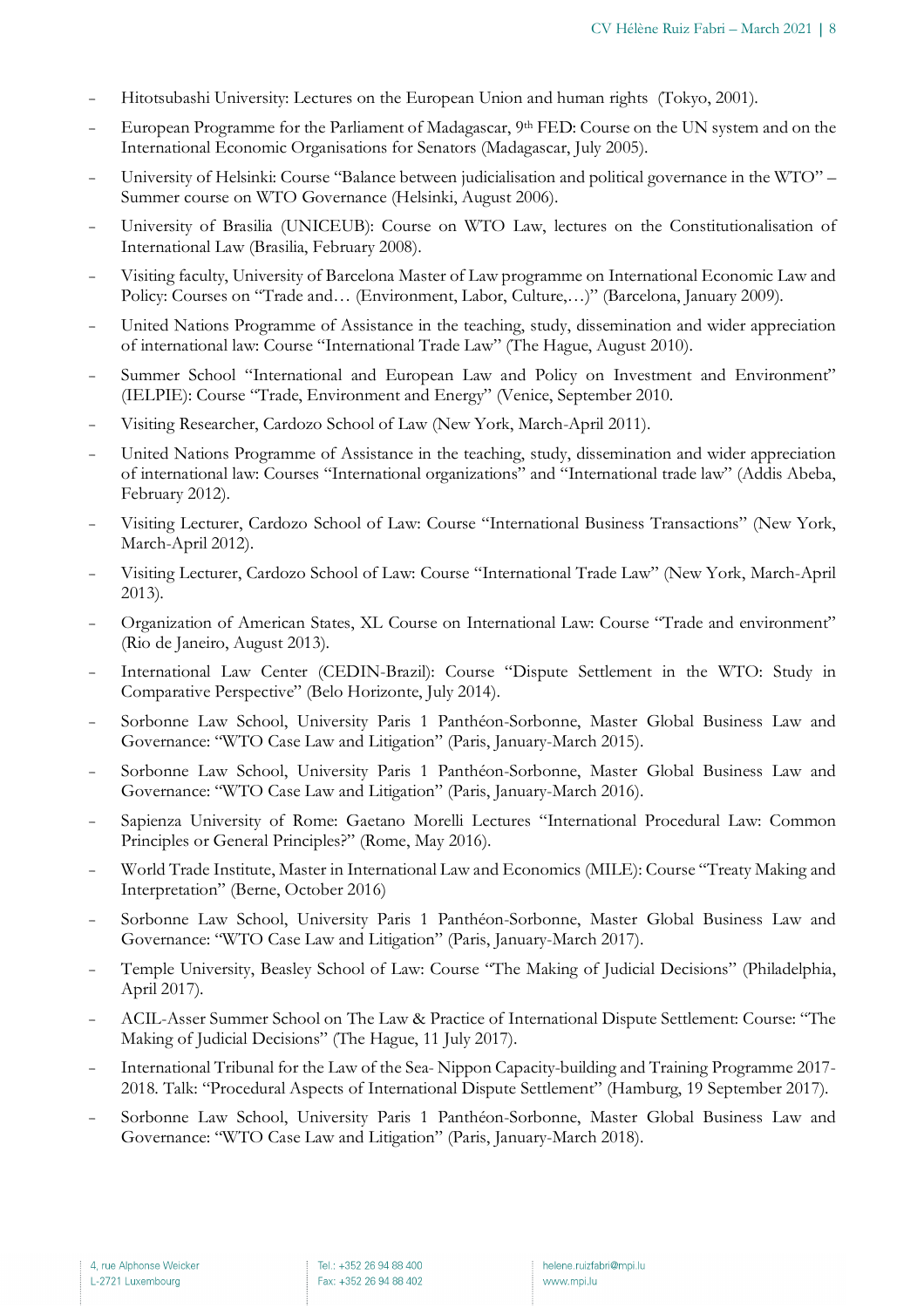- Invited Professor, UNICATT Law School, Catholic University of Milan. Course: "Major Trends in the Evolution of International Justice", 19-21 March and 9-11 April 2018.
- International Tribunal for the Law of the Sea- Nippon Capacity-building and Training Programme 2018- 2019. Talk: "Procedural Aspects of International Dispute Settlement" (Hamburg, 17 September 2018).
- Sorbonne Law School, University Paris 1 Panthéon-Sorbonne, Master Global Business Law and Governance: "WTO Case Law and Litigation" (Paris, January-March 2019).
- Masterclass (with A. von Bogdandy). "The deep structure of international law and how to study it", Max Planck Law Inaugural Conference (Berlin, 23 October 2019).
- International Tribunal for the Law of the Sea- Nippon Capacity-building and Training Programme 2019- 2020. Talk: "Procedural Aspects of International Dispute Settlement" (Hamburg, 13 November 2019).
- Sorbonne Law School, University Paris 1 Panthéon-Sorbonne, Master Global Business Law and Governance: "WTO Case Law and Litigation" (Paris, January-March 2020).
- International Tribunal for the Law of the Sea- Nippon Capacity-building and Training Programme 2020- 2021. Talk: "Procedural Aspects of International Dispute Settlement" (Online, 25 November 2020).
- Masterclass Max Planck Law. "What is Procedural Law? The Power of Procedure" (Online, 14-15 January 2021).

#### **Lectures**

- *L'appel dans le règlement des différends de l'OMC.* ILA French Branch, April 1999.
- *Le règlement des différends de l'OMC*. CEDIN, University Paris 10, November 1999.
- *L'OMC et l'échec de Seattle*. Centre d'études et de recherches internationales et communautaires (CERIC), Aix-Marseille University, March 2000.
- *L'ONU et la restauration de l'Etat*. University of Athens/Institut français d'Athènes, January 2001.
- *Maîtrise du territoire et rôle international de l'Etat*. Académie des sciences morales et politiques, February 2001.
- *Les États-Unis et l'Union européenne à l'OMC*. University of Bologna, March 2003.
- *Droits de l'homme et souveraineté de l'Etat*. University of Palermo, June 2003.
- *La France et la ratification de la convention de Vienne sur le droit des traités*. University of Rennes 1, March 2004.
- *Les sanctions en droit de l'OMC*. Collège de France, June 2004.
- *La réforme de l'OMC*. Collège de France, March 2006.
- La centralité de l'OMC. Institut diplomatique, April 2006.
- The UNESCO convention on the protection and promotion of the diversity of cultural expressions. University of Michigan, February 2007.
- *Diversité culturelle et efficacité des instruments internationaux*. École nationale de la magistrature (ENM) -Institut des Hautes Etudes sur la Justice (IHEJ) - Conseil politique départemental CPD-Esprit, March 2007.
- *La Convention sur la promotion et la protection de la diversité des expressions culturelles : enjeux de l'entrée en vigueur.* Centre d'analyse stratégique and Centre of Research and Expertise on the World Economy (CEPII), March 2007.
- *The Constitutionalization of the WTO*. Cardozo/Columbia/New School Speakers Series, March 2007.
- *The Rationale of Judicial Decisions*. Japanese Society of International Law, May 2008.
- *L'OMC et le changement climatique*. Laval University, September 2008.
- *International Trade and Climate Change: a Critical Approach to the Discourse on Mutual Support*. Columbia University, October 2008.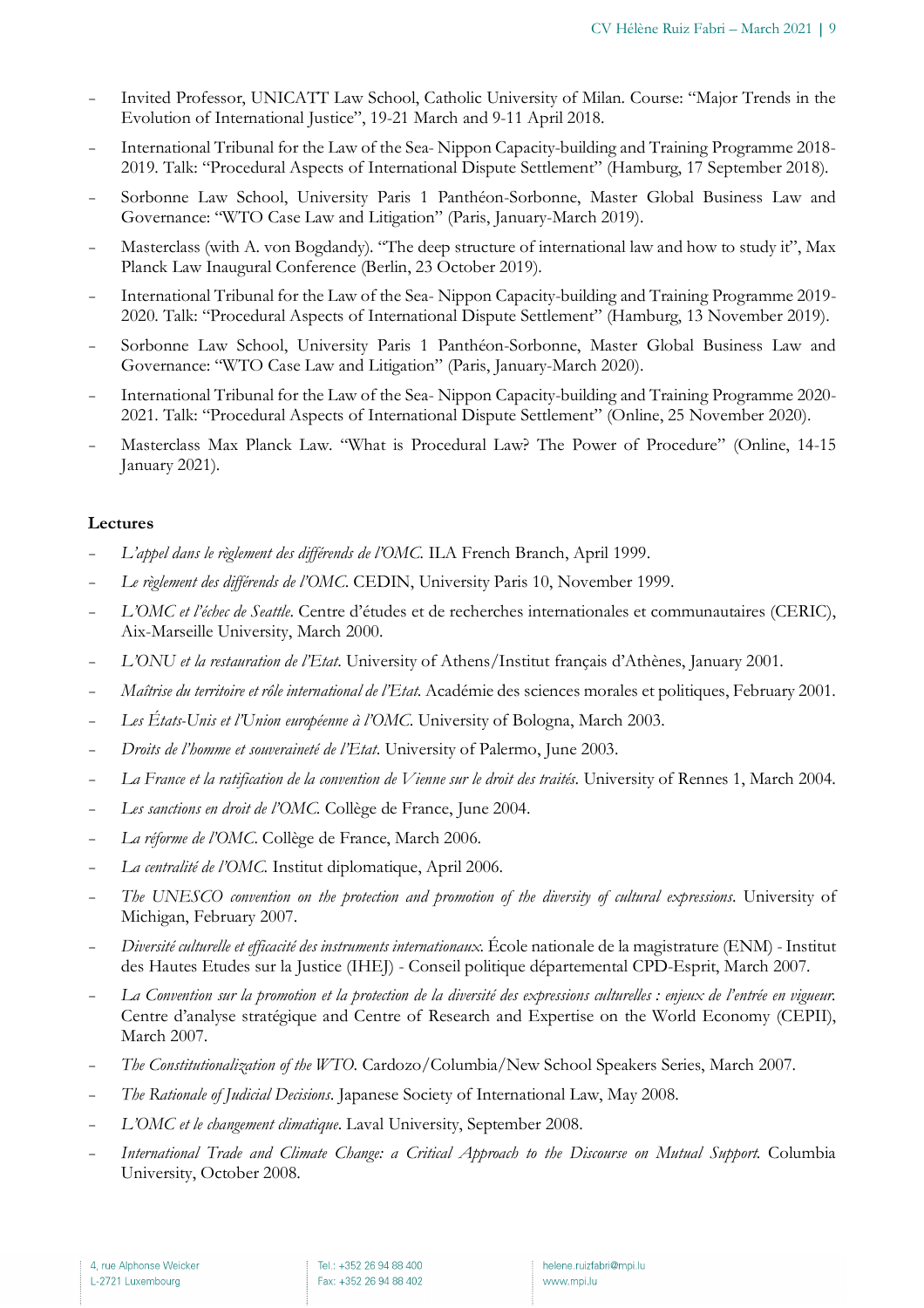- The UNESCO convention on the protection and promotion of the diversity of cultural expressions. Humboldt University, June 2009.
- *La Convention sur la promotion et la protection de la diversité des expressions culturelles : enjeux de l'entrée en vigueur et de la mise en œuvre*. Chuo University, August 2009.
- *Trade and… Problems: what's new at the WTO?.* Columbia University, October 2009.
- *Environnement et mondialisation*. Centre d'analyse stratégique/CEPII, November 2009.
- *Fragmentation or consistency between WTO law and other fields of law, such as international human rights and environmental law?*. ILA Norwegian Branch, University of Oslo, May 2010.
- *Cultural Diversity and Trade Law: The UNESCO Convention on Cultural Diversity, Five Years Later*. Columbia University, November 2010.
- *Cultural Diversity and Trade Law: The UNESCO Convention on Cultural Diversity, Six Years Later*. Cornell University, April 2011.
- *About the case China – Raw materials*. New York City Area Working Group on International Economic Law, March 2012.
- *The Sense and Direction of Multilateralism in International Law*. Cornell University, April 2012.
- *China's Restrictions on the Exports of Raw Materials*. Cornell University, April 2012.
- *Droit du commerce et culture : la portée de la Convention sur la diversité des expressions culturelles*. Audiovisual Library of International Law, United Nations, May 2012.
- *La règlementation internationale du commerce, des investissements et de la monnaie : mise en perspective des développements du droit international économique*. United Nations Audiovisual Library of International Law, May 2012.
- *The TBT Agreement – Avoiding standard based protectionism*. Washington University, March 2013.
- *The TBT Agreement – Avoiding standard based protectionism*. Cornell University, April 2013.
- *The SPS (Food safety) Agreement and WTO Members' Regulatory Discretion*. Cornell University, April 2013.
- The EU as a subject of international law: about the international nature of the EU. Hitotsubashi University, July 2013.
- *The legal effects of Jus Cogens in international law*. Hitotsubashi University, July 2013.
- Le règlement des différends à l'OMC. Federal University of Latin American Integration (Foz do Iguacu, Brazil), July 2014.
- *The WTO and the UNESCO Convention on Cultural Diversity: Conflict or coordination?*. Bocconi University, April 2016.
- *Y a-t-il un droit procédural international ?*. Group on Public International Law. European Court of Human Rights, November 2016.
- *The Power of Procedure and the Legitimacy of International Courts*. 2017-18 International Law Regional Seminar Series. University of Nottingham, 14 February 2018.
- Keynote Speech: *Understanding International Economic Law in Unsettling Times: A Feminist Approach?*. SIEL Biennial Conference "International Economic Law in Unsettling Times", Washington, 12 July 2018.
- Keynote Speech: *Domestic Law in International Adjudication: Overcoming Binary Oppositions*. Conference "Engaging with domestic law in international adjudication", University of Amsterdam, 28 February 2019.
- Keynote Speech: *Le règlement des différends de l'OMC en crise*. Inaugural conference of the Rousseau Moot Court, University of Strasbourg, 6 May 2019.
- Keynote Speech: *International Law in a Networked World*. SES Legal Workshop: "Space Law in a Networked World", Betzdorf, 19 June 2019.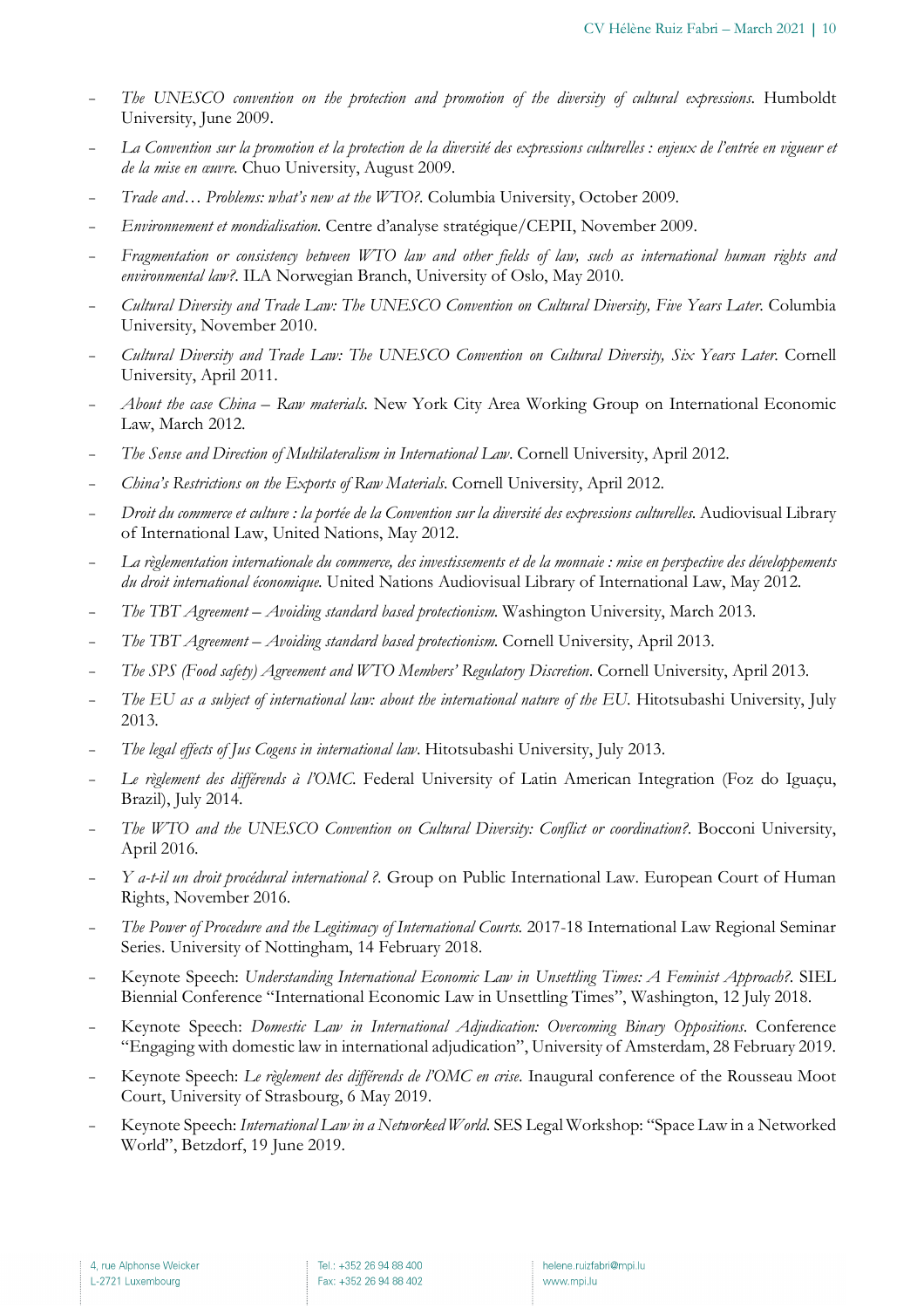- *Feminist perspectives on International Arbitration*. "Annual Gillian White Lecture", University of Manchester, 10 March 2020.

#### **Conference presentations**

- 1. "L'attitude des Etats face à l'immigration : l'exemple de la France", International seminar *Nouvelles formes de discrimination : immigrés, réfugiés, minorités* (Olympie, May 1994).
- 2. "Rapport introductif", Colloquium *Succession d'Etats en Europe de l'Est et avenir de la sécurité en Europe* organised by CEDIN (Centre de droit international de Nanterre) and IRIS (Institut de Relations Internationales et Stratégiques) (Paris, April 1995).
- 3. "Egalité des armes et procès équitable dans la jurisprudence de la Cour européenne des droits de l'homme", Workshop *Egalité et Equité : antagonisme ou complémentarité ?* organised by CERAP (Centre d'études et de recherches administratives et politiques) (Paris, November 1997).
- 4. "Immatériel, territorialité et Etat", Colloquium *L'immatériel. Faut-il repenser le droit ?* organised by the Association française de philosophie du droit (Paris, March 1998).
- 5. "La compatibilité des accords externes de la Communauté européenne avec le droit de l'OMC", Colloquium *Le concept d'association dans les accords passés par la Communauté européenne* organised by CEDIEC (Centre de droit européen et comparé) (Paris, May 1998).
- 6. "Les conditions de la création d'un Etat palestinien : formules d'aménagement de la souveraineté et applicabilité au cas palestinien", International colloquium organised by the Centre d'Analyse et de Prévision of the French Ministry of Foreign Affairs (Paris, December 1998).
- 7. "Le contrôle des jugements nationaux par les juridictions internationales", Colloquium *L'unification du système juridictionnel international* organised by IDPD (Institut du droit de la paix et du développement) (Nice, January 1999).
- 8. "Le suivi des recommandations adoptées par l'Organe de règlement des différends de l'OMC", International workshop *Mécanismes de suivi et de contrôle : Journées franco-helléniques* organised in collaboration with the Greek Ministry of Foreign Affairs and the French Embassy in Greece (Athens, May 1999).
- 9. "La contribution de l'OMC à la gestion de l'espace juridique mondial", Colloquium *La mondialisation du droit* organised by CREDIMI (Centre de recherche sur le droit des marchés et des investissements internationaux) (Dijon, September 1999).
- 10. "Les situations respectives du droit international et du droit communautaire dans les constitutions des Etats membres de l'Union européenne", Colloquium *Droit international et droit communautaire : perspectives actuelles* organised by SFDI (Bordeaux, October 1999).
- 11. "La procédure et la jurisprudence" (Paris, October 1999) in: *Notes bleues de Bercy,* special issue "L'OMC et son tribunal", Ministry of Finance and Economy, July 2000.
- 12. "Le règlement des différends de l'OMC", Colloquium *Le contrôle des aides publiques à l'industrie aéronautique civile : le point sur les réglementations communautaire et internationale* organised by CEDIN and CRUCE (Centre de recherche universitaire sur la construction européenne) (Paris, November 1999).
- 13. "Maîtrise du territoire et rôle international de l'Etat", Colloquium *Le rôle et la place de l'Etat au XXI siècle* organised by ASPM (Académie des Sciences morales et politiques) (Paris, February 2000). Available at: <https://academiesciencesmoralesetpolitiques.fr/2000/02/14/maitrise-du-territoire-et-roleinternational-de-letat/>.
- 14. "L'OMC et le principe de précaution", Colloquium *La décision publique et le droit de la responsabilité face au principe de précaution* organised by the University of Bourgogne (Dijon, April 2000).
- 15. "L'ordre public en droit international", Colloquium *L'ordre public : ordre public ou ordres publics ? Ordre public et droits fondamentaux* organised by the University of Caen (Caen, May 2000).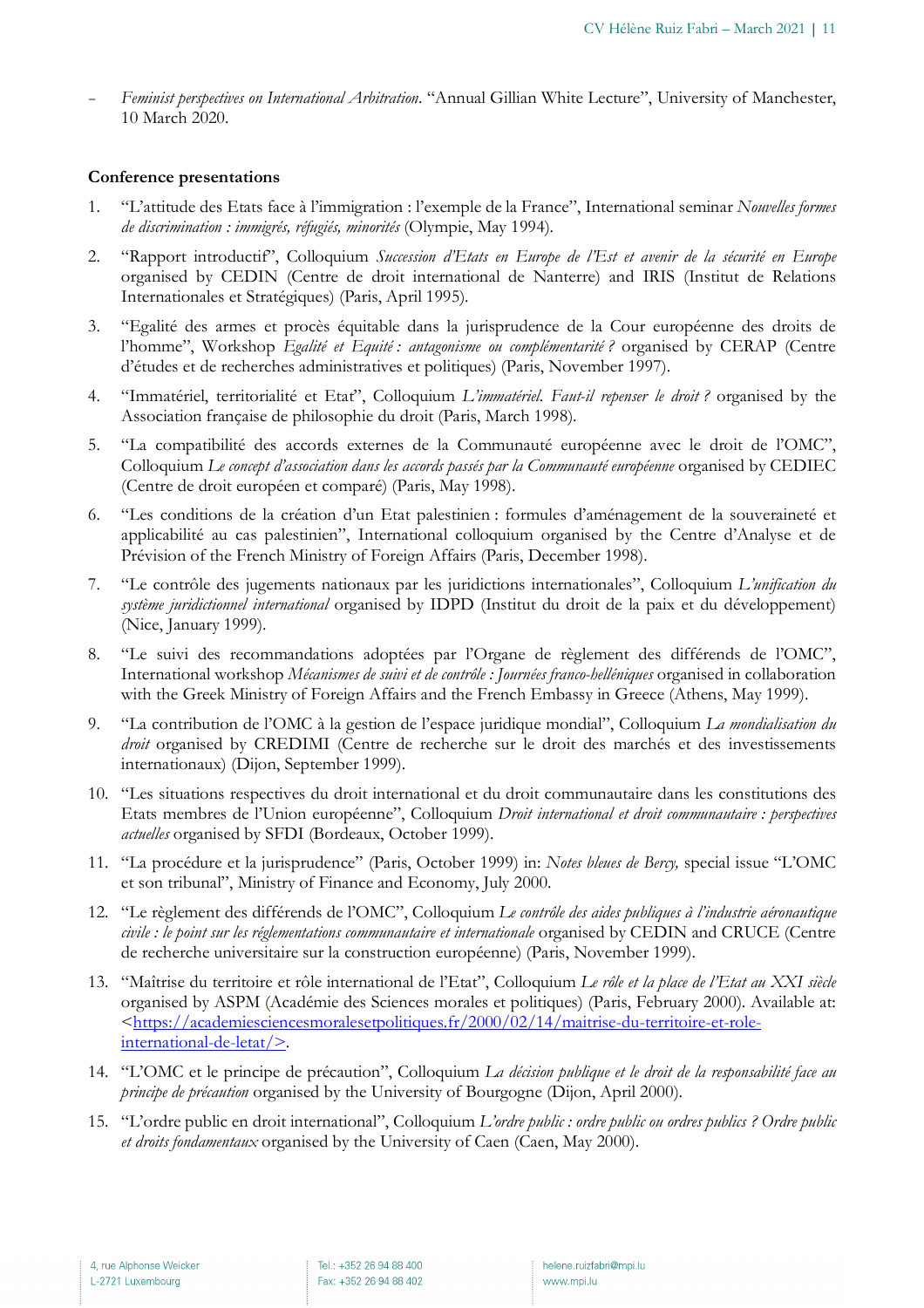- 16. "Conclusions", Workshop *Les procédures incidentes devant la Cour internationale de Justice* organised by the University of Rennes 1 (Rennes, May 2000).
- 17. "Le Conseil de l'Europe et les libertés locales", Workshop *Les collectivités infra-étatiques dans le système juridique international* organised by the University of the French West Indies and Guiana (Fort-de-France, April 2001).
- 18. "The UNSCOM Experience: a comment including Issues of Independence and Impartiality", ESIL Founding Meeting (Florence, May 2001).
- 19. "Concurrence ou complémentarité entre les mécanismes de règlement des différends du Protocole de Carthagène et ceux de l'OMC ?", Colloquium *Le commerce international des OGM. Quelles articulations entre le droit de l'OMC et le protocole de Carthagène sur la biosécurité ?* organised by CERIC (Aix-en-Provence, November 2001).
- 20. "The Approach Taken by the European Court of Human Rights to the Assessment of Compensation for 'Regulatory Expropriations' of the Property of Foreign Investors", Colloquium *Regulatory Expropriations in International Law* (New York University, April 2002).
- 21. "Etudes de droit contemporain. Contributions françaises au 16e Congrès international de droit comparé", 16th International Congress of Comparative Law *The Convergence of Legal Systems in the 21st Century* organised by the International Academy of Comparative Law (Brisbane, July 2002).
- 22. "L'absence de procédures d'urgence dans le règlement des différends de l'OMC", *Workshop Première Journée du Contentieux international* organised by the UMR de droit comparé and CERDI (Paris, June 2002).
- 23. "La juridictionnalisation du règlement des litiges économiques entre Etats", Workshop *Les Etats dans le contentieux économique international* organised by the Comité français de l'arbitrage (Paris, January 2003).
- 24. "La faisabilité d'un instrument international sur la diversité culturelle", *Second International Meeting of Cultural Professional Organisations* (Paris, February 2003).
- 25. "La coutume dans la jurisprudence des tribunaux pénaux internationaux commentaire", Colloquium *Les sources du droit international pénal* organised by the UMR de droit comparé (Paris, April 2004).
- 26. "Entre paix et guerre : le droit international a-t-il besoin de concepts nouveaux pour affronter les menaces modernes contre la paix et la sécurité internationale ?", Opening Lecture of ESIL Inaugural Conference *International Law in Europe: Between Tradition and Renewal* (Florence, May 2004).
- 27. "Les catégories de sujets du droit international", Colloquium *Le sujet en droit international* organised by SFDI (Le Mans, June 2004).
- 28. "Principes généraux du droit communautaire et droit comparé", Workshop *Le devenir du droit comparé en France* organised by the Groupement de droit comparé (Paris, June 2004).
- 29. "Analyse des questions fondamentales et techniques liées à l'élaboration d'une convention sur la diversité culturelle et à son incorporation dans le droit international existant", Asia-Europe Seminar *Diversity and Cultural Exchange in the Framework of Globalisation* organised by the Asia-Europe Foundation (Hanoï, September 2004).
- 30. "L'OMC et les transports internationaux", Colloquium *L'Europe des transports* organised by the Centre de recherches et de documentation européennes (CEDECE) (Bordeaux, October 2004).
- 31. "Diversité culturelle et libre circulation de la communication", Colloquium *La diversité culturelle : Protection de la diversité des contenus culturels et des expressions artistiques* organised by the Conférence internationale des facultés de droit ayant en commun l'usage du français (CIFDUF) and the Agence Universitaire de la Francophonie (AUF) (Paris, January 2005).
- 32. "Trade Negotiations and Dispute Settlement: What Balance Between Political Governance and Judicialization?", International conference *WTO at 10 – The Dispute Settlement System in Action* organised by the Research Centre on International Economic Organisations of the Universities of Piemonte Orientale, Torino, Genova, Milano, and Bocconi (Stresa, March 2005).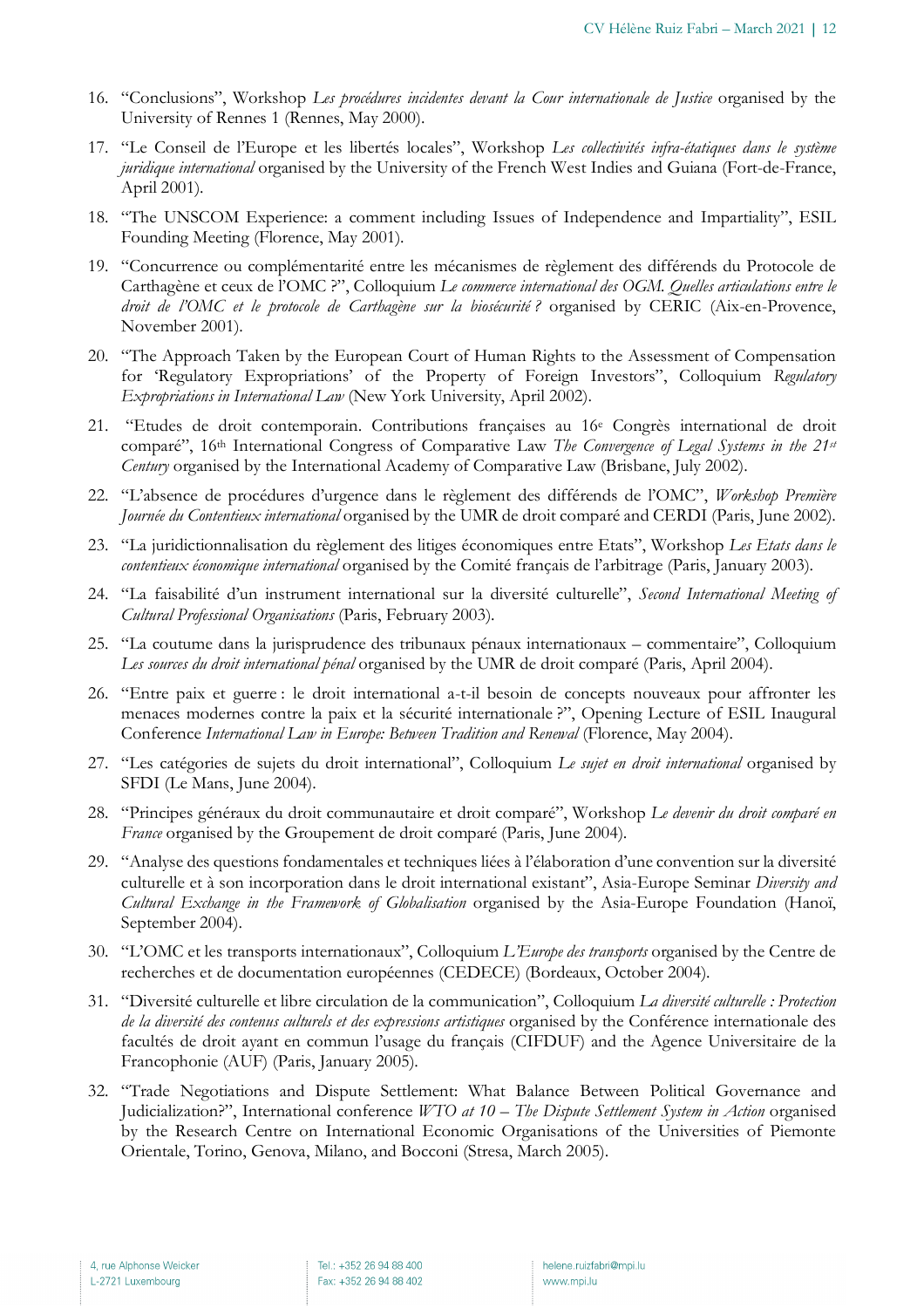- 33. "The WTO Appellate Body's Role: Should the Show Go on?", International conference *WTO Appellate Body at Ten* organised by the Brazilian Institute of International Trade Law and Development (Sao Paulo, May 2005).
- 34. "La convention sur la protection et la promotion de la diversité des expressions culturelles : combler un vide du droit international ?", *Fourth International Meeting of Cultural Professional Organisations* (Madrid, May 2005).
- 35. "Rapport de synthèse", Colloquium *Environnement et santé : les enjeux de la normalisation internationale* organised by the CERIC (Aix-en-Provence, June 2005).
- 36. "La diversité culturelle saisie par le droit international", Colloquium *La diversité culturelle, un enjeu économique ?* organised by the Bibliothèque nationale de France (Paris, October 2005).
- 37. "La convention sur la diversité culturelle : insertion dans l'ordre juridique international et questions d'articulation", Colloquium *Le combat pour la diversité culturelle* organised by the Centre Jacques Cartier (Lyon, December 2005).
- 38. "L'argument de la nécessité devant les groupes spéciaux et l'Organe d'appel de l'OMC", Colloquium *La nécessité en droit international* organised by SFDI, (Grenoble, June 2006).
- 39. "L'articulation de la Convention avec les instruments internationaux préexistants", Workshop *La Convention de l'UNESCO sur la diversité culturelle* organised by CERIC (Aix-en-Provence, June 2006).
- 40. "Les contaminations disciplinaires", Colloquium *La concurrence des systèmes juridiques* organised by the Institut de Droit Comparé Edouard Lambert (Lyon, October 2006).
- 41. "Nécessité d'une approche européenne du droit international ? Ni oui, ni non, ni blanc, ni noir", Colloquium *Droit international et diversité des cultures juridiques* co-organised by SFDI and Deutsche Gesellschaft für Völkerrecht (Nice, November 2006).
- 42. "La convention sur la diversité des expressions culturelles : une innovation en droit international", Colloquium *Le rôle de l'éducation pour la diversité des expressions culturelles* (Paris, February 2007).
- 43. "The Responsibility to Protect", Panel event organised by the Austrian Mission to the United Nations and the Institute for International Law and Justice (New York, March 2007).
- 44. "Internationalizing International Law Societies: A Dialogue on Building a Global Scholarly Network", ASIL 101st Annual Meeting Panel *The Future of International Law* (Washington, March 2007).
- 45. "Les organes de la Convention : priorités et plan d'action", Round table *Regards croisés sur la mise en œuvre de la convention de l'UNESCO sur la protection et la promotion de la diversité des expressions culturelles* organised by the French-speaking group of the UNESCO and the Organisation Internationale de la Francophonie (Paris, May 2007).
- 46. "La motivation des décisions dans le règlement des différends de l'OMC", 6th Workshop of the *Journées du Contentieux international* (Paris, June 2007).
- 47. "Games within Fragmentation: The Convention on the Protection and Promotion of the Diversity of Cultural Expressions", Colloquium *World Trade Organisation Human Rights: Interdisciplinary Perspectives* (Prato, June 2007).
- 48. "Quel rôle pour l'OMC ? Rapport introductif", Colloquium *Le commerce international entre bi et multilatéralisme* organised by the Association Internationale de Droit Economique (Paris, March 2008).
- 49. "Transnational networks and constitutionalism", Colloquium *Rethinking Constitutionalism in an Era of Globalization and Privatization* organised by New York University and Cardozo law schools (New York, November 2007).
- 50. Opening statement and Moderator of the Opening Lecture of the ESIL Biennial Conference *International Law in a Heterogeneous World* (Heidelberg, September 2008).
- 51. "Le règlement des différends de l'OMC : une forme d'arbitrage ?", Colloquium *L'arbitrage* of the Archives de philosophie du droit (Paris, November 2008).

Tel.: +352 26 94 88 400 Fax: +352 26 94 88 402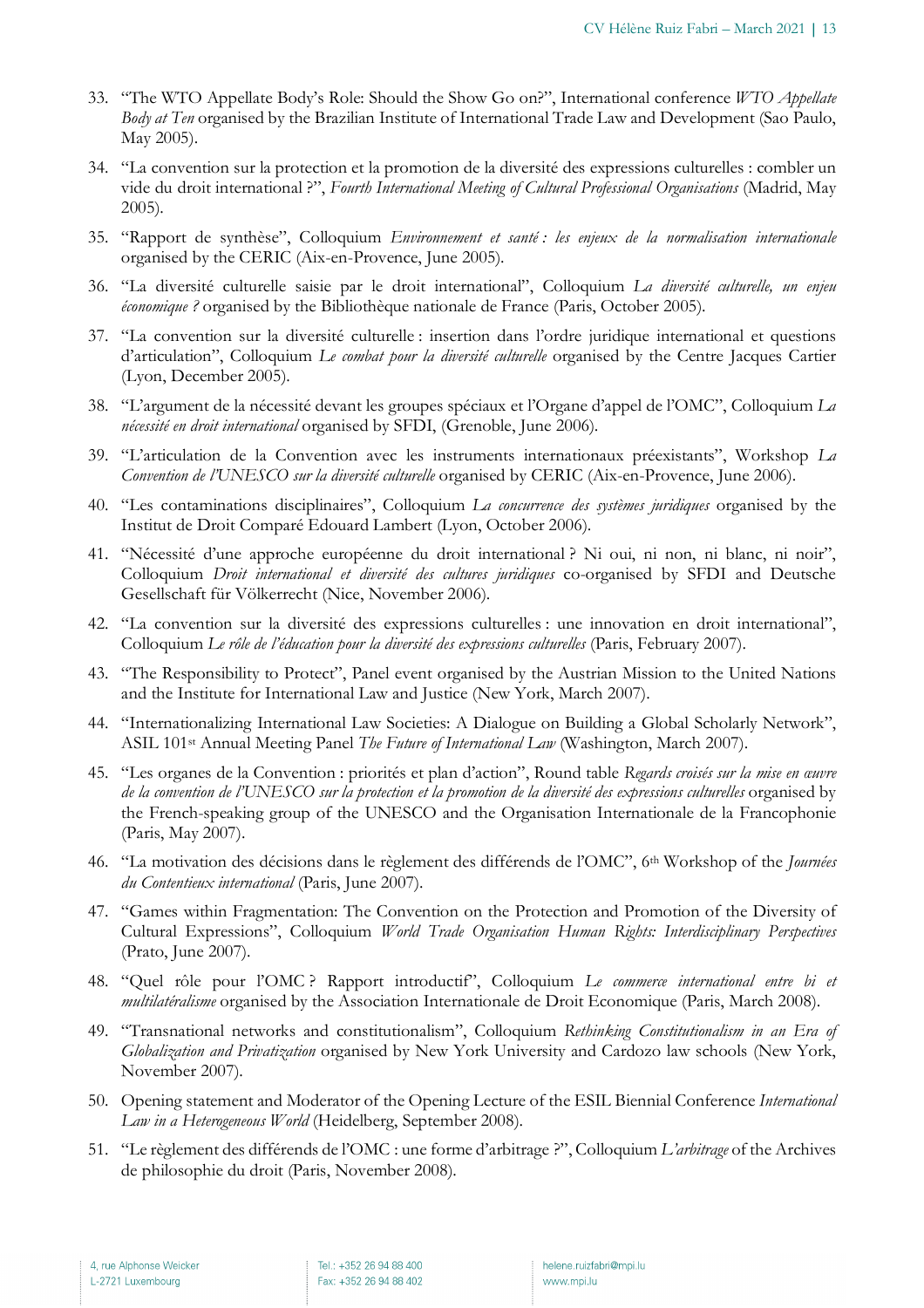- 52. "La motivation des décisions des juridictions internationales", Keynote for the Annual Colloquium of the Japanese Society of International Law (Nagoya, May 2008).
- 53. "Les murs et la libre circulation en droit international", Colloquium *Les murs et le droit international* organised by the Centre d'études et de recherches en droit international (CERDIN) (Paris, January 2009).
- 54. "Les apports de la Convention de l'UNESCO sur la diversité des expressions culturelles", Round table *Cinéma et commerce, état des lieux des discussions internationales* organised by the French Centre National du Cinéma, the Ministry of Culture and the Secretary of State for Foreign Trade (Cannes, May 2009).
- 55. "The Rationale of Judicial Decisions", International Conference *Unity or Fragmentation of International Law: the Role of International and National Tribunals* organised by the University of Oslo and the Center of Advanced Studies (Oslo, May 2009).
- 56. "Conclusions", Colloquium *L'OMC et les sujets de droit* organised by the Institut du droit de la paix et du développement (Nice, June 2009).
- 57. "Reflections on the Necessity of Regional Approaches to International Law Through the Prism of the European Example: Neither Yes nor No, Neither Black nor White", Second Biennial Conference of the Asian Society of International Law *International Law in a Multi-Polar and Multi-Civilizational World: Asian Perspectives, Challenges, and Contributions* (Tokyo, August 2009).
- 58. "CEDAW in monist and dualist civil law traditions France", Conference *From ratification to implementation: CEDAW in International and National Law* organised by the University of Oslo School of Law (Oslo, March 2010).
- 59. "The relationship between negotiations and third-party dispute settlement at the WTO, with emphasis on the *EC-Bananas* dispute", Conference *Diplomatic and judicial means of dispute settlement: can they get along?* co-organised by the University of Geneva, ASIL and ESIL (Geneva, October 2010).
- 60. "Domestic Constitutional Concerns with Respect to the Use of Subsequent Agreements and Practice at the International Level, Comment on Stefan Kadelbach's paper", Conference *Treaties and Subsequent Practice* organised by the Deutsche Forschungsgemeinschaft (DFG) (Geneva, May 2011).
- 61. "Cultural Diversity and International Trade Law: The UNESCO Convention on Cultural Diversity, Six Years Later", 16th Annual Conference of the Italian Society of International Law *La tutela dei diritti umani e il diritto internazionale* (Catane, June 2011).
- 62. "En guise de conclusion : La légitimité des juridictions internationales", Colloquium *Le rééquilibrage du pouvoir juridictionnel* organised by the Centre de Droit Privé Fondamental (Strasbourg, December 2011).
- 63. "Enhancing the Rhetoric of *Jus Cogens*", Colloquium *Realizing Utopia - Symposium in Honour of Antonio*  Cassese, organised by the *European Journal of International Law* (Florence, June 2012).
- 64. "Is there a case legally and politically for direct effect of WTO obligations?" (Paris, June 2013) in: *European Journal of International Law*, vol. 25, n° 1, 2014, pp. 151-173.
- 65. "Le rôle des femmes dans le développement économique", Workshop *Femmes et droit international* organised by SFDI (Paris, November 2011).
- 66. "Everybody Come Together Over Me: Systemic Integration and Vienna Convention Art 31(3)(c)", ILA 76th Biennial Conference and ASIL 108th Annual meeting *The Effectiveness of International Law* (Washington, April 2014).
- 67. "Comment on 'Charles Leben: L'Etat au sens du droit international et l'Etat au sens du droit interne (à propos de la théorie de la double personnalité de l'Etat)'", Round table *Charles Leben: L'Etat au sens du droit international* organised by the University of Luxembourg (Luxembourg, October 2014).
- 68. "The Obligation to Exercise Tolerance under the Legal System of France", International conference *Tolerance and the Law* organised by the Max Planck Foundation for International Peace and the Rule of Law (Heidelberg, February 2015).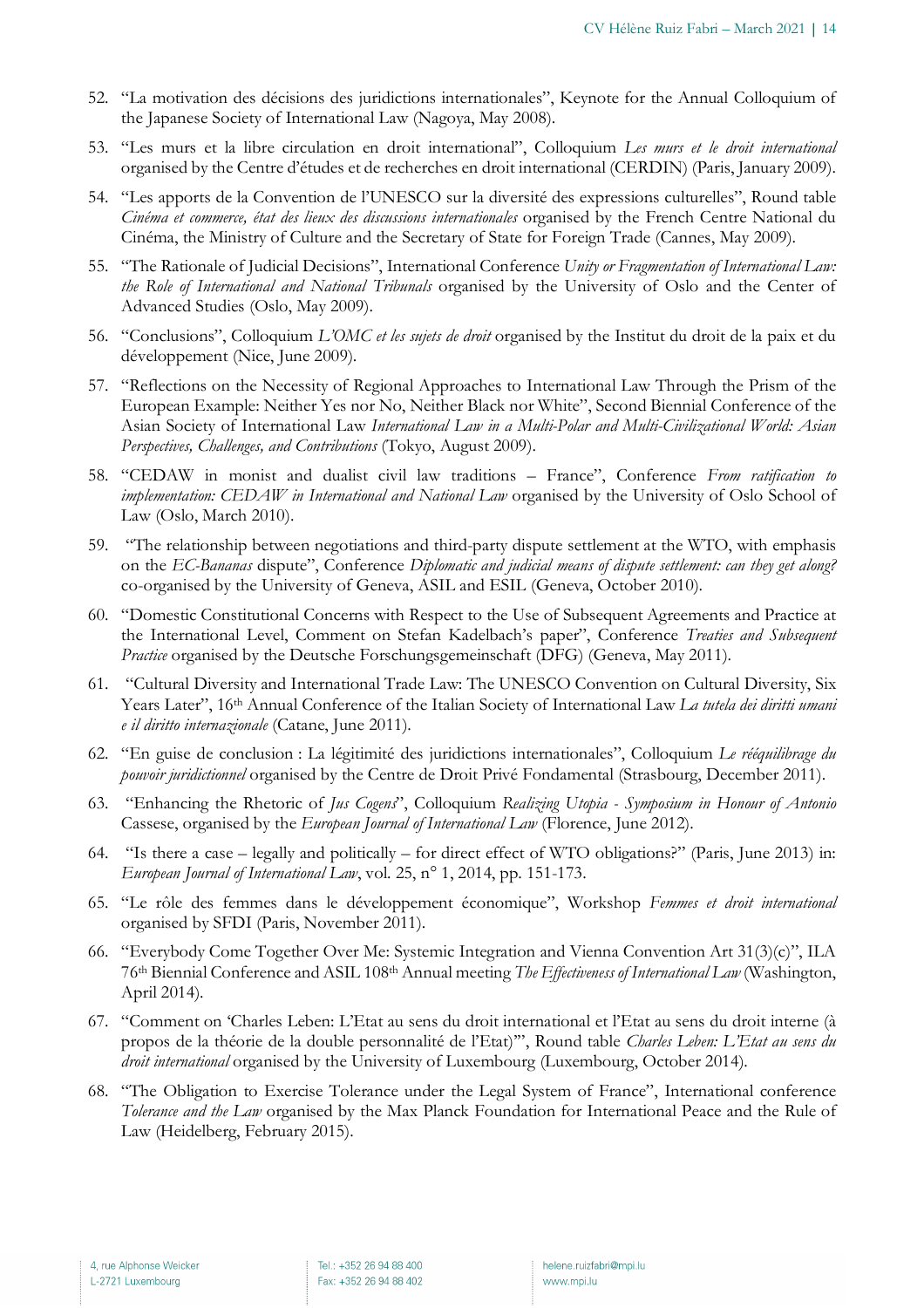- 69. "Conclusions", Seminar *Explorer la boîte à outils du droit international dans la perspective de la Conférence de Paris sur le climat de décembre 2015* organised by the Institut de recherche en droit international et européen de la Sorbonne (IREDIES), CERIC, and IDDRI (Paris, February 2015).
- 70. "The 'Plain Packaging' Public Health Strategy: Tobacco Products, Alcohol, Sugary Products: What Role (If Any) For the WTO", International conference *The WTO at 20: Taking Stock and Challenges Ahead* organised by the WTO (London, May 2015).
- 71. "La hiérarchie des précédents", Colloquium *Le précédent en droit international* organised by SFDI (Strasbourg, May 2015).
- 72. "L'usage des précédents (venus du droit international) par la Cour européenne des droits de l'homme", International conference *The European Convention on Human Rights and General International Law* organised by ESIL and the European Court of Human Rights (Strasbourg, June 2015).
- 73. Chair of the Second Plenary Session "Public Law under Conditions of Instability", International conference *Public Law in an Uncertain World* organised by ICON-S (New York, July 2015).
- 74. "Règlement des différends de l'OMC et forum shopping", International conference *WTO at 20: Critical Perspectives on an Evolving Legal System* organised by Laval University (Quebec City, September 2015).
- 75. Discussant of "Agora 11: Comparative Judicial Practice" (with Judge Joan Donoghue), ESIL Annual Conference *The Judicialization of International Law – A Mixed Blessing?* (Oslo, September 2015).
- 76. "Balance of Power in the Deliberation: the case of the Appellate Body", International conference *World Trade Forum – 20 Years of the World Trade Organization* (Bern, September 2015).
- 77. "The DSU: The Jewel in the Crown?", International conference *World Trade Forum – 20 Years of the World Trade Organization* (Bern, September 2015).
- 78. "Un espace privilégié d'analyse scientifique de la dynamique normative européenne", Colloquium *Le Luxembourg, au cœur de l'Union européenne à l'heure de sa présidence du Conseil des Ministres* organised by the University of Lille (Lille, October 2015).
- 79. "How Well Equipped is the ILC to Perform its Task? Why not just leave codification and progressive development to specialized processes?", Workshop *Getting the Most from the International Law Commission: Its Record and Future* organised by the University of Oxford and the Foreign & Commonwealth Office (Oxford, October 2015).
- 80. "Procedural Reform in International Courts and Tribunals: Feasible? Desirable?", Seminar *Temple Garden Chambers Seminar Series in International Adjudication* organised by BIICL (London, November 2015).
- 81. Chair of the Panel "The Contribution of Investment Arbitration to the International Law of Dispute Settlement", International conference *ICSID at 50: Investment Arbitration as a Motor of General International Law?* organised by the Goethe University Frankfurt am Main (Frankfurt, March 2016).
- 82. Closing Discussion: "International Investment Law and the Structure of the International Legal System" (with F. Berman and B. Simma), International conference *ICSID at 50: Investment Arbitration as a Motor of General International Law?* organised by the Goethe University Frankfurt am Main (Frankfurt, March 2016).
- 83. "The search for balance and strengthened legitimacy through new institutions or improved rules for dispute settlement: permanent investment courts, appellate tribunals and other ideas", International conference *The quest for balance between investor protection and governments' right to regulate* organised by OECD (Paris, March 2016).
- 84. "Le renouvellement de la fabrique et des véhicules des normes : l'exemple du droit financier et de la régulation" (with G. Rameix and D. Sarmiento), Lecture series *Droit comparé et territorialité du droit* organised by the French Conseil d'Etat (Paris, April 2016).
- 85. Concluding Discussion: "Challenges Facing the Court" (with R. Abraham, G. Gaja, X. Hanqin and M. Kamto), International conference *The International Court of Justice at 70: in retrospect and in prospect* organised by the International Court of Justice (The Hague, 19 April 2016).

Tel.: +352 26 94 88 400 Fax: +352 26 94 88 402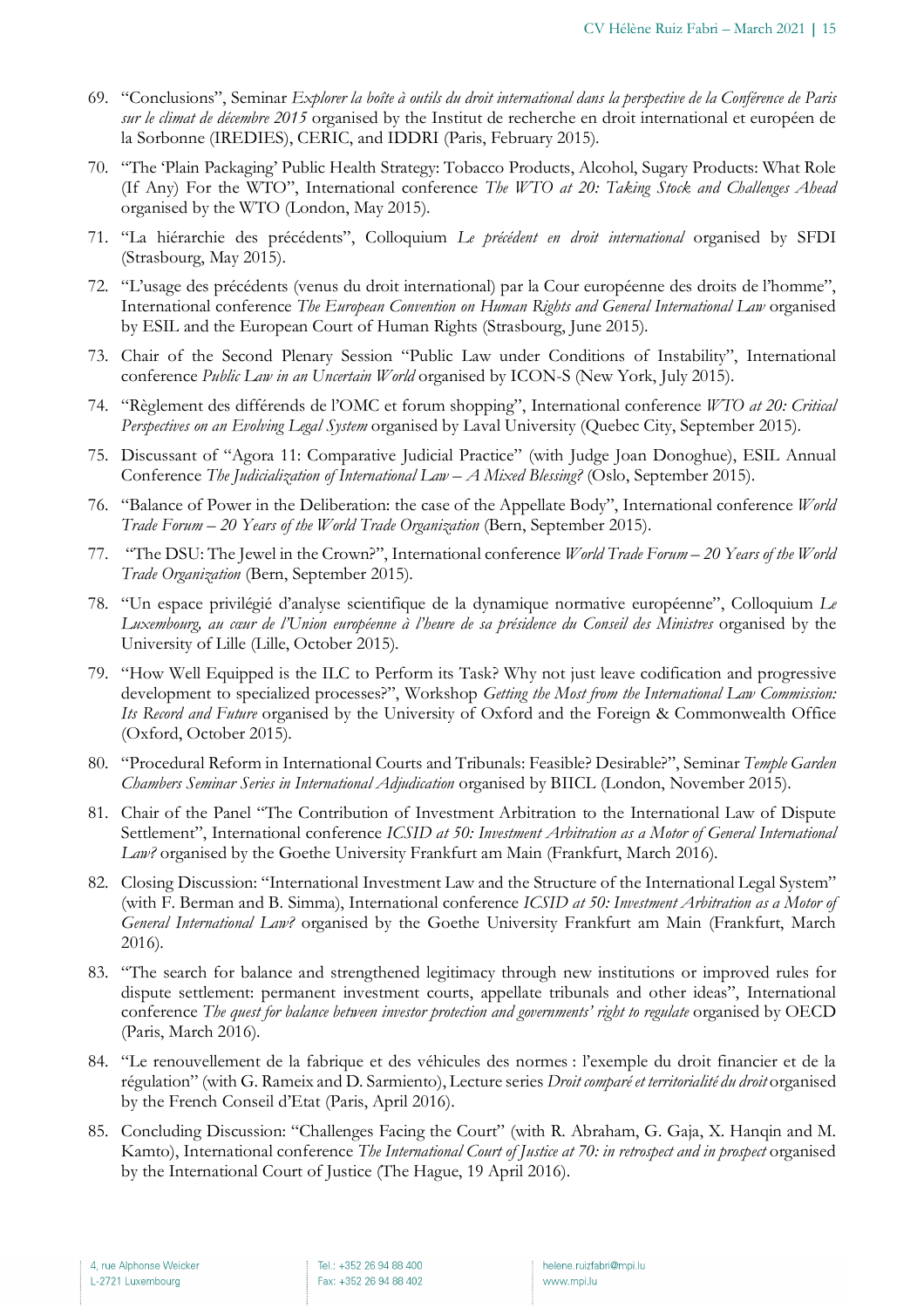- 86. Chair of the Plenary Session I "Migration and Movement", International conference *Borders, Otherness and Public Law* organised by ICON-S and Humboldt University (Berlin, June 2016).
- 87. "ISDS and the Problem of Forum Shopping", International conference *Borders, Otherness and Public Law* organised by ICON-S and Humboldt University (Berlin, June 2016).
- 88. "ISDS in the TTIP", Seminar *International Investment and Dispute Resolution* organised by Seoul National University (Seoul, September 2016).
- 89. Chair and "Introduction" of the session "Implications of Directive 2015/412", International symposium *Studying the social, ethical and economic impacts of GMPs: Implementation of EU Directive 2015/412* organised by the Haut Conseil des Biotechnologies (Paris, October 2016).
- 90. Moderator of the Panel "How Procedure Makes Substance in International Courts and Tribunals". 111th Annual Meeting *What International Law Values* organised by ASIL (Washington, 14 April 2017).
- 91. Panellist for the session "The Investment Court The next International Arbitration frontier". Conference *2017 Europe Forum* organised by the American Bar Association Section of International Law (Barcelona, 12 June 2017).
- 92. Concluding discussion "Synthèses croisées". Seminar *Regards croisés sur la soft law en droit interne, européen et international* organised by IREDIES (Paris, 15 June 2017).
- 93. Panellist for the session "Cross-fertilization in procedural matters by ICs". Workshop *Beyond Fragmentation: Competition And Collaboration Among International Courts and Tribunals* organised by PluriCourts (Washington, 19 June 2017).
- 94. Speaker in Plenary Session "Trends in international Adjudication". Conference *Asia and International Law in Times of Uncertainty* organized by the Asian Society of International Law (Seoul, 26 August 2017).
- 95. Moderator of the panel "Third Party Funding in investment arbitration", Workshop *Presentation and public comments on the ICCA QMUL Task Force Draft Report on Third Party Funding* co-organised by the MPI Luxembourg for Procedural law and the Sorbonne Law School (Paris, 6 November 2017).
- 96. "Beyond Fragmentation: Competition And Collaboration Among International Courts and Tribunals", Workshop *Cross-fertilization* organized by PluriCourts (Oslo, 11-12 June 2018).
- 97. Panellist of the session "The changing landscape of investor-state dispute settlement", MIDS 10th Anniversary Conference *Stability and Change in International Dispute Settlement* (Geneva, 28 September 2018).
- 98. "IOSCO and the WTO model of dispute settlement", Conference *The International Organization of Securities Commissions (IOSCO) and the new international financial architecture: what role for IOSCO in the development and implementation of cross-border regulation and equivalence?* jointly organized by the MPI Luxembourg and the University of Luxembourg (Luxembourg, 5 October 2018).
- 99. "Outline of a Sociological Theory of International Procedural Law", Workshop *Sociological Perspectives on International Tribunals: Formal and Informal Rules, Functions and Symbols in the Practice of International Tribunals* organized by the MPI Luxembourg (Luxembourg, 8 November 2018).
- 100. Panellist of the session "Comment résoudre la crise sans précédent que connaît actuellement l'Organe d'appel de l'OMC ?", Conference *L'OMC adaptée au XXIème siècle : que devons-nous changer ?* organized by the French Ministry of Economy (Paris, 16 November 2018).
- 101. Panellist of the session "Assessing Professional and Judicial Integrity in International Tribunals: Problems and Solutions", 113th ASIL Annual Meeting *International Law as an Instrument* (Washington, 29 March 2019).
- 102. "Private Faces in Public Places: Resolving Actors' Interests in International Organizations", Conference *ILO100: Law for Social Justice* organised by the International Labour Organization (Geneva, 17 April 2019).
- 103. Panellist of the session "Latest developments in Investment Arbitration in Europe", *Luxembourg Arbitration Day 2019* organised by the Luxembourg Arbitration Association (Luxembourg, 26 April 2019).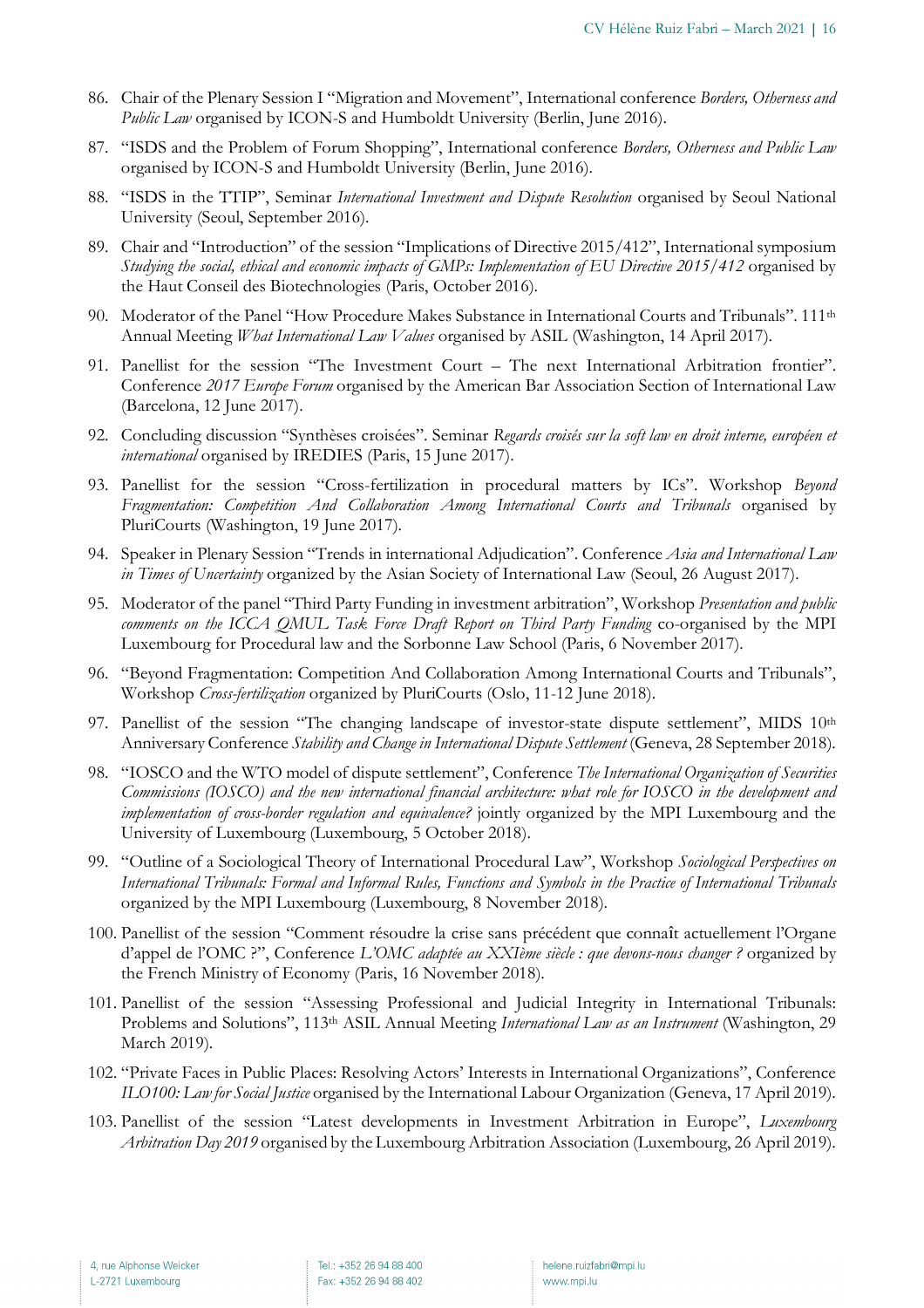- 104. "Sovereign Wealth Funds as Claimants in Investor-State Arbitration", General Counsel Summit of the International Forum of Sovereign Wealth Funds (Rome, 13 June 2019).
- 105. Chair of the session "Investor State Dispute Settlement", Symposium *Adjudicating the International Responsibility of the EU* organised by the European Court of Justice and ESIL (Luxembourg, 14 June 2019).
- 106. "Competition between Jurisdictions Forum Shopping", Plenary session *Shadows and Lights on the Peaceful Settlement of International Disputes*, Second World Meeting of Societies for International Law (The Hague, 2 September 2019).
- 107. Panellist of the Forum "[Re-]Defining sovereignty: The Montevideo principles revisited", 15th ESIL Annual Conference *Sovereignty: A concept in flux?* (Athens, 12 September 2019).
- 108. Discussant "International Law and Democracy Revisited", 30th Anniversary Symposium of EJIL (New York, 19 September 2019).
- 109. "The eternal question of ius cogens: a procedural assessment of the ILC reports and propositions", Conference *50 Years of the Vienna Convention on the Law of Treaties* organised by the University of Vienna (Vienna, 18 November 2019).
- 110. "L'indépendance du juge national vue depuis Luxembourg", Colloquium *L'indépendance du juge national vue par les deux Cours européennes* organised by the Revue Trimestrielle des Droits de l'Homme (Luxembourg, 7 February 2020).
- 111. "*Ius Cogens* before International Courts: The Mega-Political Side of the Story", Webinar *International Courts and the Adjudication of Megapolitics* organized by iCourts, Copenhagen (3 June 2020).
- 112. Chair of the panel "Draft Code of Conduct for Adjudicators in Investor-State Dispute Settlement: Low-Hanging Fruit or Unreachable Goal", Webinar co-organised by the MPI Luxembourg for Procedural Law and the University of Richmond (2 July 2020).
- 113. Chair of the panel "Tariff Wars and Supply Chains: Disputes in the making?", 4th ICC European Conference (Paris Arbitration Week) *Arbitration in a World in Flux: A European Perspective* (Online, 7 July 2020).
- 114. "Limits and Appeal of the Restatement", Workshop *The Restatement (Fourth) of the Foreign Relations Law of the United States* organized by EJIL (Online, 15-16 October 2020).
- 115. Panelist for the Roundtable of Directors "Rights Inflation or Rights Realization?", Second Annual Conference of Max Planck Law (Online, 28 October 2020).
- 116. Panelist for the Book Launch *Flexibility in International Dispute Settlement – Conciliation Revisited*, Webinar co-organised by the OSCE Court of Conciliation and Arbitration and the Graduate Institute of International and Development Studies, Geneva (Online, 13 November 2020).
- 117. "Procedure of International Courts and Tribunals", Presentation of the Report of the ILA Committee on Rules of Procedure of International Courts and Tribunals, 79th Biennial Conference of the International Law Association (Online, 3 December 2020).
- 118. Presentation of the Report of the "ILA Committee on Rules of Procedure of International Courts and Tribunals", Workshop organized by the French Branch of the International Law Association (Online, 20 January 2021).

#### **SUPERVISION OF THESES (THESES DEFENDED)**

- 1. *L'évolution du statut juridique des détroits depuis le XIXème siècle*. Abdelmounein Benamer, 1992.
- 2. *Les citoyens de seconde zone en Europe*. Natacha Odekerken, 1999
- 3. *Les relations entre l'Etat et les cultes dans les pays membres de l'Union européenne*. Bénédicte Giard, 2002.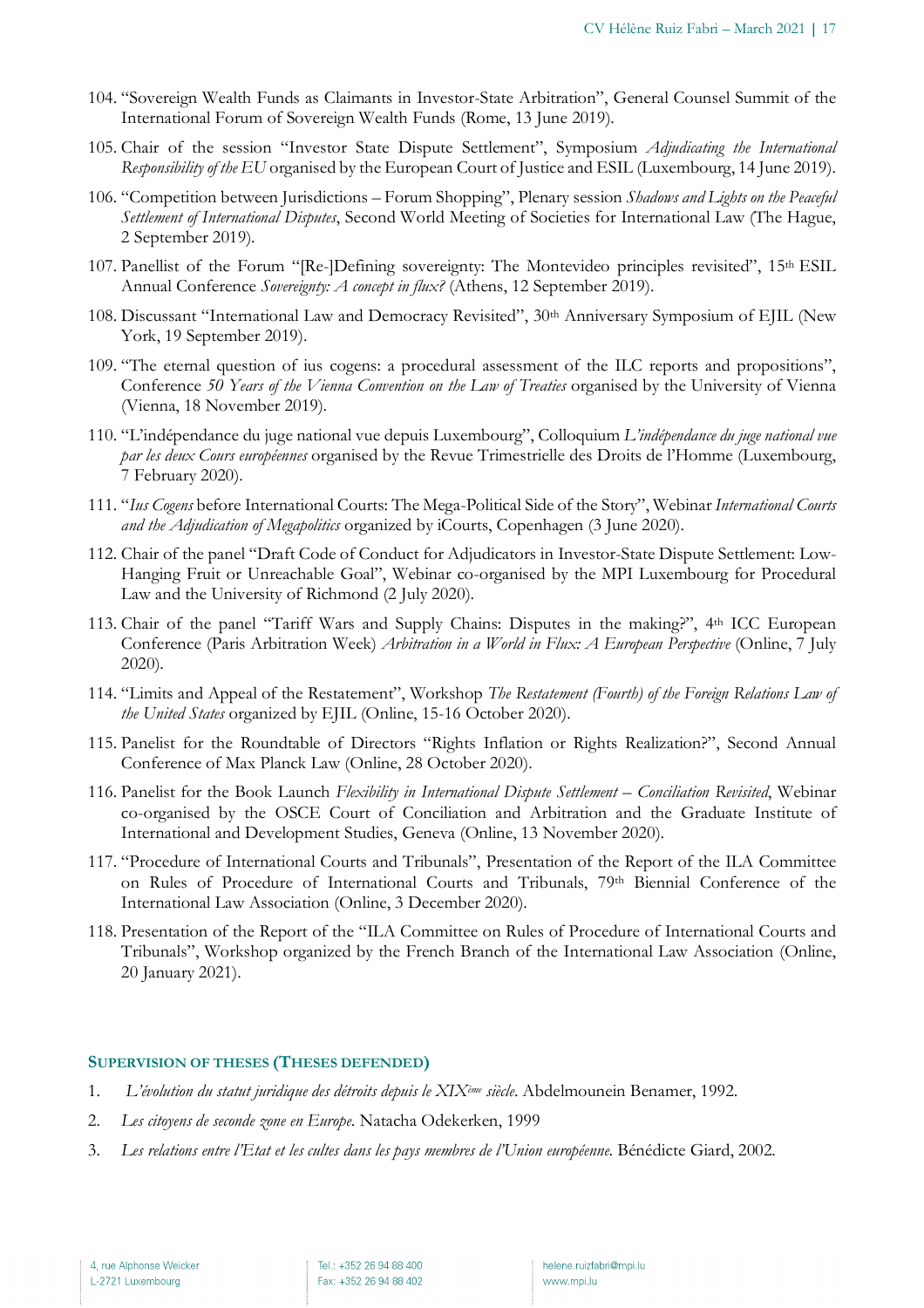- 4. *La délimitation de la compétence de la Cour pénale internationale face aux systèmes juridiques externes: hypothèses de conflits et mode de résolution*. Gabriele Della Morte, 2003.
- 5. *Les régimes politiques de transition : les exemples chilien et sud-africain*. Sonia-Roselène Fontaine, 2003.
- 6. *L'Organe d'appel de l'Organisation mondiale du commerce*. Vincent Tomkiewicz, 2004.
- 7. *L'accord de partenariat économique, de coordination politique et de coopération entre l'Europe et le Mexique: analyse du décalage entre les ambitions et les réalisations*. Gaëlle Le Nestour, 2005.
- 8. *Le droit international et la pauvreté*. Prim Masrinuan, 2005.
- 9. *La protection juridictionnelle des droits de l'étranger en matière d'entrée et de séjour*. Victor Towo Kamga, 2005.
- 10. *La libéralisation des services financiers dans le cadre de l'Organisation mondiale du commerce*. Mohamed Eldakamawi, 2005.
- 11. *La preuve dans le règlement des différends de l'Organisation Mondiale du Commerce*. Joseph Ngambi, 2007.
- 12. *L' encadrement juridique de la mise en conformité dans le règlement des différends de l'OMC*. Yae Sato, 2007.
- 13. *Le cadre juridique des activités spatiales européennes*. Benjamin Guyot, 2007.
- 14. *La diversité culturelle et le commerce des produits et services culturels*. Lilian Richieri Hanania, 2007.
- 15. *L'intégration du droit de l'OMC touchant à la propriété intellectuelle dans l'ordre juridique interne : étude comparée francochinoise concernant le droit des brevets*. Shujie Feng, 2007.
- 16. *L'Organisation mondiale du commerce et la santé publique*. Anamaria Postelnicu Reynier, 2009.
- 17. *La libéralisation du commerce des services en Chine après l'adhésion à l'OMC*. Weimin Sun, 2009.
- 18. *La prise en compte des préférences collectives dans le droit de l'Organisation mondiale du commerce*. Véronique Guèvremont, 2009.
- 19. *La technique interprétative de l'Organe d'appel de l'Organisation mondiale du commerce*. Carla Amaral de Andrade, 2010.
- 20. *La notion de juridiction de l'Etat dans le contentieux européen des droits de l'homme : Essai sur la délimitation spatiale de la Convention européenne des droits de l'homme et des libertés fondamentales*. Philippe Berenz, 2011.
- 21. *Les Etats africains et la répression des crimes internationaux*. Annick Adopo, 2012.
- 22. *OMC et OMPI*. Louis Louembé, 2012.
- 23. *Le contentieux de la mise en conformité dans le règlement des différends de l'OMC.* Andrea Hamann, 2012.
- 24. *L'articulation entre le droit de l'OMC et le droit international.* Julia Motte-Baumvol, 2012.
- 25. *La régulation financière après la crise.* Margot Sève, 2012.
- 26. *Structure de l'obligation internationale et effet direct.* Matteo Sarzo, 2013.
- 27. *L'interprétation par l'Organe d'appel de l'Organisation mondiale du commerce à l'aune de l'objectif de sécurité juridique.*  Mathilde Legendre-Le Cloarec, 2013.
- 28. *Les difficultés liées à la fragmentation du droit international : l'exemple de l'agriculture*. Thibaut Delacour, 2014.
- 29. *Etude comparative de la protection internationale des minorités en Europe et en Amérique*. Sophie Simon, 2015.
- 30. *La prise en compte des aspects économiques du défi climatique dans le régime juridique international du climat*. Géraud de Lassus St-Geniès, 2015.
- 31. *Les dispositifs de lutte contre le terrorisme international insérés dans les politiques migratoires et d'asile aux Etats-Unis et en Espagne. Une analyse de cohérence et de performance*. Cécilia Andrea Dominguez-Valverde, 2015.
- 32. *L'antidumping en droit Turc : une évaluation critique*. Muslum Yilmaz, 2015.
- 33. *La réglementation internationale du commerce des matières premières : l'exemple des ressources énergétiques.* Jénya Grigorova, 2016.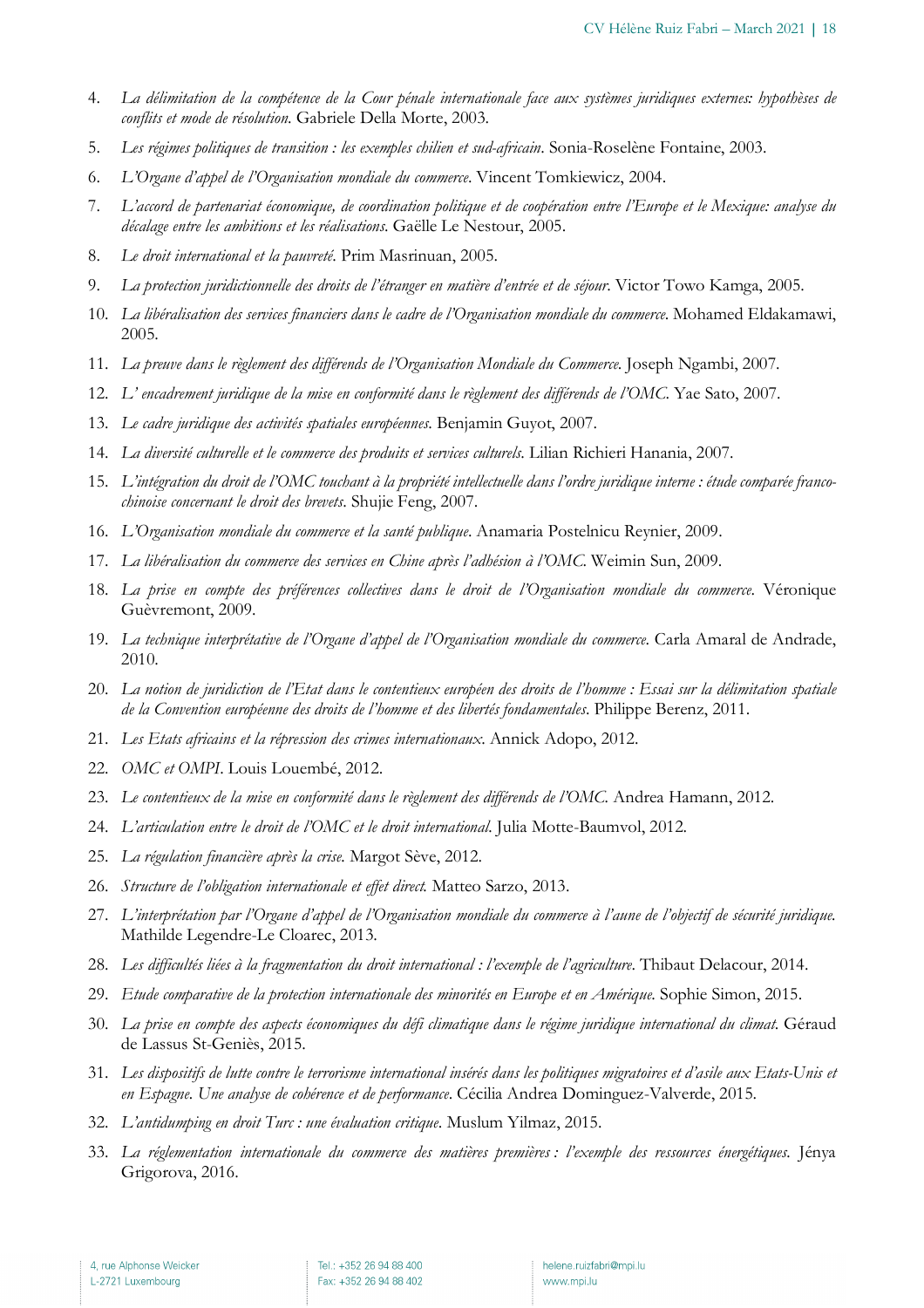- 34. *Les expressions culturelles traditionnelles en droit international.* Lily Martinet, 2017.
- 35. *Restructuring Sovereign Debt: Private Creditors and International Law / La restructuration de la dette souveraine : créanciers privés et droit international*. Giuseppe Bianco, 2017.
- 36. *Une analyse critique des discours du juge de l'OMC et de l'arbitre de l'investissement sur le droit non écrit*. Edoardo Stoppioni, 2019.
- 37. *Institutionalizing the World Economy: A Study into the Law Applicable to Universal International Financial Institutions*. André Nunes Chaib, 2019.

#### **PUBLICATIONS**

#### **Books and Special Issues**

- 1. Y. Rodriguez & H. Ruiz Fabri, *Les droits des pêcheurs espagnols face à l'Europe bleue*, Bordeaux, Presses Universitaires de Bordeaux, 1989, 319 p.
- 2. C. Grewe & H. Ruiz Fabri, *Droits constitutionnels européens*, Paris, Presses Universitaires de France, series "Droit fondamental", 1995, 661 p.
- 3. H. Ruiz Fabri & P. Boniface (Eds.), *Succession d'Etats en Europe de l'Est et avenir de la sécurité en Europe*, Paris, Montchrestien, 1995, 173 p.
- 4. H. Ruiz Fabri, L.-A. Sicilianos & J.-M. Sorel (Eds.), *L'effectivité des organisations internationales – Mécanismes de suivi et de contrôle*, Athens/Paris, Sakkoulas/Pedone, 2000, 338 p.
- 5. I. Bernier & H. Ruiz Fabri,*Evaluation de la faisabilité d'un instrument international sur la diversité culturelle*, *Rapport pour le groupe de travail franco-québécois sur la diversité culturelle*, Montréal, Bibliothèque nationale du Québec, 2002, 50 p. (http://www.diversite-culturelle.qc.ca/fileadmin/documents/pdf/106145\_faisabilite.pdf)
- 6. M. Delmas-Marty, H. Muir Watt & H. Ruiz Fabri (Eds.), *Variations autour d'un droit commun. Premières Rencontres de l'UMR de droit comparé*, Paris, Société de législation comparée, series "UMR de droit comparé", 2002, 485 p.
- 7. H. Ruiz Fabri (Ed.), *Procès équitable et enchevêtrement des espaces normatifs*, Paris, Société de législation comparée, series "UMR de droit comparé", 2003, 290 p. (http://hal-paris1.archives-ouvertes.fr/halshs-00419087/en/)
- 8. H. Ruiz Fabri & J.-M. Sorel (Eds.), *Le contentieux de l'urgence et l'urgence dans le contentieux devant les juridictions internationales : regards croisés.* Paris, Pedone, 2003, 211 p.
- 9. J.-P. Crontiras & H. Ruiz Fabri, *L'OMC et les services publics*, Paris, Les rapports de l'IDDRI, n° 2, 2003, 64 p. (http://www.iddri.org/Publications/Collections/Idees-pour-le-debat/L-OMC-et-les-servicespublics)
- 10. B. Stern & H. Ruiz Fabri (Eds.), *La jurisprudence de l'OMC/The Case-Law of the WTO*: *1996-1997*, Leiden/Boston, Nijhoff, 2004, 354 p.
- 11. H. Ruiz Fabri & J.-M. Sorel (Eds.), *Le principe du contradictoire devant les juridictions internationales*, Paris, Pedone, 2004, 198 p.
- 12. H. Ruiz Fabri & L. Grard (Eds.), *Les dynamiques du droit européen en début de siècle – Etudes en l'honneur de Jean-Claude Gautron*, Paris, Pedone, 2004, 823 p.
- 13. B. Stern & H. Ruiz Fabri (Eds.), *La jurisprudence de l'OMC/The Case-Law of the WTO*: *1998-1*, Leiden/Boston, Nijhoff, 2005, 566 p.
- 14. H. Ruiz Fabri & J.-M. Sorel (Eds.), *Le tiers à l'instance devant les juridictions internationales*, Paris, Pedone, 2005, 266 p.
- 15. H. Ruiz Fabri *et al.* (Ed.), *Mireille Delmas-Marty et les années UMR*, Paris, Société de législation comparée, series "UMR de droit comparé", 2005, 551 p.

Tel.: +352 26 94 88 400 Fax: +352 26 94 88 402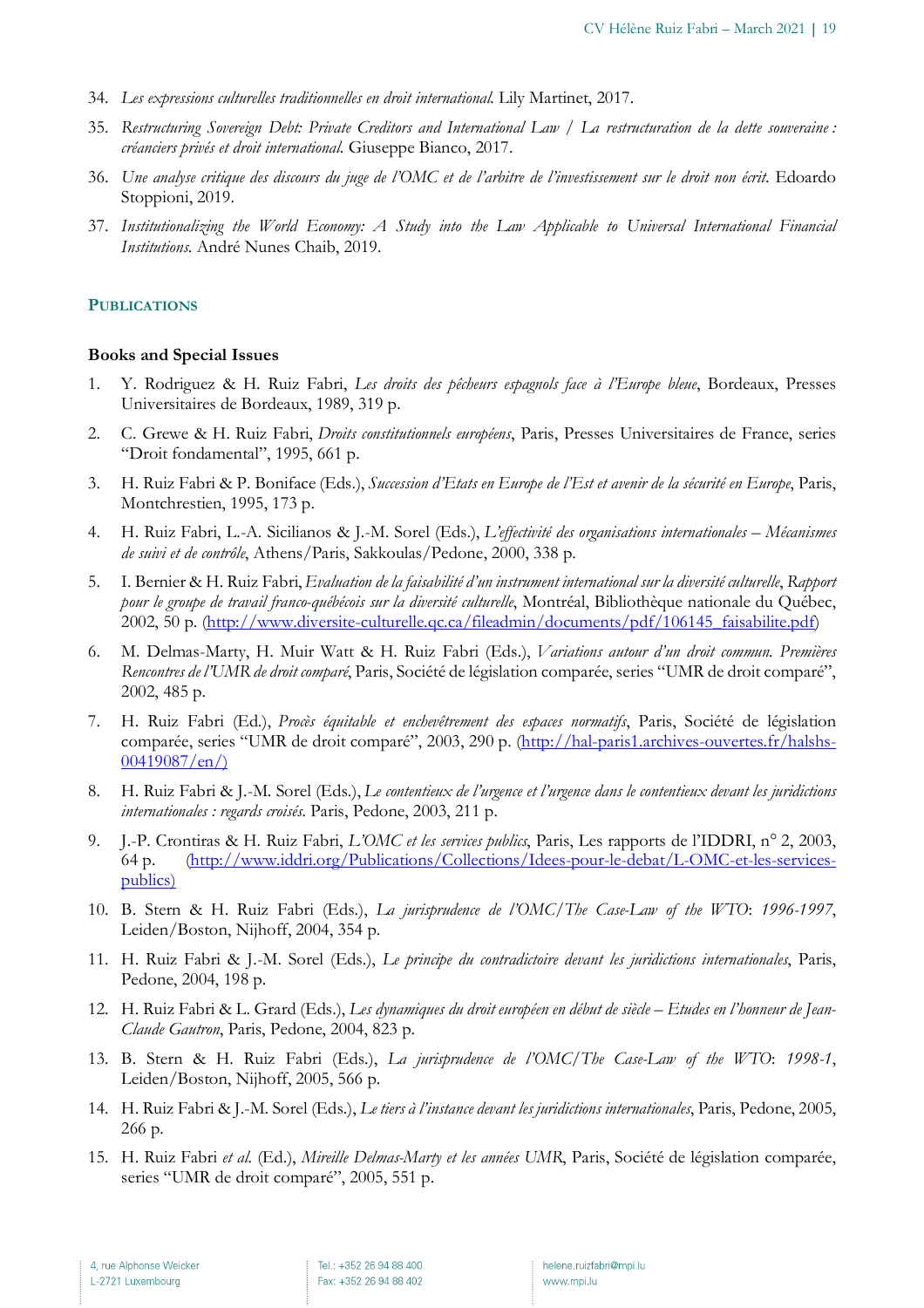- 16. B. Stern & H. Ruiz Fabri (Eds.), *La jurisprudence de l'OMC/The Case-Law of the WTO*: *1998-2*, Leiden/Boston, Nijhoff, 2005, 448 p.
- 17. I. Bernier & H. Ruiz Fabri, *La mise en œuvre et le suivi de la Convention de l'UNESCO sur la protection et la promotion de la diversité des expressions culturelles*. *Rapport pour le Ministère québécois de la culture*, Montréal, Bibliothèque nationale du Québec, 2005, 30 p. (http://www.diversiteculturelle.qc.ca/fileadmin/documents/pdf/UNESCO-francais.pdf)
- 18. H. Ruiz Fabri & J.-M. Sorel (Eds.), *La saisine des juridictions internationales*, Paris, Pedone, 2006, 319 p.
- 19. H. Ruiz Fabri, G. Della Morte, E. Lambert-Abdelgawad & K. Martin-Chenut (Eds.), *La clémence saisie par le droit : Amnistie, prescription et grâce en droit international et comparé*, Paris, Société de législation comparée, series "UMR de droit comparé", 2006, 645 p.
- 20. E. Jouannet & H. Ruiz Fabri (Eds.), *Impérialisme et droit international en Europe et aux Etats-Unis*, Paris, Société de législation comparée, series "UMR de droit comparé", 2007, 334 p.
- 21. H. Ruiz Fabri & J.-M. Sorel (Eds.), *La preuve devant les juridictions internationales*, Paris, Pedone, 2007, 255 p.
- 22. B. Stern & H. Ruiz Fabri (Eds.), *La jurisprudence de l'OMC/The Case-Law of the WTO*: *1999-1*, Leiden/Boston, Nijhoff, 2007, 570 p.
- 23. H. Ruiz Fabri, E. Jouannet & V. Tomkiewicz (Eds.), *Select Proceedings of the European Society of International Law, Volume 1, 2006*, Oxford/Portland, Hart Publishing, 2008, 458 p.
- 24. B. Stern & H. Ruiz Fabri (Eds.), *La jurisprudence de l'OMC/The Case-Law of the WTO*: *1999-2*, Leiden/Boston, Nijhoff, 2008, 642 p.
- 25. E. Jouannet, H. Ruiz Fabri & J.-M. Sorel (Eds.), *Regards d'une génération sur le droit international*, Paris, Pedone, 2008, 464 p.
- 26. H. Ruiz Fabri & J.-M. Sorel (Eds.), *La motivation des décisions des juridictions internationales*, Paris, Pedone, 2008, 286 p.
- 27. H. Ruiz Fabri & L. Gradoni (Eds.), *La circulation des concepts juridiques : le droit international de l'environnement entre mondialisation et fragmentation*, Paris, Société de législation comparée, series "UMR de droit comparé", 2009, 576 p.
- 28. H. Ruiz Fabri & J.-M. Sorel (Eds.), *Indépendance et impartialité des juges internationaux*, Paris, Pedone, 2010, 304 p.
- 29. H. Ruiz Fabri, R. Wolfrum & J. Gogolin (Eds.), *Select Proceedings of the European Society of International Law*, *Volume 2*, *2008,* Oxford, Hart Publishing, 2010, 766 p.
- 30. B. Remiche & H. Ruiz Fabri (Eds.), *Le commerce international entre bi et multilatéralisme*, Brussels, Larcier, 2010, 400 p.
- 31. H. Ruiz Fabri (Ed.), *La Convention de l'UNESCO sur la protection et la promotion de la diversité des expressions culturelles - Premier bilan et défis juridiques*, Paris, Société de législation comparée, series "UMR de droit comparé", 2010, 280 p.
- 32. H. Ruiz Fabri, *Qui gouverne à l'OMC et que gouverne l'OMC ?*, Paris, En Temps réel, n° 44, 2010, 29 p. (http://www.entempsreel.com/files/cahier44.pdf)
- 33. H. Ruiz Fabri & M. Rosenfeld (Eds.), *Repenser le constitutionnalisme à l'âge de la mondialisation et de la privatisation*, Paris, Société de législation comparée, series "UMR de droit comparé", 2011, 452 p.
- 34. H. Ruiz Fabri, G. Della Morte, E. Lambert-Abdelgawad & K. Martin-Chenut (Eds.), *Clemência e Direito. Anistia, Prescrição e Graça no Direito Internacional e Comparado*, Rio de Janeiro, Lumen Juris, 2011, 310 p.
- 35. M. Toufayan, E. Jouannet & H. Ruiz Fabri (Eds.), *Droit international et nouvelles approches sur le tiers-monde : entre répétition et renouveau / International Law and New Approaches to the Third World: between Repetition and Renewal*, Paris, Société de législation comparée, series "UMR de droit comparé", 2013, 452 p.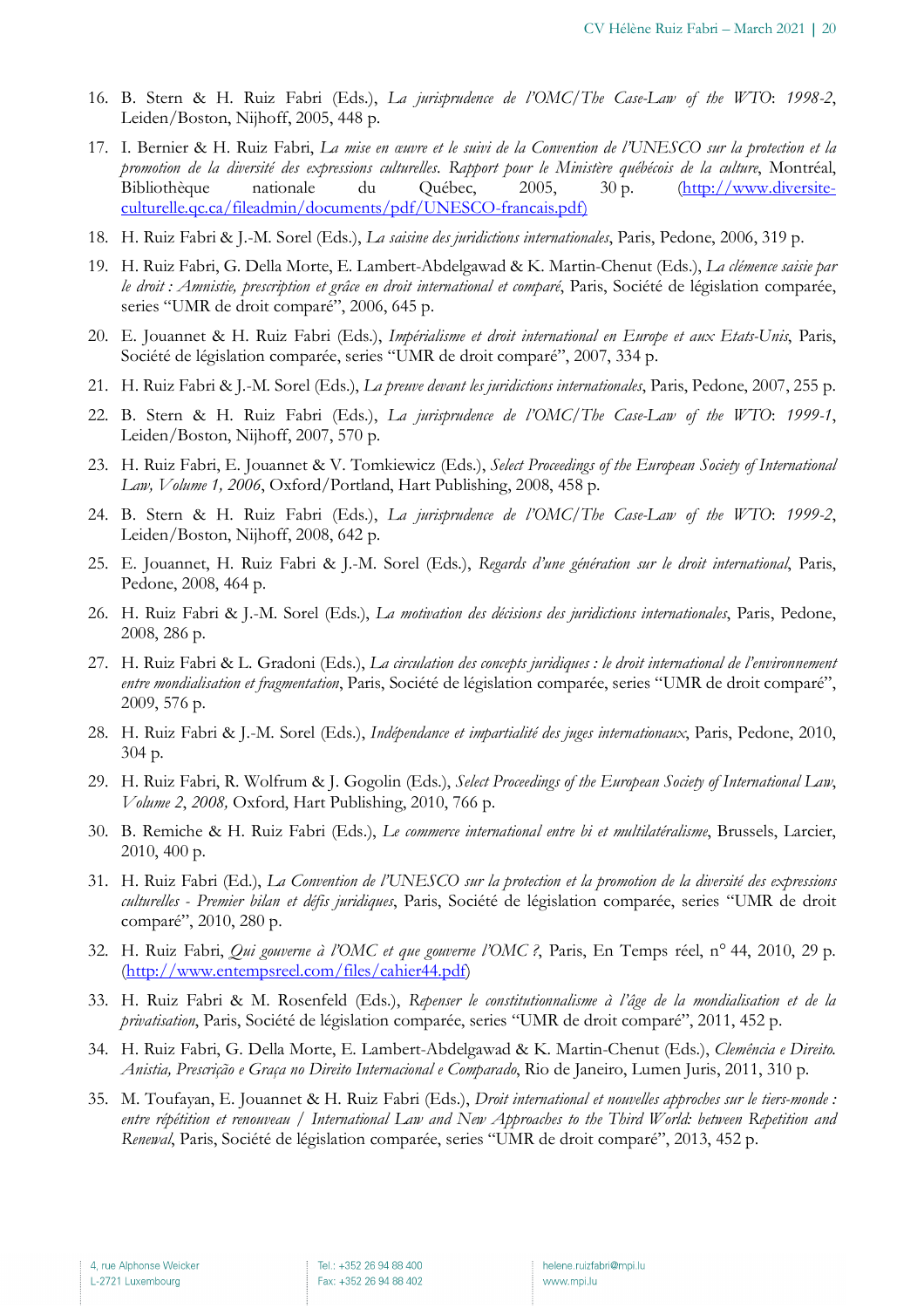- 36. V. Guèvremont, I. Bernier, M. Burri, M. Cornu, L. Richieri Hanania & H. Ruiz Fabri, *Implementation of the Convention on the Protection and Promotion of the Diversity of Cultural Expressions in the Digital Age: Challenges, Priority Actions and Recommendations. Report presented to the Intergovernmental Committee of the Convention on the Protection and Promotion of the Diversity of Cultural expressions. Seventh Ordinary Session, Paris, December 10-13, 2013*, Paris, UNESCO, 2013, 70 p. In Open Access: http://www.unesco.org/new/fileadmin/MULTIMEDIA/HQ/CLT/pdf/Rapport\_du\_RIJDEC\_Final \_EN.pdf
- 37. H. Ruiz Fabri, G. Sinclair & A. Rosen (Eds.), *Revisiting Van Gend en Loos*, Paris, Société de législation comparée, series "UMR de droit comparé", 2014, 312 p.
- 38. E. Tourme-Jouannet, L. Burgorgue-Larsen, H. Muir Watt & H. Ruiz Fabri (Eds.), *Féminisme(s) et droit international. Études du réseau Olympe,* Paris, Société de législation comparée, series "Institut des sciences juridique et philosophique de la Sorbonne", 2016, 497 p.
- 39. J. Moret-Bailly, H. Ruiz Fabri & L. Scialom, *Les conflits d'intérêts, nouvelles frontières de la démocratie*, Paris, Terra Nova, 2017, 70 p. In Open Access: http://tnova.fr/rapports/les-conflits-d-interets-nouvellefrontiere-de-la-democratie.
- 40. R. Howse, H. Ruiz Fabri, G. Ulfstein & M.Q. Zang (Eds.), *The Legitimacy of International Trade Courts and Tribunals*, Cambridge, Cambridge University Press, Series "Studies on International Courts and Tribunals", 2018.
- 41. L. Boisson de Chazournes, M. Makane & H. Ruiz Fabri (Eds.), "Special Issue: Experts in the International Adjudicative Process", *Journal of International Dispute Settlement*, Vol. 9, Issue 3.
- 42. H. Ruiz Fabri & E. Gaillard (Eds.), *EU Law and International Investment Arbitration*, New York, JurisNet, series "IAI series on international arbitration", 2018, 717 p.
- 43. M. Erpelding, B. Hess & H. Ruiz Fabri (Eds.), *Peace Through Law: the Versailles peace Treaty and Dispute Settlement after WWI*, Baden-Baden, NOMOS, series "Studies of the Max Planck Institute for International, European and Regulatory Procedural Law", 2019. In Open Access: https://www.nomoselibrary.de/10.5771/9783845299167.pdf?download\_full\_pdf=1.
- 44. H. Ruiz Fabri (Ed.), *International Law and Litigation: A look into Procedure*, Baden-Baden, NOMOS, series "Studies of the Max Planck Institute for International, European and Regulatory Procedural Law", 2019. In Open Access: https://www.nomos-elibrary.de/10.5771/9783845299051/international-law-andlitigation.
- 45. P.-H. Conac & H. Ruiz Fabri (Eds.), "Special Issue: Brexit, Butterflies and the International Organization of Securities Commissions (IOSCO)", *European Company and Financial Law Review*, Vol. 17, Issue 1.
- 46. D. Sarmiento, H. Ruiz Fabri & B. Hess (Eds.), "Yearbook on Procedural Law of the Court of Justice of the European Union: First Edition – 2019"*, MPILux Research Paper Series* 2, 2020, 173 p. In Open Access: https://papers.ssrn.com/sol3/papers.cfm?abstract\_id=3530773.
- 47. H. Ruiz Fabri, A. Nunes Chaib, I. Venzke & A. von Bogdandy (Eds.), *International Judicial Legitimacy: New Voices and Approaches*, Baden-Baden, NOMOS, series "Studies of the Max Planck Institute for International, European and Regulatory Procedural Law", 2020. In Open Access: https://www.nomoselibrary.de/10.5771/9783748908661/international-judicial-legitimacy.
- 48. H. Ruiz Fabri, E. Franckx, M. Benatar & T. Meshel (Eds.), *A Bridge over Troubled Waters – Dispute Resolution in the Law of International Watercourses and the Law of the Sea*, Leiden, Brill, 2020.
- 49. H. Ruiz Fabri, M.M. Mbengue & B. McGarry (Eds.), 'Special Issue: The Dynamics of Disputes over Illegal, Unreported and Unregulated Fishing', *International Community Law Review,* Vol. 22, Issue 4, 2020, 363.
- 50. H. Ruiz Fabri, S. Hamamoto, P. Sands, A. Sarvarian, F. Fontanelli (Eds.), *Report of the Committee on Rules of Procedure of International Courts and Tribunals of the International Law Association*, 2020.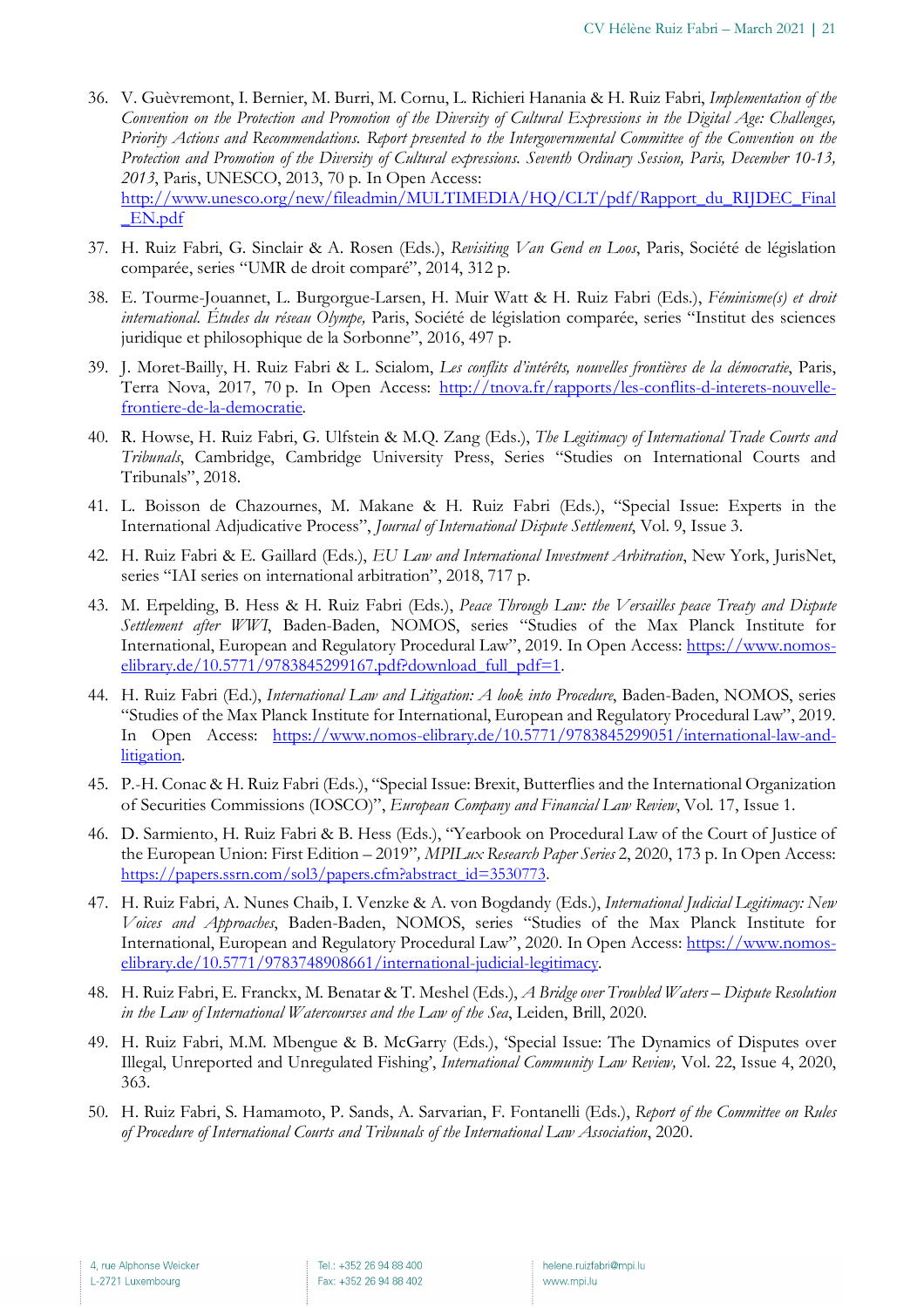- 51. S. Guinchard, C. Chainais, C. Delicostopoulos, I. Delicostopoulos, M. Douchy-Oudot, F. Ferrand, X. Lagarde, V. Magnier, H. Ruiz Fabri & L. Sinopoli, *Droit processuel. Droit commun et droit comparé du procès équitable* (11th edition), Paris, Dalloz, 2021, 1600 p. (1st edition in 2003).
- 52. H. Ruiz Fabri & E. Stoppioni (Eds.), *International Investment Law: An Analysis of the Major Decisions*, Oxford, Hart (forthcoming in 2021).

#### **Articles and book chapters**

- 1. "Règles coutumières générales et droit international fluvial", *Annuaire français de droit international*, vol. 36, 1990, pp. 818-842. Available at: http://www.persee.fr/doc/afdi\_0066-3085\_1990\_num\_36\_1\_2994.
- 2. "Le Conseil d'Etat face à la conciliation du droit à la vie et de la libéralisation de l'avortement", *Revue universelle des droits de l'homme*, vol. 3, n° 1-2, 1991, pp. 1-7.
- 3. "La CSCE et le règlement pacifique des différends : l'élaboration d'une méthode" (with C. Grewe), *Annuaire français de droit international*, vol. 37, 1991, pp. 297-314. Available at: http://www.persee.fr/doc/afdi\_0066-3085\_1991\_num\_37\_1\_3019.
- 4. "Le Conseil constitutionnel et l'intégration européenne / Jurisprudence de juillet 1991 à septembre 1992", *Revue universelle des droits de l'homme*, vol. 4, n° 8-9, 1992, pp. 277-293.
- 5. "Genèse et disparition de l'Etat à l'époque contemporaine", *Annuaire français de droit international*, vol. 38, 1992, pp. 153-178. Available at: http://www.persee.fr/doc/afdi\_0066-3085\_1992\_num\_38\_1\_3069.
- 6. "La Convention européenne des Droits de l'homme" (with C. Grewe and P. Tavernier), *Jurisclasseur Droit international*, booklets 155-D and 155-E, 1992-1993.
- 7. "Sur la délimitation maritime entre le Canada et la France Sentence arbitrale du 10 juin 1992", *Revue générale de droit international public*, n° 1, 1993, pp. 67-106.
- 8. "L'attitude des États face à l'immigration: l'évolution récente de la législation française" in: L.A. Sicilianos (Ed.), *Nouvelles formes de discrimination/New Forms of Discrimination : Actes du séminaire international d'experts sur la prévention des discriminations à l'égard des immigrés, des réfugiés et des personnes appartenant à des minorités,* Paris, Pedone, 1995, pp. 111-125.
- 9. "Rapport introductif" in: H. Ruiz Fabri & P. Boniface (Eds.), *Succession d'Etats en Europe de l'Est et avenir de la sécurité en Europe : Actes du colloque du 6 avril 1995,* Paris, Montchrestien, 1995, pp. 13-27.
- 10. "Le règlement des différends dans le cadre de l'Organisation mondiale du commerce", *Journal du droit international*, vol. 124, n° 3, 1997, pp. 709-755.
- 11. "Coutume", *Répertoire de Droit international*, Paris, Dalloz, 1998.
- 12. "The Place of Law and Legal Documents in Regulating the Pan-European Situation" in: B. Stern (Ed.), *Dissolution, Continuation and Succession in Eastern Europe*, Leiden/Boston, Nijhoff, 1998, pp. 171-184.
- 13. "L'Organisation mondiale du commerce", *Jurisclasseur Droit international*, 4 booklets (130-10 and 130-15, 1998; 130-20 and 130-25, 1999).
- 14. "L'appel dans le règlement des différends de l'OMC, trois ans après, quinze rapports plus tard...", *Revue générale de droit international public*, vol. 103, n° 1, 1999, pp. 49-127.
- 15. "La compatibilité des accords externes de la Communauté européenne avec le droit de l'OMC" in: M.- F. Christophe-Tchakaloff (Ed.), *Le concept d'association dans les accords passés par la Communauté européenne : essai de clarification*, Brussels, Bruylant, 1999, pp. 255-282.
- 16. "Immatériel, territorialité et Etat", *Archives de Philosophie du Droit,* vol. 43, special issue *Le droit et l'immatériel*, 1999, pp. 187-212. Available at: http://www.philosophie-droit.asso.fr/APDpourweb/215.pdf
- 17. "Egalité des armes et procès équitable dans la jurisprudence de la Cour européenne des droits de l'homme" in: Th. Lambert *et al.* (Eds.), *Egalité et Equité : antagonisme ou complémentarité ?*, Paris, Economica, 1999, pp. 47-64.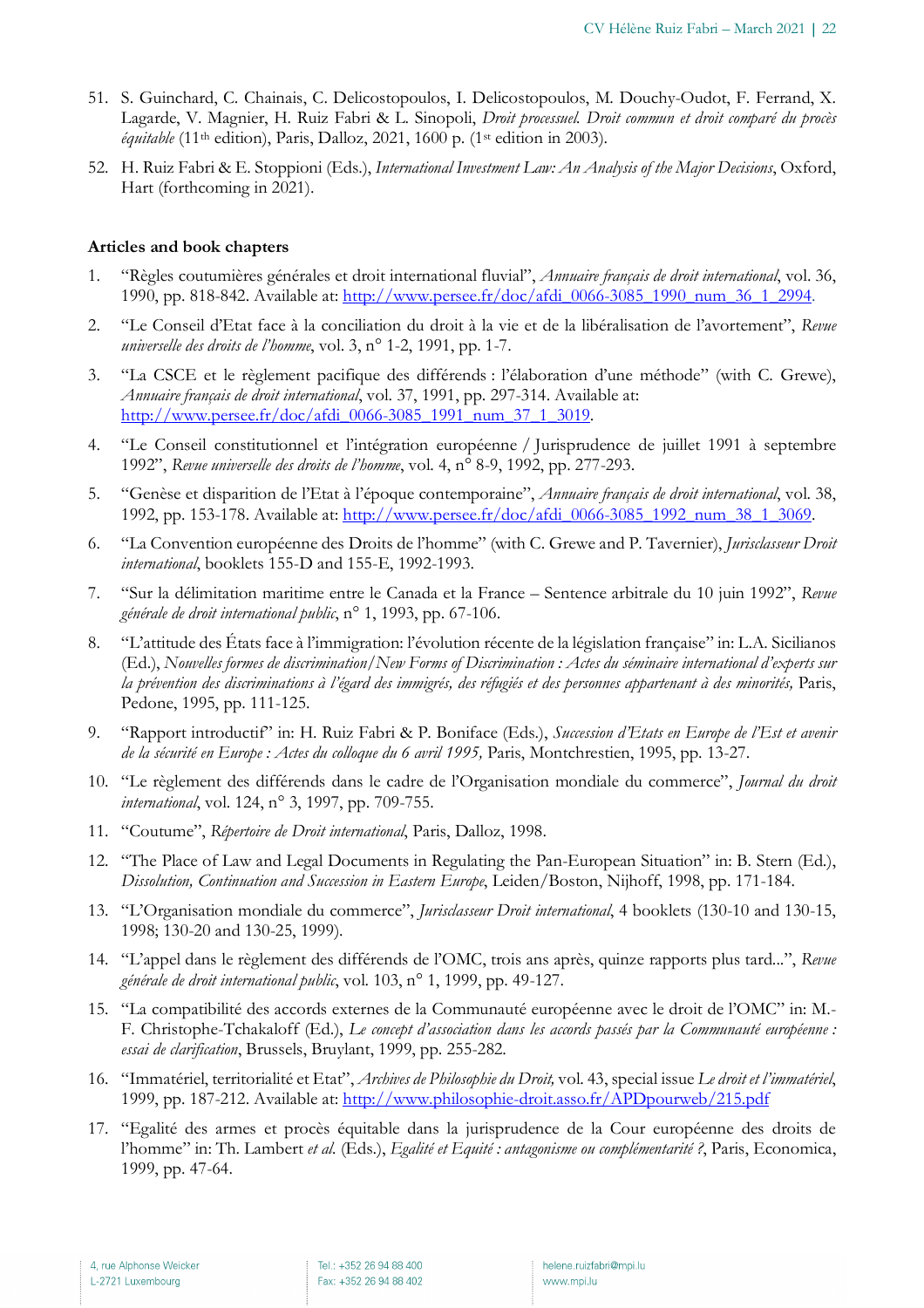- 18. "Régler l'affaire de la Banane : un défi ?", *International Law FORUM du droit international*, vol. 1, n° 2, 1999, pp. 57-64.
- 19. "Seattle, bogue de l'an 2000 pour l'OMC ?", *International Law FORUM du droit international*, vol. 2, n° 1, 2000, pp. 3-9.
- 20. "Le contentieux de l'exécution dans le règlement des différends de l'OMC", *Journal du droit international*, n° 1, 2000, pp. 605-645.
- 21. "La contribution de l'organisation mondiale du commerce à la gestion de l'espace juridique mondial" in: C. Kessedjan & E. Loquin (Eds.), *La mondialisation du droit*, Paris, Litec, 2000, pp. 347-380.
- 22. "Le suivi des recommandations adoptées par l'Organe de règlement des différends de l'OMC" in: H. Ruiz Fabri, L.-A. Sicilianos & J.-M. Sorel (Eds.), *L'effectivité des organisations internationales – Mécanismes de suivi et de contrôle*, Athens/Paris, Sakkoulas/Pedone, 2000, pp. 155-173.
- 23. "Maîtrise du territoire et rôle international de l'Etat", *Revue de l'Académie des sciences morales et politiques*, n° 1, 2000, pp. 75-102.
- 24. "Organisations non gouvernementales", *Répertoire de Droit international (2nd edition) – Volume III*, Paris, Dalloz, 2000.
- 25. "La situation respective du droit international et du droit communautaire dans le droit constitutionnel des Etats" (with C. Grewe) in: SFDI (Ed.), *Droit international et droit communautaire : perspectives actuelles*, Paris, Pedone, 2000, pp. 252-282.
- 26. "Le mécanisme général de règlement des différends de l'OMC" in: J.-M. Thouvenin (Ed.), *Droit international et communautaire des subventions : Le cas de l'aéronautique civile*, Paris, Presses Universitaires de France, 2000, pp. 103-134.
- 27. "La prise en compte du principe de précaution par l'OMC", *Revue juridique de l'environnement*, special issue "Le principe de précaution", 2000, pp. 55-66. Available at: http://www.persee.fr/docAsPDF/rjenv\_0397-0299\_2000\_hos\_25\_1\_3731.pdf.
- 28. "Le droit dans les relations internationales", *Politique étrangère*, n° 3-4, 2000, pp. 659-672. Available at: http://www.persee.fr/doc/ polit\_0032-342x\_2000\_num\_65\_3\_4973.
- 29. "Le règlement des différends au sein de l'OMC : naissance d'une juridiction, consolidation d'un droit" in: Ch. Leben, E. Loquin & M. Salem (Eds.), *Mélanges en l'honneur de Philippe Kahn. Souveraineté étatique et marchés internationaux à la fin du 20e siècle*, Paris, Litec, 2000, pp. 303-334.
- 30. "L'OMC : une organisation en crise ?", *Annuaire français de relations internationales*, vol. 17, 2001, pp. 943- 951. Available at: http://www.afri-ct.org/wp-content/uploads/2006/03/ruiz2001.pdf.
- 31. "Droits de l'homme et souveraineté de l'Etat : les frontières ont-elles été substantiellement redéfinies ?" in: C. Grewe, D. Broussolle, O. Jouanjan, B. Mathieu & M. Verpeaux (Eds.), *Les droits individuels et le juge en Europe. Mélanges en l'honneur de Michel Fromont*, Strasbourg, Presses Universitaires de Strasbourg, 2001, pp. 371-399.
- 32. "La Cour internationale de Justice" (with J.-M. Sorel), *Jurisclasseur Droit international*, 4 booklets (215 to 217), 2001.
- 33. "Conclusions" in: F. Poirat & J.-M. Sorel (Eds.), *Les procédures incidentes devant la Cour internationale de justice, exercice ou abus de droits ?*, Paris, Pedone, 2001, pp. 129-137.
- 34. "L'ordre public en droit international" in: M.-J. Redor (Ed.), *L'ordre public : ordre public ou ordres publics ? Ordre public et droits fondamentaux*, Brussels, Bruylant, 2001, pp. 85-108.
- 35. "Maîtrise du territoire et rôle international de l'Etat" in: R. Drago (Ed.), *Le rôle et la place de l'Etat au début du XXI° siècle*, Paris, Presses Universitaires de France, 2001, pp. 237-256.
- 36. "Règlement des différends économiques interétatiques", *Répertoire de Droit international*, Paris, Dalloz, 2001.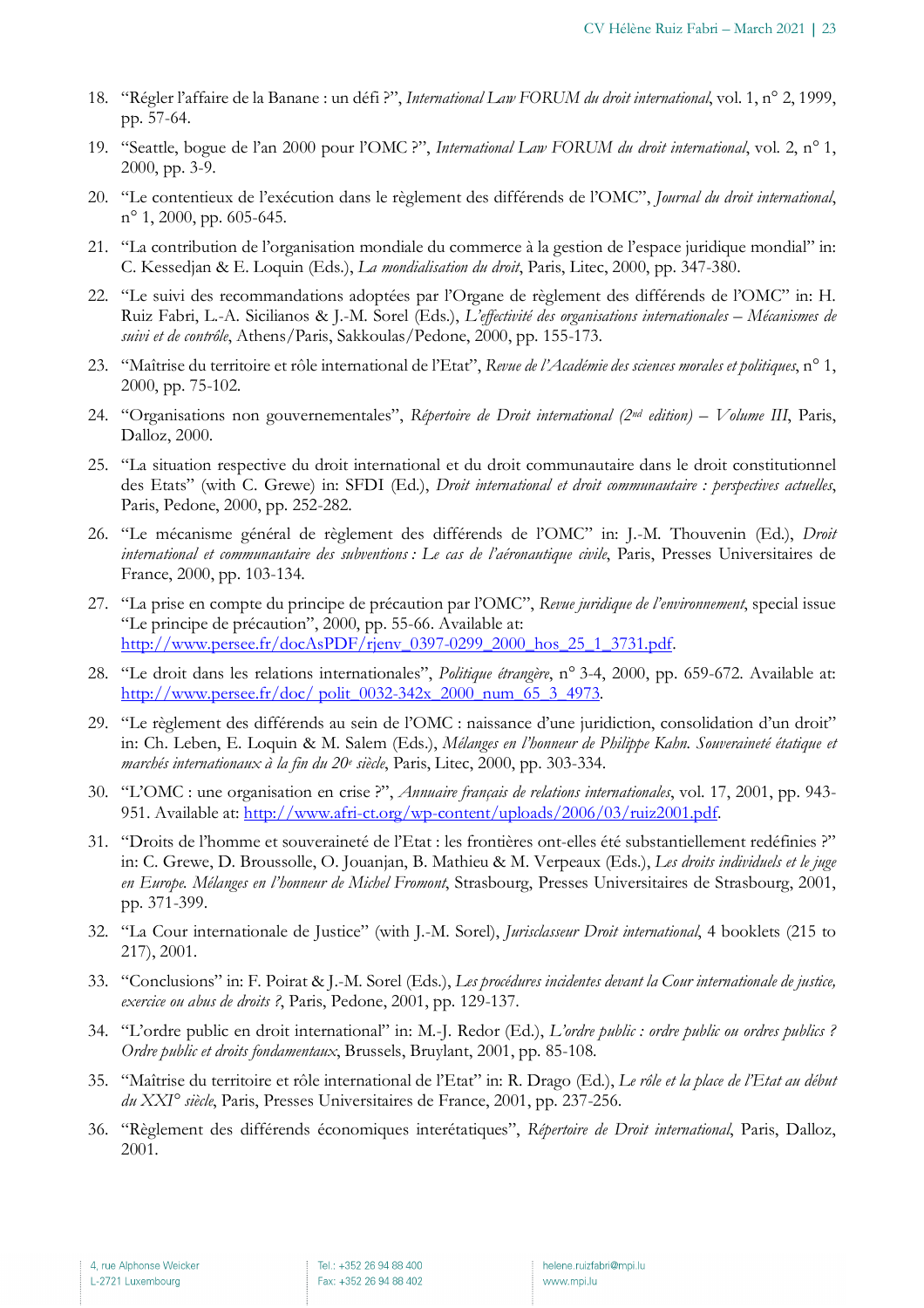- 37. "Formation non conventionnelle" (20 definitions) in: J. Salmon (Ed.), *Dictionnaire de droit international public*, Brussels, Bruylant, 2001.
- 38. "Règlement pacifique des différends"(35 definitions) in: J. Salmon (Ed.), *Dictionnaire de droit international public*, Brussels, Bruylant, 2001.
- 39. "Le Conseil de l'Europe et les collectivités infra-étatiques : peut-on parier de libertés locales ?" in: SFDI, Les collectivités territoriales non-étatiques dans le système juridique international, Paris, Pedone, 2002, pp. 169-184.
- 40. "Concurrence ou complémentarité entre les mécanismes de règlement des différends du Protocole de Carthagène et ceux de l'OMC ?" in: J. Bourrinet & S. Maljean-Dubois (Eds.), *Le commerce international des organismes génétiquement modifiés*, Paris, La Documentation française, 2002, pp. 149-176.
- 41. "La Convention de Rome créant la Cour pénale internationale : questions de ratification", *Revue internationale de droit comparé* 54(2), 2002, pp. 441-463. Available at: http://www.persee.fr/doc/ridc\_0035- 3337\_2002\_num\_54\_2\_18752.
- 42. "The UNSCOM Experience: a comment including Issues of Independence and Impartiality", *European Journal of International Law* 13(1), 2002, pp. 153-160. Available at: http://www.ejil.org/pdfs/13/1/460.pdf.
- 43. "The Approach Taken by the European Court of Human Rights to the Assessment of Compensation for 'Regulatory Expropriations' of the Property of Foreign Investors", *NYU Environmental Law Journal*, vol. 11, n<sup>o</sup> 1, 2002, pp. 148-173.
- 44. "Le cadre de règlement des différends environnementaux : pouvoir d'attraction du système de règlement des différends de l'OMC et concurrence avec les mécanismes de règlement des accords multilatéraux environnementaux ?" in: S. Maljean-Dubois (Ed.), *Droit de l'Organisation mondiale du commerce et protection de l'environnement*, Brussels, Bruylant, 2003, pp. 345-377.
- 45. "La juridictionnalisation du règlement des litiges économiques entre Etats", *Revue de l'arbitrage*, n° 3, 2003, pp. 881-947.
- 46. "L'absence de procédures d'urgence" in: H. Ruiz Fabri & J.-M. Sorel (Eds.), *Le contentieux de l'urgence et l'urgence dans le contentieux devant les juridictions internationales : regards croisés*, Paris, Pedone, 2003, pp. 165-180.
- 47. "Succession d'Etats" in: D. Alland & S. Rials (Eds.), *Dictionnaire de la culture juridique*, Paris, Presses Universitaires de France, 2003, pp. 1441-1444.
- 48. "Unilateral Action in an Imperfect World Order?", *Austrian Review of International and European Law*, vol. 8, 2003, pp. 179-186.
- 49. "European Communities Regime for the Importation, Sale and Distribution of Bananas/ Communautés européennes (Implementation) – Régime applicable à l'importation, à la vente et à la distribution des bananes (mise en œuvre)" in: B. Stern & H. Ruiz Fabri (Eds.), *La jurisprudence de l'OMC/The Case-Law of the WTO*: *1996-1997*, Leiden/Boston, Nijhoff, 2004, pp. 189-243.
- 50. "Diritti dell'uomo e sovranità dello Stato: le frontiere sono state sostanzialmente ridefinite?", *Ragion Pratica*, n°1, 2004, pp. 49-74.
- 51. "Justice internationale" in : L. Cadiet (Ed.), *Dictionnaire de la justice*, Paris, Presses Universitaires de France, 2004, pp. 769-777.
- 52. "Organisation mondiale du commerce (Organe de règlement des différends)" in: L. Cadiet (Ed.), *Dictionnaire de la justice*, Paris, Presses Universitaires de France, 2004, pp. 951-954.
- 53. "La constitutionnalisation à l'épreuve du droit international et du droit européen" (with C. Grewe) in: *Les dynamiques du droit européen en début de siècle. Etudes en l'honneur de Jean-Claude Gautron*, Paris, Pedone, 2004, pp. 189-206.
- 54. "A adoção do princípio da precaução pela OMC" in M. Dias Varella & A.F. Barros Platiau (Eds.), *Principio da precauçao*, ESEMPIO/Del Rey, 2004, pp. 297-316. Available at: http://www.marcelodiasvarella.org/marcelodiasvarella/International\_Environmental\_Law\_files/versa o\_del\_rey.pdf.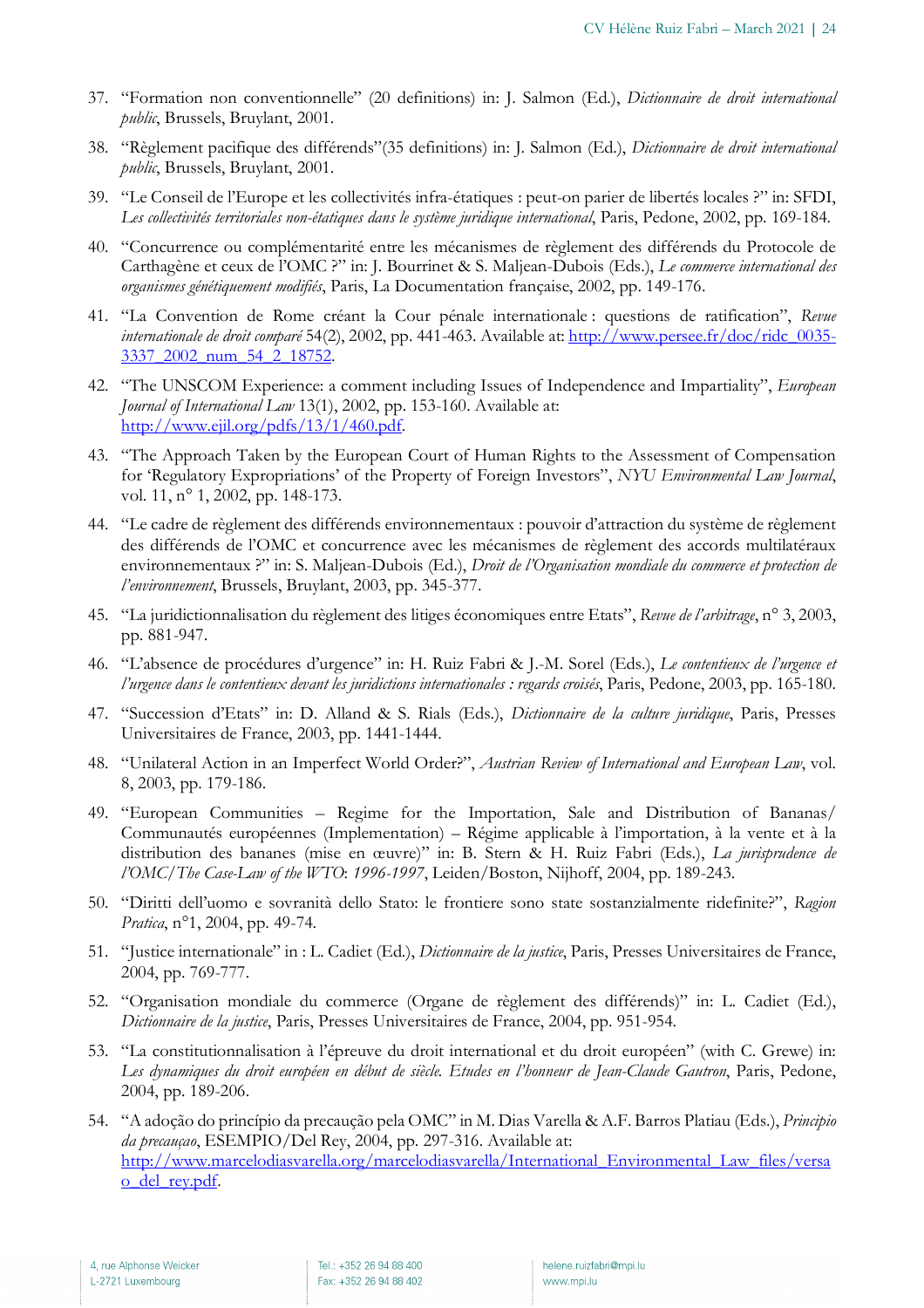- 55. "Dispute Settlement in the WTO: on the Trail of a Court" in: S. Charnovitz, D.P. Steger, P. Van den Bossche (Eds.), *Law in the Service of Human Dignity: Essays in Honour of Florentino Feliciano*, Cambridge, Cambridge University Press, 2005, pp. 136-158. Available at: http://bit.ly/2oxlAMJ.
- 56. "Le Droit comparé et l'internationalisation du droit: Introduction" in: J. Du Bois de Gaudusson (Ed.), *Le devenir du droit comparé en France*, Aix-en-Provence, Presses Universitaires d'Aix-Marseille, 2005, pp. 83- 84.
- 57. "Commentaire sur le rapport relatif à L'attestation du droit international pénal coutumier dans la jurisprudence du Tribunal pour l'ex-Yougoslavie : 'régularités' et 'règles'" in: M. Delmas-Marty *et al.* (Eds.), *Les sources du droit international penal: L'expérience des Tribunaux Pénaux Internationaux et le Statut de la Cour Pénale Internationale*, Paris, Société de législation comparée, 2005, pp. 383-387.
- 58. "Analyse des questions fondamentales et techniques liées à l'élaboration d'une convention sur la diversité culturelle et à son incorporation dans le droit international existant" in: A. Nayer (Ed.), *La diversité et les échanges culturels dans le cadre de la globalisation*, Brussels, Commissariat général aux relations internationales, 2005, pp. 53-63.
- 59. "L'OMC et les transports internationaux" in: L. Grard (Ed.), *L'Europe des transports*, Paris, La documentation française, 2005, pp. 507-518.
- 60. "Les catégories de sujets du droit international" in: SFDI (Ed.), *Le sujet en droit international*, Paris, Pedone, 2005, pp. 55-71. Available at: http://pedone.info/sfdi/le\_mans/le\_mans\_p55-72.pdf.
- 61. "La diversité culturelle saisie par le droit international" in: *Penser et vivre la diversité culturelle, un enjeu économique 2*, Paris, Bibliothèque nationale de France, 2005. Available at: http://catalogue.bnf.fr/ark:/12148/cb40112611n.
- 62. "Commentaire de l'article 66" in: O. Corten & P. Klein (Eds.), *La Convention de Vienne sur le droit des traités (commentaire article par article)*, Brussels, Bruylant, 2006, pp. 2391-2439.
- 63. "Le Juge de l'OMC : ombres et lumières d'une figure judiciaire singulière", *Revue générale de droit international public*, vol. 110, n° 1, 2006, pp. 39-83.
- 64. "Drawing a line of equilibrium in a complex world" in: G. Sacerdoti, A. Yanovitch & J. Bohanes (Eds.), *The WTO at ten : the contribution of the dispute settlement system*, Cambridge, Cambridge University Press, 2006, pp. 125-142.
- 65. "Les enjeux de la normalisation internationale" in: E. Brosset & E. Truilhé (Eds.), *Les enjeux de la normalisation technique internationale* : *Entre environnement, santé et commerce international*, Paris, La documentation française, 2006, pp. 315-321.
- 66. "Introduction générale" in: H. Ruiz Fabri, E. Lambert-Abdelgawad & G. Della Morte (Eds.), *La clémence saisie par le droit : Amnistie, prescription et grâce en droit international et comparé*, Paris, Société de législation comparée, 2006, pp. 15-35.
- 67. "Reflections on possible future legal implications of the Convention" in: N. Obuljen & J. Smiers (Eds.)*, The UNESCO Convention on the promotion and protection of the diversity of cultural expressions – Making it work*, Zagreb, Institute for International Relations, 2007, pp. 71-87. Available in open access at: http://www.culturelink.org/publics/joint/diversity01/diversity01announce.html.
- 68. "La France et la Convention de Vienne sur le droit des traités" in: G. Cahin, E. Lagrange, F. Poirat & S. Szurek (Eds.), *La France et le droit international – Ouverture*, Paris, Pedone, 2007, pp. 137-167.
- 69. "La nécessité devant le juge de l'OMC" in: SFDI, *La nécessité en droit international*, Paris, Pedone, 2007, pp. 189-221.
- 70. "O Papel do Órgão de Apelação: o Show Deve Continuar?" in: L.-O. Baptista, U. Celli Junior & A. Janovitch (Eds.), *10 Anos de Omc – Uma Análise do Sistema de Solução de Controvérsias e Perspectivas*, Sao Paulo, Aduaneiras, 2007, pp. 59-90.
- 71. "La convention sur la diversité des expressions culturelles : une innovation en droit international", *Diplômées*, supplement to n° 221, June, 2007, pp. 23-30.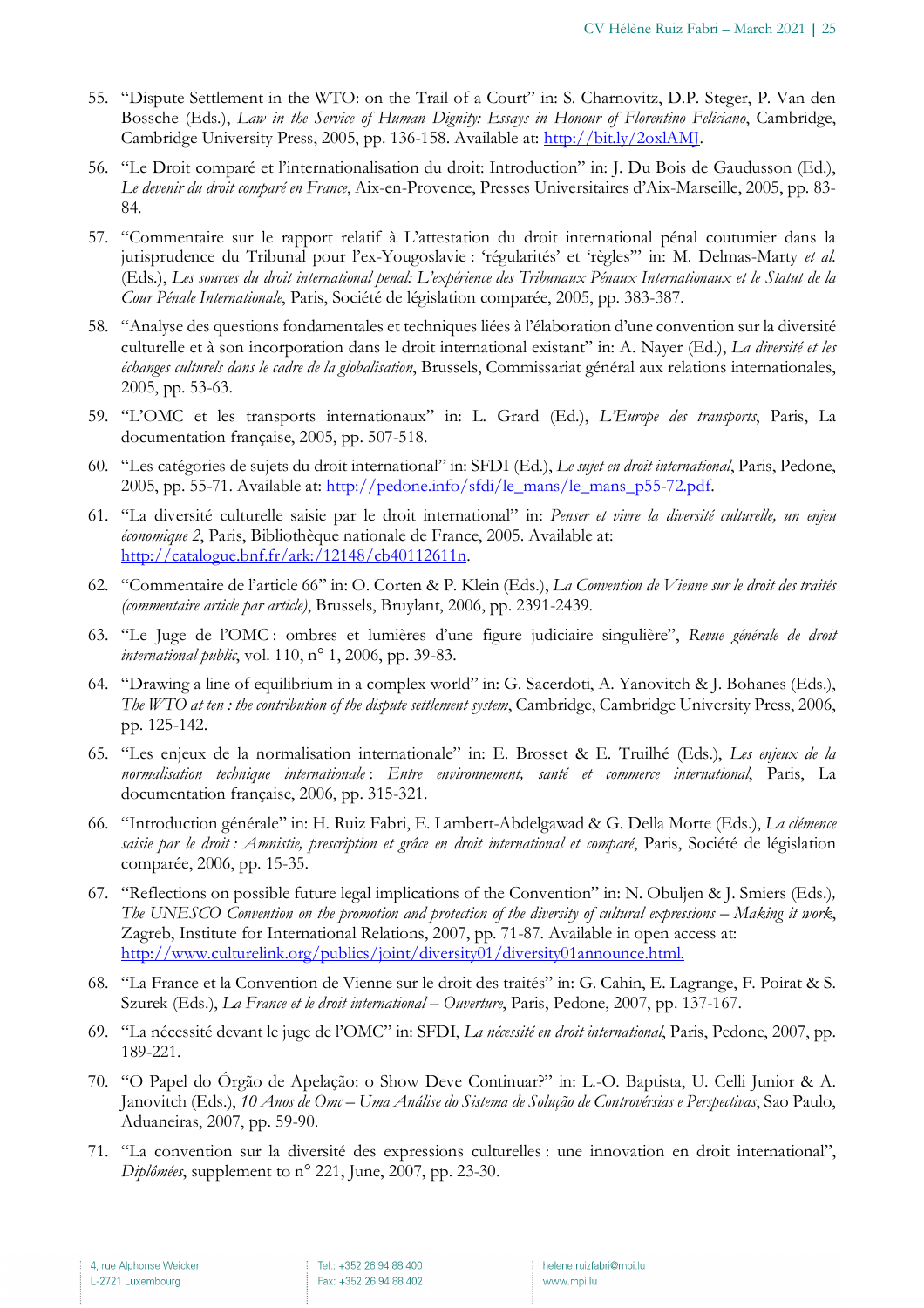- 72. "Principes généraux du droit communautaire et droit comparé", *Droits*, n° 45, 2007, pp. 127-142.
- 73. "Culture seized by globalization: can international law be of any help? Reflections on possible future legal implications of the UNESCO Convention on the protection and promotion of the diversity of cultural expressions" in: A. Reinisch, U. Kriebaum (Eds.), *The Law of International Relations: Liber Amicorum Hanspeter Neuhold*, The Hague, Eleven international publishing, 2007, pp. 281-299.
- 74. "Naissance d'une convention" in: N. Angelet *et al*. (Eds.), *Droit du pouvoir, pouvoir du droit. Mélanges offerts à Jean Salmon*, Brussels, Bruylant, 2007, pp. 547-575.
- 75. "Jeux dans la fragmentation : la Convention sur la protection et la promotion de la diversité des expressions culturelles", *Revue générale de droit international public*, n° 1, 2007, pp. 43-88.
- 76. "L'affaire des OGM devant le juge de l'OMC : Science et précaution sans principes" (with L. Gradoni), *Diritto del commercio internazionale: pratica internazionale e diritto*, vol. 21, nº3, 2007, pp. 641-664.
- 77. "En droit international Les 'contaminations' disciplinaires" in: J. Du Bois de Gaudusson & F. Ferrand (Eds.), *La concurrence des systèmes juridiques*, Aix-en-Provence, Presses Universitaires d'Aix-Marseille, 2008, pp. 123-142.
- 78. "Nécessité d'une approche européenne ? Ni oui, ni non, ni blanc, ni noir" in: SFDI/Deutsche Gesellschaft für Völkerrecht, *Droit international et diversité des cultures juridiques – International law and diversity of legal cultures*, Paris, Pedone, 2008, pp. 223-240.
- 79. "Transnational networks and constitutionalism" (with A. Hamann), *International Journal of Constitutional Law*, vol. 6, n° 3-4, 2008, pp. 481-508.
- 80. "La motivation des décisions dans le règlement des différends de l'OMC" in: H. Ruiz Fabri & J.-M. Sorel (Eds.), *La motivation des décisions des juridictions internationales*, Paris, Pedone, 2008, pp. 103-132.
- 81. "Moselle River" (with A. Hamann) in: *Max Planck Encyclopedia of Public International Law*, Oxford, Oxford University Press, 2008. Available at: http://www.mpepil.com/
- 82. "Human Rights and State Sovereignty: Have the Boundaries been Significantly Redrawn?" in: Ph. Alston, E. MacDonald (Eds.), *Human Rights, Intervention, and the Use of Force*, Oxford, Oxford University Press, 2008, pp. 33-86.
- 83. "L'Organisation mondiale du commerce est-elle une juridiction économique internationale ?" (with A. Hamann), *Les cahiers de la justice,* vol. 4, 2009, pp. 99-114.
- 84. "Games within Fragmentation: The Convention on the Protection and Promotion of the Diversity of Cultural Expressions" in: S. Joseph (Ed.), *The World Trade Organization and Human Rights: an interdisciplinary perspective*, Cheltenham, Edward Elgar Publishing, 2009, pp. 191-220.
- 85. "Ouverture" (with L. Gradoni) in: H. Ruiz Fabri & L. Gradoni (Eds.), *La circulation des concepts juridiques : le droit international de l'environnement entre mondialisation et fragmentation*, Paris, Société de législation comparée, 2009, pp. 13-23.
- 86. "Le règlement des différends de l'OMC : une forme d'arbitrage ?", *Archives de philosophie du droit*, n° 52, 2009, pp. 97-119.
- 87. "L'Organisation mondiale du commerce Droit institutionnel" (with P. Monnier), *Jurisclasseur Droit international,* booklet 130-10, 2009.
- 88. "La motivation des décisions des juridictions internationales", *Kokusaiho Gaiko Zassi* (*The Journal of International Law and Diplomacy*), vol. 108, n° 1, 2009, pp. 1-41.
- 89. "Juridiction obligatoire ? Procédure contraignante ? Et si l'amoindrissement de la liberté des Etats face à leurs juges ne venait pas d'où l'on pense ?" (with J.-M. Sorel) in: *Mélanges en l'honneur de Serge Guinchard. Justices et droit du procès: Du légalisme procédural à l'humanisme processuel*, Paris, Dalloz, 2010.
- 90. "Droit et culture : la portée de la Convention sur la diversité des expressions culturelles", *Revue de droit comparé* (ed. by Institut japonais de droit comparé), vol. 44, n° 1, 2010, pp. 1-22 (in Japenese).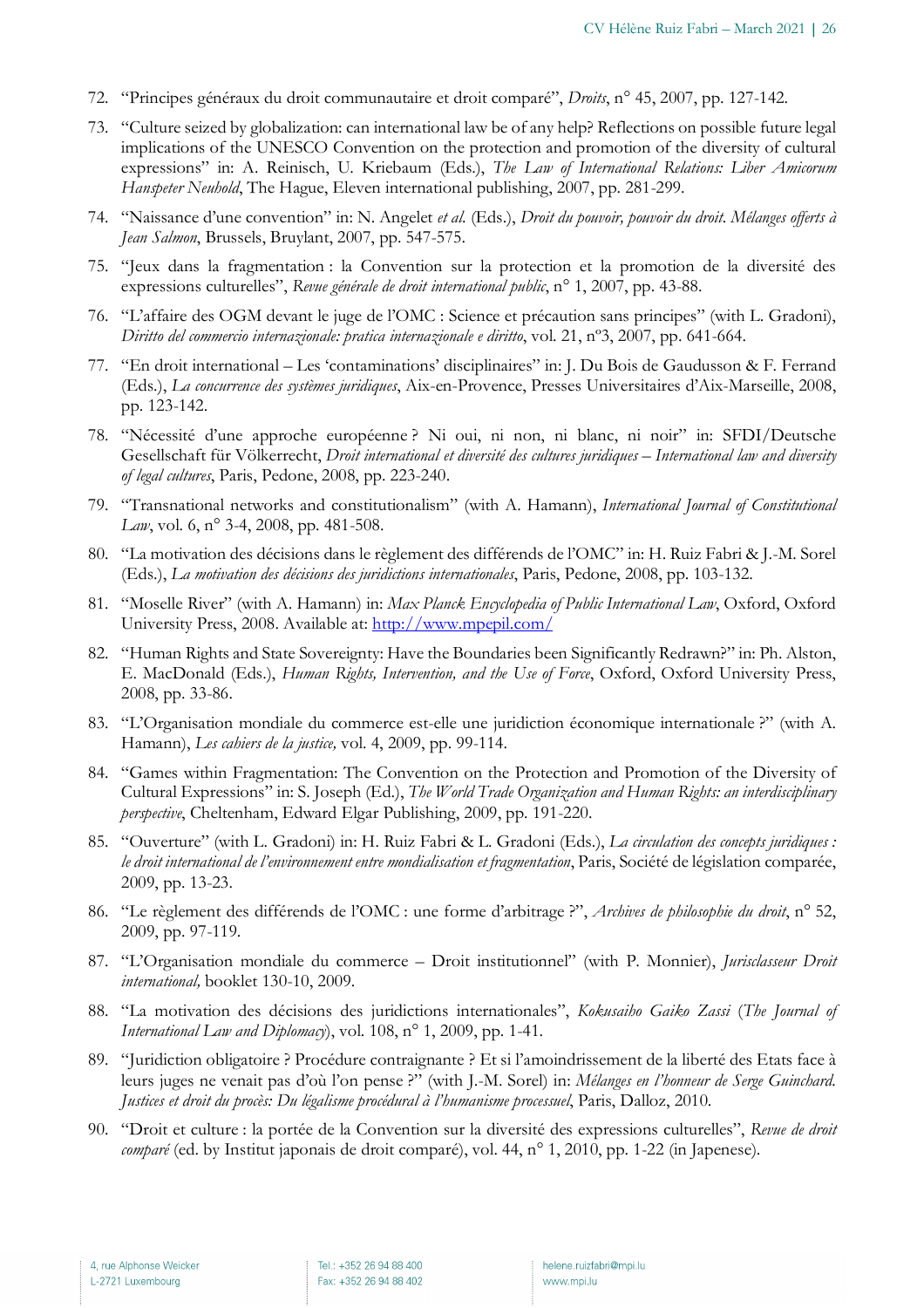- 91. "En guise d'introduction générale : une petite histoire de la Convention de l'UNESCO sur la protection et la promotion de la diversité des expressions culturelles" in H. Ruiz Fabri (Ed.), *La Convention de l'UNESCO sur la protection et la promotion de la diversité des expressions culturelles - Premier bilan et défis juridiques*, Paris, Société de législation comparée, 2010, pp. 35-61.
- 92. "Conclusions à deux voix" (with I. Bernier) in: H. Ruiz Fabri (Ed.), *La Convention de l'UNESCO sur la protection et la promotion de la diversité des expressions culturelles - Premier bilan et défis juridiques*, Paris, Société de législation comparée, 2010, pp. 273-280.
- 93. "L'Organisation mondiale du commerce Règlement des différends" (with P. Monnier), *Jurisclasseur Droit international*, booklet 130-15, 2010.
- 94. "Murs, accessibilité et libre circulation" in: J.-M. Sorel (Ed.), *Les murs et le droit international*, Paris, Pedone, 2010, pp. 153-159.
- 95. "Reflections on the Necessity of Regional Approaches to International Law Through the Prism of the European Example: Neither Yes nor No, Neither Black nor White", *Asian Journal of International Law*, vol. 1, n° 1, 2010, pp. 83-98. Available at: https://www.cambridge.org/core/services/aop-cambridgecore/content/view/B999C32402BF39878DF8DC432F163E95/S2044251310000056a.pdf/reflections \_on\_the\_necessity\_of\_regional\_approaches\_to\_international\_law\_through\_the\_prism\_of\_the\_europe an\_example\_neither\_yes\_nor\_no\_neither\_black\_nor\_white.pdf.
- 96. "L'Organisation mondiale du commerce Règles (antidumping, subventions, sauvegardes)" (with P. Monnier), *Jurisclasseur Droit international*, booklet 130-15, 2011.
- 97. "L'organisation du commerce international" (with J.-M. Sorel) in: J. Béguin, M. Menjucq (Eds.), *Droit du commerce international* (2nd edition), Paris, Litec, series "Traités", 2011. The 1st edition (2005) was awarded the 2006 Prize of the Académie des Sciences morales et politiques.
- 98. "About the Sense and Direction of Multilateralism in International Trade Law" in: H.P. Hestermeyer *et al*. (Eds.), *Coexistence, Cooperation and Solidarity – Liber Amicorum Rüdiger Wolfrum,* Leiden*,* Brill Publishers, 2011, pp. 281-302.
- 99. "Comment on Article 66" in: O. Corten & P. Klein (Eds.), *The Vienna Conventions on the Law of Treaties – A Commentary*, Oxford, Oxford University Press, 2011, pp. 1513-1545.
- 100. "Réseaux transnationaux et constitutionnalisme" (with A. Hamman) in: H. Ruiz Fabri & M. Rosenfeld (Eds.), *Repenser le constitutionnalisme à l'âge de la mondialisation et de la privatisation*, Paris, Société de législation comparée, 2011, pp. 173-204.
- 101. "Conclusions" in: T. Garcia, V. Tomkiewicz (Eds.), *L'Organisation mondiale du commerce et les sujets de droit*, Brussels, Bruylant, 2011, pp. 293-300.
- 102. "Regulating trade, investment and money" in: J. Crawford, M. Koskenniemmi (Eds.), *Cambridge Companion to International Law*, Cambridge, Cambridge University Press, 2011, pp. 352-372.
- 103. "The 2005 UNESCO Convention and International Cooperation on Development" (with L. Richieri Hanania) in: T. Kono, S. Van Uytsel (Eds.), *The UNESCO Convention on the Diversity of Cultural Expressions - A Tale of Fragmentation in International Law*, Helsinki, Intersentia, 2012, pp. 333-352.
- 104. "Enhancing the Rhetoric of *Jus Cogens*", *European Journal of International Law*, vol. 23, n° 4, 2012, pp. 1049- 1058. Available at: http://www.ejil.org/pdfs/23/4/2352.pdf.
- 105. "Article 8 Measures to Protect Cultural Expressions" (with L. Richieri Hanania) in: S. von Schorlemer, P.-T. Stoll (Eds.), *The UNESCO Convention on the Protection and Promotion of the Diversity of Cultural Expressions – Explanatory Notes*, Berlin/Heidelberg, Springer, 2012, pp. 223 -243.
- 106. "Cultural Diversity and International Trade Law: the UNESCO Convention on Cultural Diversity, Six Years Later" in: A. Di Stefano, R. Sapienza (Eds.), *La tutela dei diritti umani e il diritto internazionale: XVI Convegno, Catania, 23- 24 giugno 2011*, Naples, Editoriale Scientifica, 2012, pp. 437-451.
- 107. "Conclusion : La légitimité des juridictions internationales" in: D. d'Ambra (Ed.), *Le rééquilibrage du pouvoir juridictionnel*, Paris, Dalloz, 2012, pp. 161-174.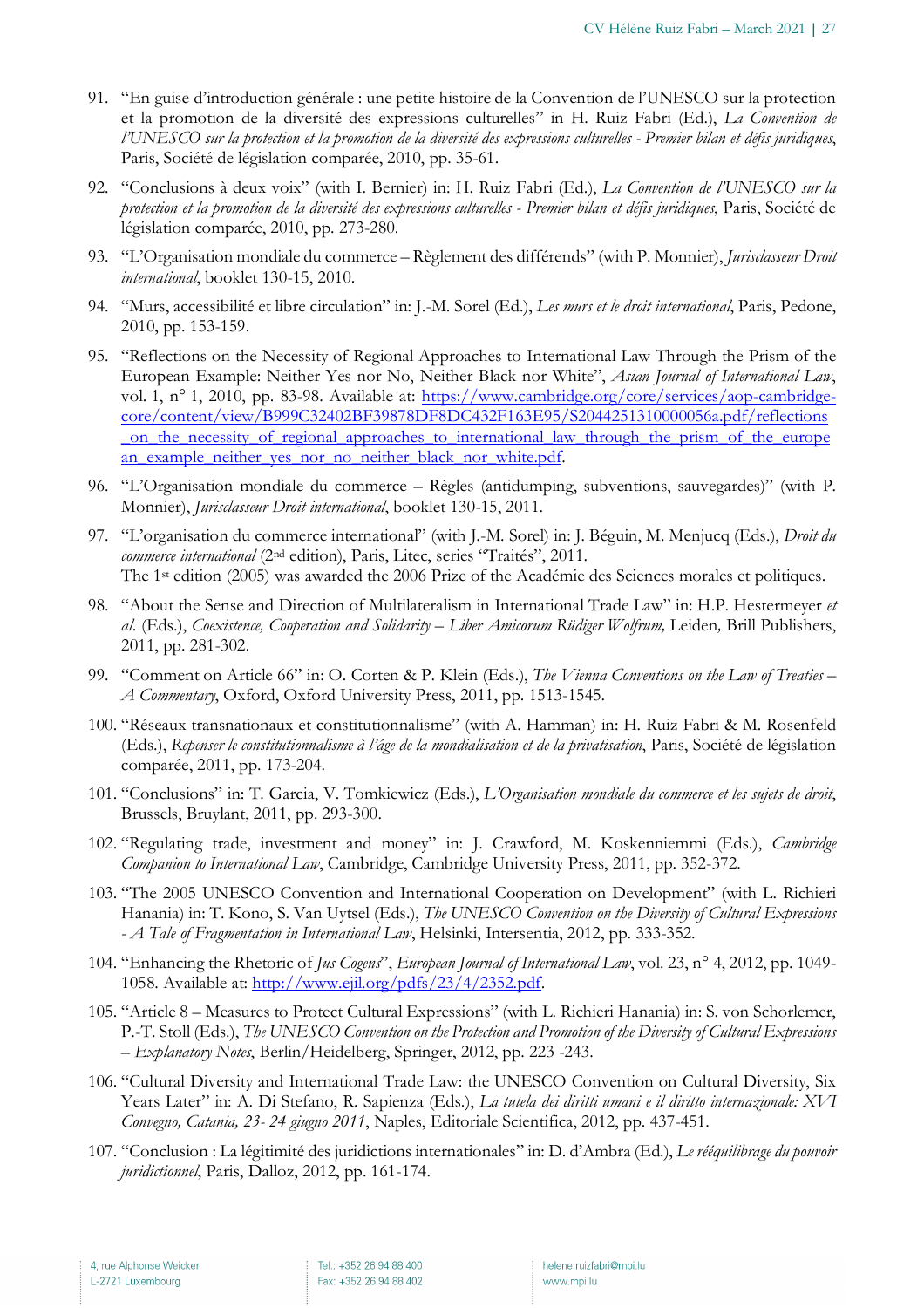- 108. "The Relationship Between Negotiations and Third-party Dispute Settlement at the WTO, with an Emphasis on the EC-Bananas Dispute" in: L. Boisson de Chazournes, M. Kohen & J.E. Viñuales (Eds.), *Diplomatic and judicial means of dispute settlement*, Boston/Leiden, Brill/Nijhoff, 2012, pp. 87-118.
- 109. "Article 17 International Cooperation in Situations of Serious Threat to Cultural Expressions" (with L. Richieri Hanania) in: S. von Schorlemer, P.-T. Stoll (Eds.), *The UNESCO Convention on the Protection and Promotion of the Diversity of Cultural Expressions – Explanatory Notes*, Berlin/Heidelberg, Springer, 2012, pp. 457-463.
- 110. "Les juridictions internationales" in: T. Renoux (Eds.), *La justice en France*, Paris, La documentation française, 2013, pp. 149-159.
- 111. "Avant-propos : Nouvelles approches sur le tiers-monde entre répétition et renouveau" (with E. Tourme-Jouannet and M. Toufayan) in: M. Toufayan, E. Jouannet & H. Ruiz Fabri (Eds.), *Droit international et nouvelles approches sur le tiers-monde : entre répétition et renouveau / International Law and New Approaches to the Third World : between Repetition and Renewal*, Paris, Société de législation comparée, 2013, pp. 17-24.
- 112. "Subsequent Agreements and Practice: Domestic Constitutions, Courts, and Legitimacy" in: G. Nolte (Ed.), *Treaties and Subsequent Practice*, Oxford, Oxford University Press, 2013, pp. 160-168.
- 113. "Domestication of the CEDAW in France: from paradoxes to ambivalences and back again" in: A. Hellum, H.S. Sinding (Eds.), *Women's Human Rights. CEDAW in International, Regional and National Law*, Cambridge, Cambridge University Press, 2013, pp. 531-556.
- 114. "European media policy and cultural diversity at the international level: the European Union's role in fostering the implementation of the 2005 UNESCO Convention" (with L. Richieri Hanania) in: K. Donkers, C. Pauwels, J. Loisen (Eds.), *The Palgrave Handbook on European Media Policy*, Basingstoke, Palgrave McMillan, 2014, pp. 493-508.
- 115. "Is there a case legally and politically for direct effect of WTO obligations?" in: H. Ruiz Fabri, G. Sinclair & A. Rosen (Eds.), *Revisiting Van Gend en Loos*, Paris, Société de législation comparée, 2014, pp. 193-221.
- 116. "Is there a case legally and politically for direct effect of WTO obligations?", *European Journal of International Law*, vol. 25, n° 1, 2014, pp. 151-173.
- 117. "Le choix des juges" in: *L'exigence de Justice. Mélanges en l'honneur de Robert Badinter*, Paris, Dalloz, 2016, pp. 635-651.
- 118. "La hiérarchisation des précédents" (with L. Gradoni) in: SFDI, *Le précédent en droit international. Colloque de Strasbourg*, Paris, Pedone, 2016, pp. 191-211.
- 119. "Organisation mondiale du commerce Droit institutionnel" (with P. Monnier), *Jurisclasseur Droit international*, booklet 130-10, 2016.
- 120. "OMC Règlement des différends" (with P. Monnier), *Jurisclasseur Droit international*, booklet 130-15, 2016.
- 121. "The WTO Appellate Body or Judicial Power Unleashed: Sketches from the Procedural Side of the Story", *European Journal of International Law*, vol. 27, n°4, 2016, pp. 1075-1081. Available at: https://academic.oup.com//ejil/article/27/4/1075/2962220/The-WTO-Appellate-Body-or-Judicial-Power-Unleashed?guestAccessKey=289851b7-1a1d-4b2d-8dbe-19b389b38ba3.
- 122. "Bonne foi : se présume, sans plus" in: H. Ascensio, P. Bodeau-Livinec, M. Forteau, F. Latty, J.-M. Sorel & M. Ubéda-Saillard (Eds.), *Dictionnaire des idées reçues en droit international*, Paris, Pedone, 2017, pp. 61-64.
- 123. "Etat fédéral et confédération d'Etats, L. Le Fur, 1896" (with L. Gradoni) in: W. Mastor, J. Benetti, P. Egea & X. Magnon (Eds.), *Les grands discours de la culture juridique*, Paris, Dalloz, 2017, pp. 720-735.
- 124. "Organisation Mondiale du Commerce Règles : dumping, subventions, mesures de sauvegarde" (with P. Monnier and E. Stoppioni), *Jurisclasseur Droit international*, booklet 130-25, 2017.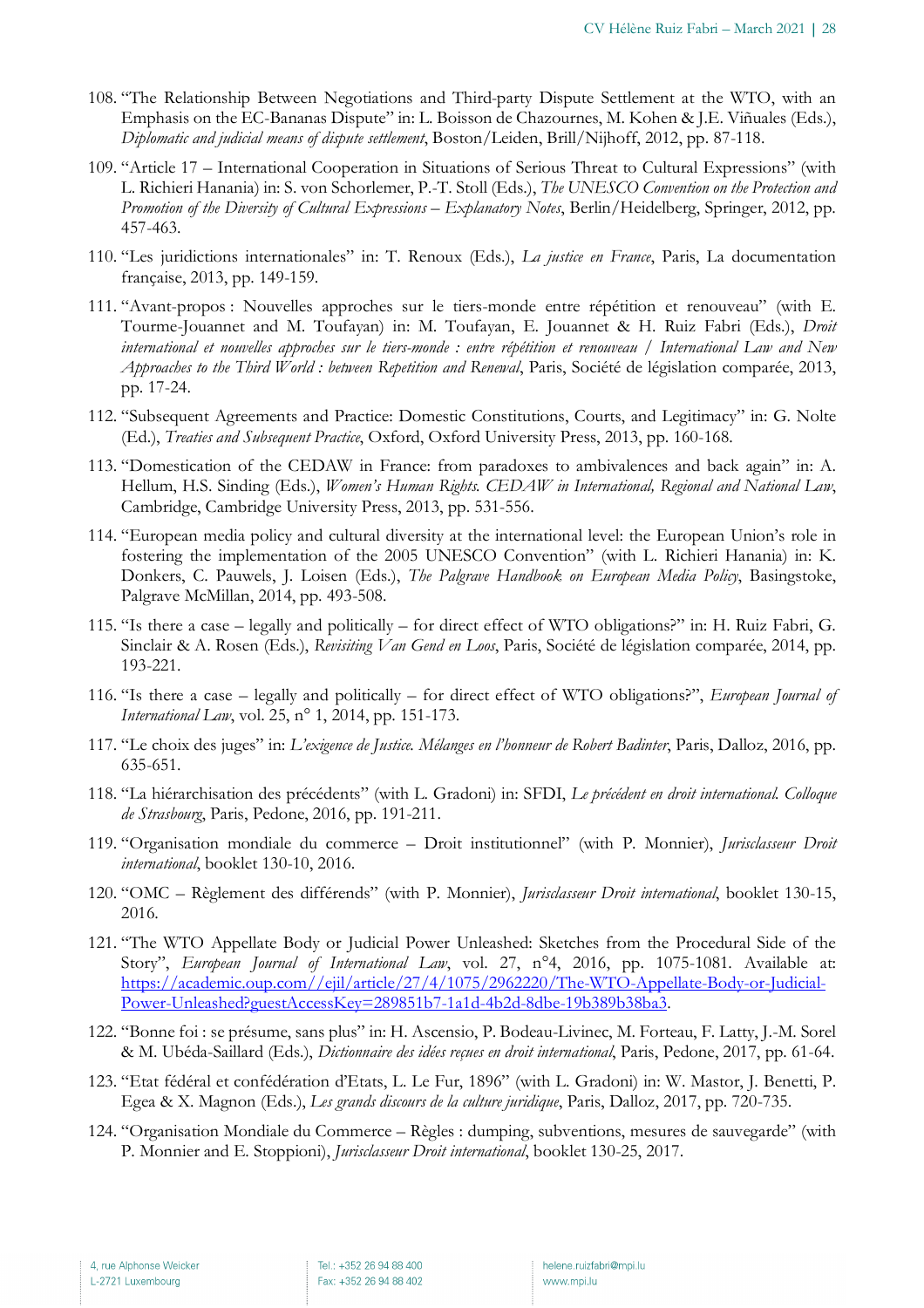- 125. *"The Use of International Judicial Precedents by the European Court of Human Rights: On the Trail of a Judicial Policy"*, *European Journal of Human Rights* 3, 2017, pp. 231-248.
- 126. "OMC Marchés publics et aéronefs" (with P. Monnier and E. Stoppioni), *Jurisclasseur Droit international*, booklet, 2017.
- 127. "Préface" in: G. de Lassus Saint-Geniès, *Droit international du climat et aspect économique du défi climatique*, Paris, Editions A. Pedone, 2017, pp. III-IV.
- 128. "Coutume" (with L. Gradoni) in: H. Synvet, P. Lagarde & D. Carreau (Eds.), *Répertoire de droit international*, Paris, Dalloz, 2017, pp. 1-17.
- 129. "Préface" in: C. Dominguez Valverde, *La lutte contre le terrorisme dans les politiques migratoires et d'asile aux Etats-Unis et en Espagne*, Paris, Institut de Recherche Juridique de la Sorbonne, Series "Bibliothèque de l'Institut de Recherche Juridique de la Sorbonne - André Tunc", 2017, pp. XI-XII.
- 130. "Règlement des différends économiques interétatiques", *Répertoire de Droit international*, Paris, Dalloz, 2018.
- 131. "From Babel to Esperanto and Back Again: The Fate of International Law (or of International Lawyers?)", *EJIL: Talk!*, 8 February 2018. Blogpost available at the adress: https://www.ejiltalk.org/ from-babel-to-esperanto-and-back-again-the-fate-of-international-law-or-of-international-lawyers/
- 132. "OMC Marchandises, aspects généraux", (with E. Stoppioni), *Jurisclasseur Droit international*, booklet, 2018.
- 133. "Organisations non gouvernementales" (with E. Fromageau), *Répertoire de Droit international*, Paris, Dalloz, 2018.
- 134. "Understanding International Economic Law in Unsettling Times: A Feminist Approach", *Journal of World Investment and Trade*, Vol. 20, Issue 1, 2019, pp. 3-14.
- 135. "Conflicts of Interests: navigating in the fog", Symposium on *Professional and Judicial Ethics in International Tribunals*, *AJIL Unbound*, 2019, at: https://www.cambridge.org/core/journals/american-journal-ofinternational-law/article/conflicts-of-interests-navigating-in-the-fog/
- 136. "The Procedural Cross-Fertilization Pull", (with J. Paine), (2019) *MPILux Research Paper Series* 2019 (6), [www.mpi.lu]; forthcoming in C. Giorgetti, A. Follesdal, M. Pollack & G. Ulfstein (Eds.), *Beyond Fragmentation: Competition and Collaboration Among International Courts and Tribunals* (Cambridge University Press).
- 137. "Private Faces in Public Places: Resolving Actors' Interests in International Organizations", in *ILO100: Law for Social Justice*, 2019, available at: https://www.ilo.org/global/about-the-ilo/how-the-iloworks/departments-and-offices/jur/law-for-social-justice/WCMS\_730958/lang--en/index.htm.
- 138. "Editors' Note: Brexit, Butterflies and the International Organization of Securities Commissions (IOSCO)", (with P.-H. Conac), *European Company and Financial Law Review*, Vol. 17, Issue 1, 2020, pp. 1- 2.
- 139. "International Arbitration: A Feminist Perspective", (with E. Stoppioni), in T. Schultz & F. Ortino (Eds.), *Oxford Handbook of International Arbitration*, Oxford, Oxford University Press, 2020, pp. 537-553.
- 140. "The eternal question of *jus cogens* running into procedural hurdles", *Austrian Review of International and European Law*, Vol. 24, 2019 (forthcoming in 2021).
- 141. "Crisis narratives and the tale of our anxieties", in J. D'Aspremont & M.M. Mbengue (Eds.), *International Law and Crisis Narratives - After the Covid 19 Pandemic*, Oxford, Oxford University Press (forthcoming in 2021).
- 142. "The limits and the appeal of the Restatement", *European Journal of International Law*, vol. 32 (forthcoming in 2021).
- 143. "International Law in France", (with E. Stoppioni), in A. van Aaken, P. d'Argent & L. Mälksoo (Eds.), *The Oxford Handbook of International Law in Europe*, Oxford, Oxford University Press (forthcoming).

Tel.: +352 26 94 88 400 Fax: +352 26 94 88 402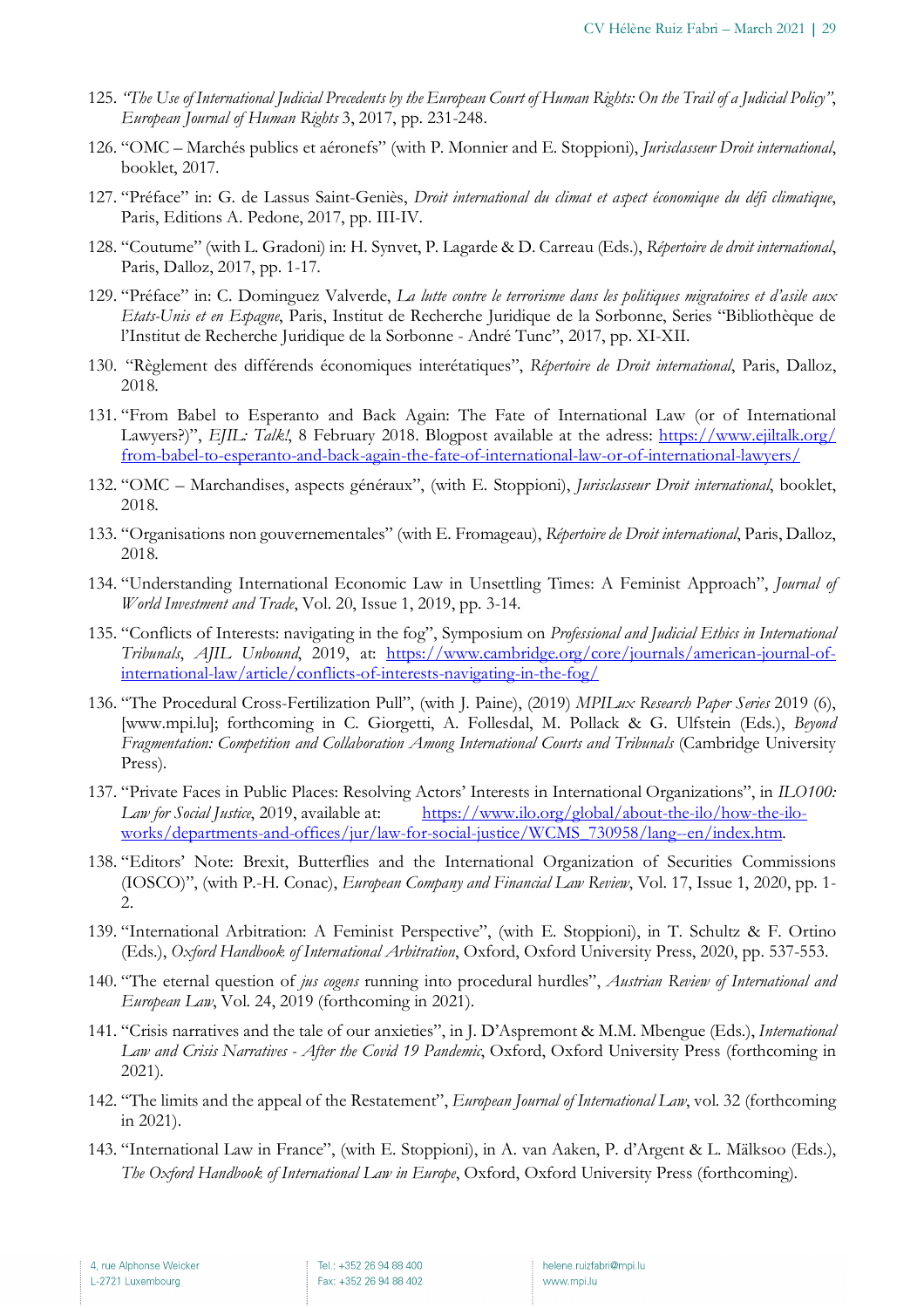#### **Chronicles**

- "Chronique de jurisprudence administrative" for *Revue Administrative*: from 1990 to 1992, 14 published notes and comments.
- "Chronique de jurisprudence du Conseil d'Etat en matière de libertés et de droits de l'homme / Année 1991" (with C. Grewe), *Revue Universelle des Droits de l'Homme*, vol. 4, n° 5-6, 1992, pp. 141-146.
- "Chronique de jurisprudence de la Cour internationale de Justice" (with J.-M. Sorel):
	- · Chronique 1995, in *Journal du droit international*, n° 3, 1996, pp. 751-778.
	- · Chronique 1996, in *Journal du droit international*, n° 3, 1997, pp. 837-883.
	- · Chronique 1997, in *Journal du droit international,* n° 3, 1998, pp. 773-801.
	- · Chronique 1998, in *Journal du droit international,* n° 3, 1999, pp. 845-886.
	- · Chronique 1999, in *Journal du droit international,* n° 3, 2000, pp. 777-821.
	- · Chronique 2000, in *Journal du droit international,* n° 3, 2001, pp. 883-900.
	- · Chronique 2001, in *Journal du droit international,* n° 3, 2002, pp. 817-867.
	- · Chronique 2002, in *Journal du droit international,* n° 3, 2003, pp. 855-894.
	- · Chronique 2003, in *Journal du droit international,* n° 3, 2004, pp. 961-996.
	- · Chronique 2004, in *Journal du droit international,* n° 3, 2005, pp. 875-916.
	- · Chronique 2005, in *Journal du droit international,* n° 3, 2006, pp. 1175-1209.
	- · Chronique 2006, in *Journal du droit international,* n° 3, 2007, pp. 981-1005.
	- · Chronique 2007, in *Journal du droit international*, n° 4, 2008, pp. 1135-1185.
	- · Chronique 2008, in *Journal du droit international*, n° 4, 2009, pp. 1303-1353.
	- · Chronique 2009-2010, in *Journal du droit international*, n° 4, 2010, pp. 1337-1375.
- "Chronique du règlement des différends de l'OMC":
	- · Chronique 1995-1998, in *Journal du droit international*, n° 2, 1999, pp. 453-506.
	- · Chronique 1999-2000, in *Journal du droit international*, n° 2, 2000, pp. 385-434.
	- · Chronique 2000-2001, in *Journal du droit international,* n° 3, 2001, pp. 901-953.
	- · Chronique 2001-2002, in *Journal du droit international,* n° 3, 2002, pp. 869-922.

in collaboration with P. Monnier:

- · Chronique 2002-2003, in *Journal du droit international*, n° 3, 2003, pp. 895-960.
- · Chronique 2003-2004, in *Journal du droit international*, n° 3, 2004, pp. 997-1047.
- · Chronique 2004-2005, in *Journal du droit international*, n° 3, 2005, pp. 917-997.
- · Chronique 2005-2006, in *Journal du droit international*, n° 3, 2006, pp. 1211-1289.
- · Chronique 2006-2007, in *Journal du droit international*, n° 3, 2007, pp. 1007-1051.
- · Chronique 2007-2008, in *Journal du droit international*, n° 3, 2008, pp. 845-914.
- · Chronique 2008-2009, in *Journal du droit international*, n° 3, 2009, pp. 923-998.
- · Chronique 2009-2010, in *Journal du droit international*, n° 3, 2010, pp. 911-953.
- · Chronique 2010-2011, in *Journal du droit international*, n° 3, 2011, pp. 701-768.
- · Chronique 2011-2012, in *Journal du droit international*, n° 4, 2012, pp. 1423-1522.
- · Chronique 2012-2013, in *Journal du droit international*, n° 3, 2013, pp. 965-998.
- · Chronique 2013-2014, in *Journal du droit international*, n° 3, 2014, pp. 1031-1069.
- · Chronique 2014-2015, in *Journal du droit international*, n° 3, 2015, pp. 935-1026.
- · Chronique 2015-2016, in *Journal du droit international*, n° 3, 2016, pp. 1009-1103.
- · Chronique 2016-2017, in *Journal du droit international*, n° 3, 2017, pp. 951-1041.
- · Chronique 2017-2018, in *Journal du droit international*, n° 4, 2018, pp. 1229-1300.
- · Chronique 2018-2019, in *Journal du droit international*, n° 3, 2019, pp. 973-1028.
- · Chronique 2019-2020, in *Journal du droit international*, n° 3, 2020, pp. 1017-1082.
- "Chronique de contentieux international" (with J.-M. Sorel):
	- · Chronique 1997-98, in *Revue générale des procédures,* n° 4, 1998, pp. 719-760.
	- · Chronique 1998-99, in *Revue générale des procédures*, n° 4, 1999, pp. 727-768 (Persan translation and publication in: *Law Review*, n° 24 1999)
- "Bibliographie critique" for *Annuaire français de droit international* from 1991 to 1996.